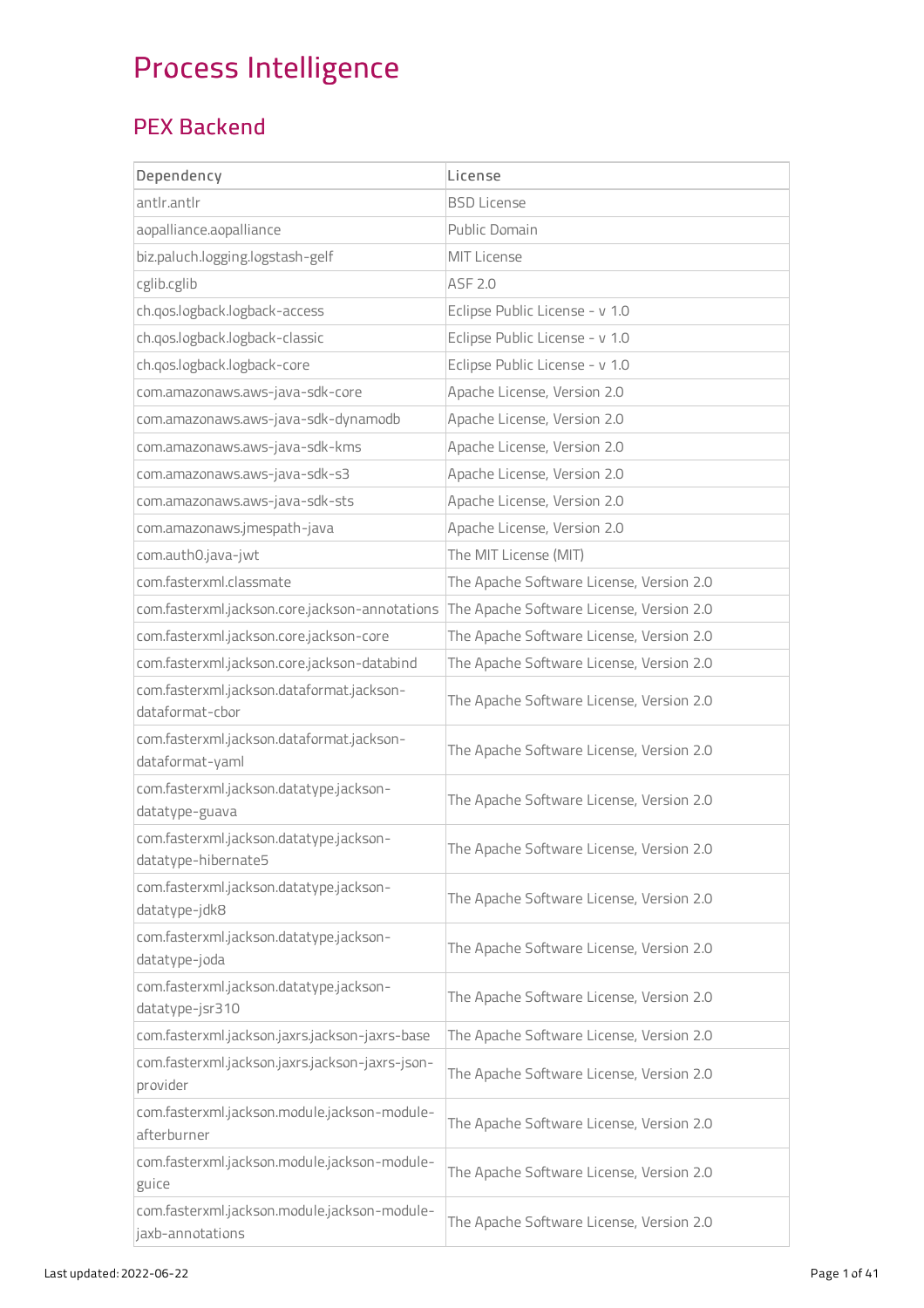| Dependency                                               | License                                  |  |
|----------------------------------------------------------|------------------------------------------|--|
| com.fasterxml.jackson.module.jackson-module-             | The Apache Software License, Version 2.0 |  |
| parameter-names                                          |                                          |  |
| com.fasterxml.woodstox.woodstox-core                     | The Apache License, Version 2.0          |  |
| com.getsentry.raven.raven                                | <b>BSD New</b>                           |  |
| com.getsentry.raven.raven-logback                        | <b>BSD New</b>                           |  |
| com.github.signavio.dropwizard-influxdb-<br>reporter     | Apache License 2.0                       |  |
| com.github.signavio.smile.smile-core                     | Apache License, Version 2.0              |  |
| com.github.signavio.smile.smile-data                     | Apache License, Version 2.0              |  |
| com.github.signavio.smile.smile-graph                    | Apache License, Version 2.0              |  |
| com.github.signavio.smile.smile-math                     | Apache License, Version 2.0              |  |
| com.github.stephenc.jcip.jcip-annotations                | Apache License, Version 2.0              |  |
| com.google.code.findbugs.annotations                     | <b>GNU Lesser Public License</b>         |  |
| com.google.code.findbugs.jsr305                          | The Apache Software License, Version 2.0 |  |
| com.google.code.gson.gson                                | The Apache Software License, Version 2.0 |  |
| com.google.errorprone.error_prone_annotations Apache 2.0 |                                          |  |
| com.google.guava.guava                                   | The Apache Software License, Version 2.0 |  |
| com.google.inject.guice                                  | Apache License, Version 2.0              |  |
| com.google.inject.extensions.guice-<br>assistedinject    | Apache License, Version 2.0              |  |
| com.google.inject.extensions.guice-<br>multibindings     | Apache License, Version 2.0              |  |
| com.google.inject.extensions.guice-servlet               | Apache License, Version 2.0              |  |
| com.google.inject.extensions.guice-<br>throwingproviders | Apache License, Version 2.0              |  |
| com.google.j2objc.j2objc-annotations                     | The Apache Software License, Version 2.0 |  |
| com.google.re2j.re2j                                     | The Go license                           |  |
| com.hubspot.dropwizard.dropwizard-guice                  | Apache License 2.0                       |  |
| com.jcraft.jsch                                          | Revised BSD                              |  |
| com.mashape.unirest.unirest-java                         | MIT                                      |  |
| com.nimbusds.nimbus-jose-jwt                             | The Apache Software License, Version 2.0 |  |
| com.papertrail.profiler                                  | The Apache License, Version 2.0          |  |
| com.signavio.authentication                              |                                          |  |
| com.signavio.diagram-api                                 |                                          |  |
| com.signavio.utils                                       |                                          |  |
| com.squarespace.jersey2-guice.0-jersey2-<br>guice-spi    | The Apache Software License, Version 2.0 |  |
| com.squarespace.jersey2-guice.jersey2-guice-<br>impl     | The Apache Software License, Version 2.0 |  |
| com.squareup.okhttp.okhttp                               | Apache 2.0                               |  |
| com.squareup.okio.okio                                   | Apache 2.0                               |  |
| com.sun.istack.istack-commons-runtime                    | <b>CDDL 1.1</b>                          |  |
| com.sun.xml.fastinfoset.FastInfoset                      | Apache License, Version 2.0              |  |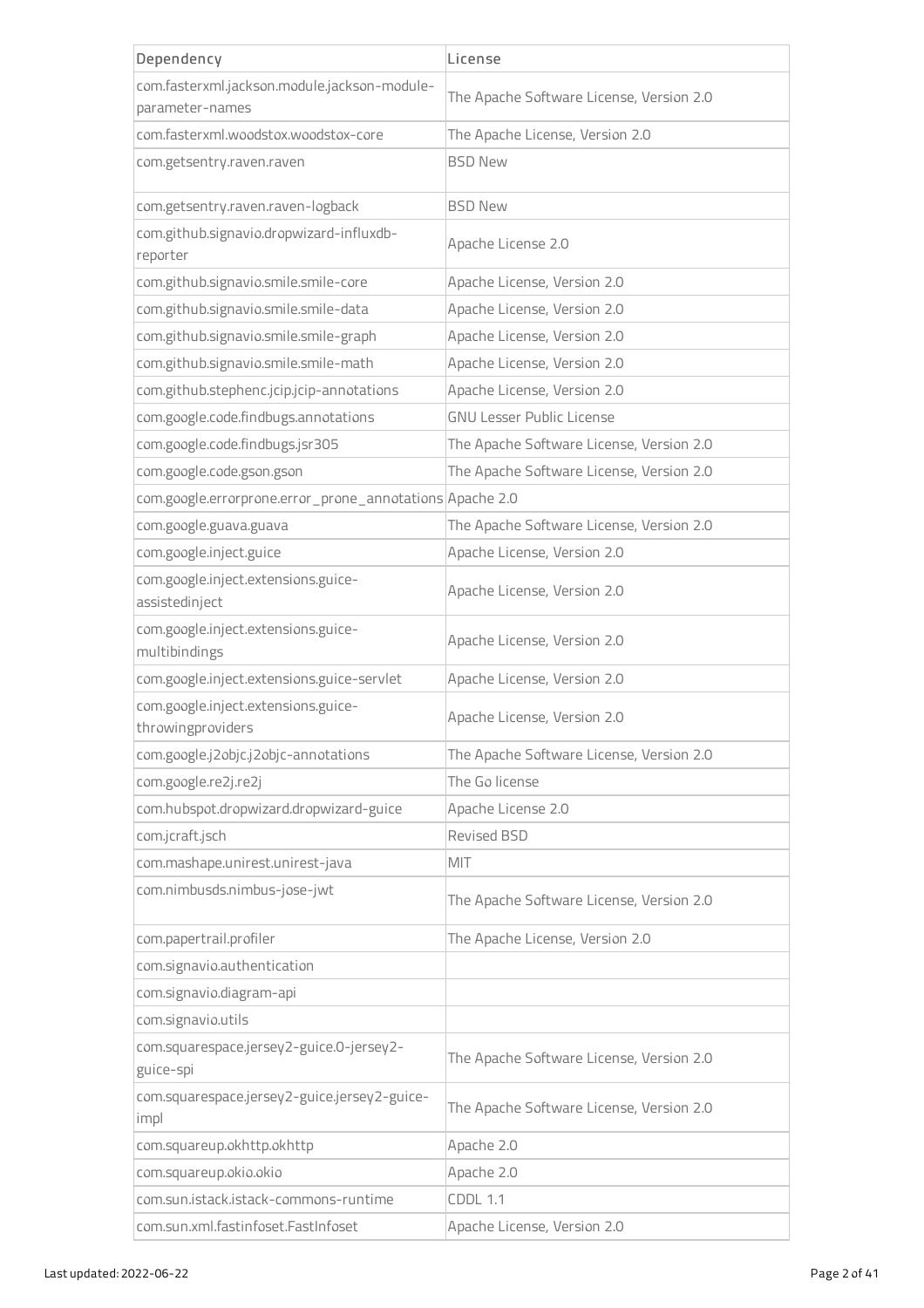| Dependency                                 | License                     |  |
|--------------------------------------------|-----------------------------|--|
| com.thoughtworks.paranamer.paranamer       | <b>BSD</b>                  |  |
| com.tradier.dropwizard-raven               | <b>MIT License</b>          |  |
| commons-beanutils.commons-beanutils        | Apache License, Version 2.0 |  |
| commons-cli.commons-cli                    | Apache License, Version 2.0 |  |
| commons-codec.commons-codec                | Apache License, Version 2.0 |  |
| commons-collections.commons-collections    | Apache License, Version 2.0 |  |
| commons-jo.commons-jo                      | Apache License, Version 2.0 |  |
| commons-lang.commons-lang                  | Apache License, Version 2.0 |  |
| commons-logging.commons-logging            | Apache License, Version 2.0 |  |
| commons-net.commons-net                    | Apache License, Version 2.0 |  |
| commons-pool.commons-pool                  | Apache License, Version 2.0 |  |
| io.dropwizard.dropwizard-auth              | Apache License 2.0          |  |
| io.dropwizard.dropwizard-client            | Apache License 2.0          |  |
| io.dropwizard.dropwizard-configuration     | Apache License 2.0          |  |
| io.dropwizard.dropwizard-core              | Apache License 2.0          |  |
| io.dropwizard.dropwizard-db                | Apache License 2.0          |  |
| io.dropwizard.dropwizard-forms             | Apache License 2.0          |  |
| io.dropwizard.dropwizard-hibernate         | Apache License 2.0          |  |
| io.dropwizard.dropwizard-jackson           | Apache License 2.0          |  |
| io.dropwizard.dropwizard-jersey            | Apache License 2.0          |  |
| io.dropwizard.dropwizard-jetty             | Apache License 2.0          |  |
| io.dropwizard.dropwizard-lifecycle         | Apache License 2.0          |  |
| io.dropwizard.dropwizard-logging           | Apache License 2.0          |  |
| io.dropwizard.dropwizard-metrics           | Apache License 2.0          |  |
| io.dropwizard.dropwizard-request-logging   | Apache License 2.0          |  |
| io.dropwizard.dropwizard-servlets          | Apache License 2.0          |  |
| io.dropwizard.dropwizard-util              | Apache License 2.0          |  |
| io.dropwizard.dropwizard-validation        | Apache License 2.0          |  |
| io.dropwizard.metrics.metrics-annotation   | Apache License 2.0          |  |
| io.dropwizard.metrics.metrics-core         | Apache License 2.0          |  |
| io.dropwizard.metrics.metrics-healthchecks | Apache License 2.0          |  |
| io.dropwizard.metrics.metrics-httpclient   | Apache License 2.0          |  |
| io.dropwizard.metrics.metrics-jersey2      | Apache License 2.0          |  |
| io.dropwizard.metrics.metrics-jetty9       | Apache License 2.0          |  |
| io.dropwizard.metrics.metrics-jmx          | Apache License 2.0          |  |
| io.dropwizard.metrics.metrics-json         | Apache License 2.0          |  |
| io.dropwizard.metrics.metrics-jvm          | Apache License 2.0          |  |
| io.dropwizard.metrics.metrics-logback      | Apache License 2.0          |  |
| io.dropwizard.metrics.metrics-servlets     | Apache License 2.0          |  |
| io.dropwizard.modules.dropwizard-flyway    | Apache 2.0                  |  |
| io.netty.netty                             | Apache License, Version 2.0 |  |
| it.unimi.dsi.fastutil                      | Apache License, Version 2.0 |  |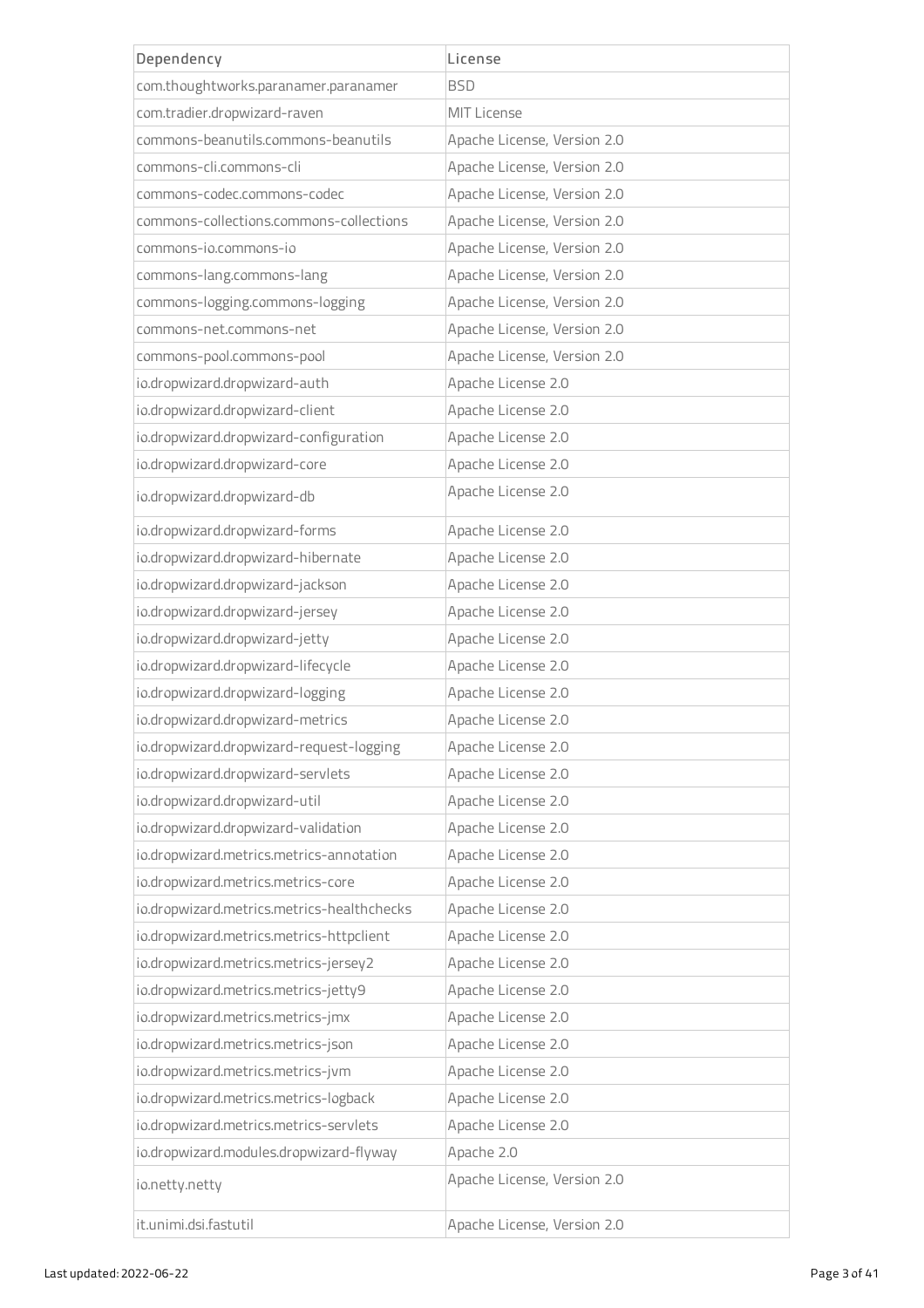| Dependency                                         | License                                                           |  |
|----------------------------------------------------|-------------------------------------------------------------------|--|
| javax.activation.activation                        | COMMON DEVELOPMENT AND DISTRIBUTION<br>LICENSE (CDDL) Version 1.0 |  |
| javax.activation.javax.activation-api              | CDDL/GPLv2+CE                                                     |  |
| javax.annotation.javax.annotation-api              | CDDL + GPLv2 with classpath exception                             |  |
| javax.el.javax.el-api                              | CDDL + GPLv2 with classpath exception                             |  |
| javax.inject.javax.inject                          | The Apache Software License, Version 2.0                          |  |
| javax.persistence.javax.persistence-api            | Eclipse Distribution License v. 1.0                               |  |
| javax.servlet.javax.servlet-api                    | CDDL + GPLv2 with classpath exception                             |  |
| javax.validation.validation-api                    | The Apache Software License, Version 2.0                          |  |
| javax.ws.rs.javax.ws.rs-api                        | <b>CDDL 1.1</b>                                                   |  |
| javax.xml.bind.jaxb-api                            | <b>CDDL 1.1</b>                                                   |  |
| javax.xml.bind.jaxb-api                            | <b>CDDL 1.1</b>                                                   |  |
| joda-time.joda-time                                | Apache 2                                                          |  |
| net.bytebuddy.byte-buddy                           | The Apache Software License, Version 2.0                          |  |
| net.gini.dropwizard.dropwizard-gelf                | Apache 2.0                                                        |  |
| net.jcip.jcip-annotations                          | <b>CC BY 2.5</b>                                                  |  |
| net.jhorstmann.packedtime                          | <b>MIT License</b>                                                |  |
| net.minidev.accessors-smart                        | The Apache Software License, Version 2.0                          |  |
| net.minidev.json-smart                             | The Apache Software License, Version 2.0                          |  |
| net.sf.jung.jung-api                               | The BSD License                                                   |  |
| net.sf.jung.jung-graph-impl                        | The BSD License                                                   |  |
| net.sourceforge.argparse4j.argparse4j              | MIT                                                               |  |
| org.apache.ant.ant                                 | Apache License, Version 2.0                                       |  |
| org.apache.ant.ant-launcher                        | Apache License, Version 2.0                                       |  |
| org.apache.avro.avro                               | Apache License, Version 2.0                                       |  |
| org.apache.commons.commons-compress                | Apache License, Version 2.0                                       |  |
| org.apache.commons.commons-configuration2          | Apache License, Version 2.0                                       |  |
| org.apache.commons.commons-csv                     | Apache License, Version 2.0                                       |  |
| org.apache.commons.commons-lang3                   | Apache License, Version 2.0                                       |  |
| org.apache.commons.commons-math3                   | Apache License, Version 2.0                                       |  |
| org.apache.commons.commons-text                    | Apache License, Version 2.0                                       |  |
| org.apache.hadoop.hadoop-annotations               | Apache License, Version 2.0                                       |  |
| org.apache.hadoop.hadoop-auth                      | Apache License, Version 2.0                                       |  |
| org.apache.hadoop.hadoop-aws                       | Apache License, Version 2.0                                       |  |
| org.apache.hadoop.hadoop-common                    | Apache License, Version 2.0                                       |  |
| org.apache.hadoop.hadoop-hdfs-client               | Apache License, Version 2.0                                       |  |
| org.apache.hadoop.hadoop-mapreduce-client-<br>core | Apache License, Version 2.0                                       |  |
| org.apache.htrace.htrace-core4                     | Apache License, Version 2.0                                       |  |
| org.apache.httpcomponents.httpasyncclient          | Apache License, Version 2.0                                       |  |
| org.apache.httpcomponents.httpclient               | Apache License, Version 2.0                                       |  |
| org.apache.httpcomponents.httpcore                 | Apache License, Version 2.0                                       |  |
| org.apache.httpcomponents.httpcore-nio             | Apache License, Version 2.0                                       |  |
| org.apache.httpcomponents.httpmime                 | Apache License, Version 2.0                                       |  |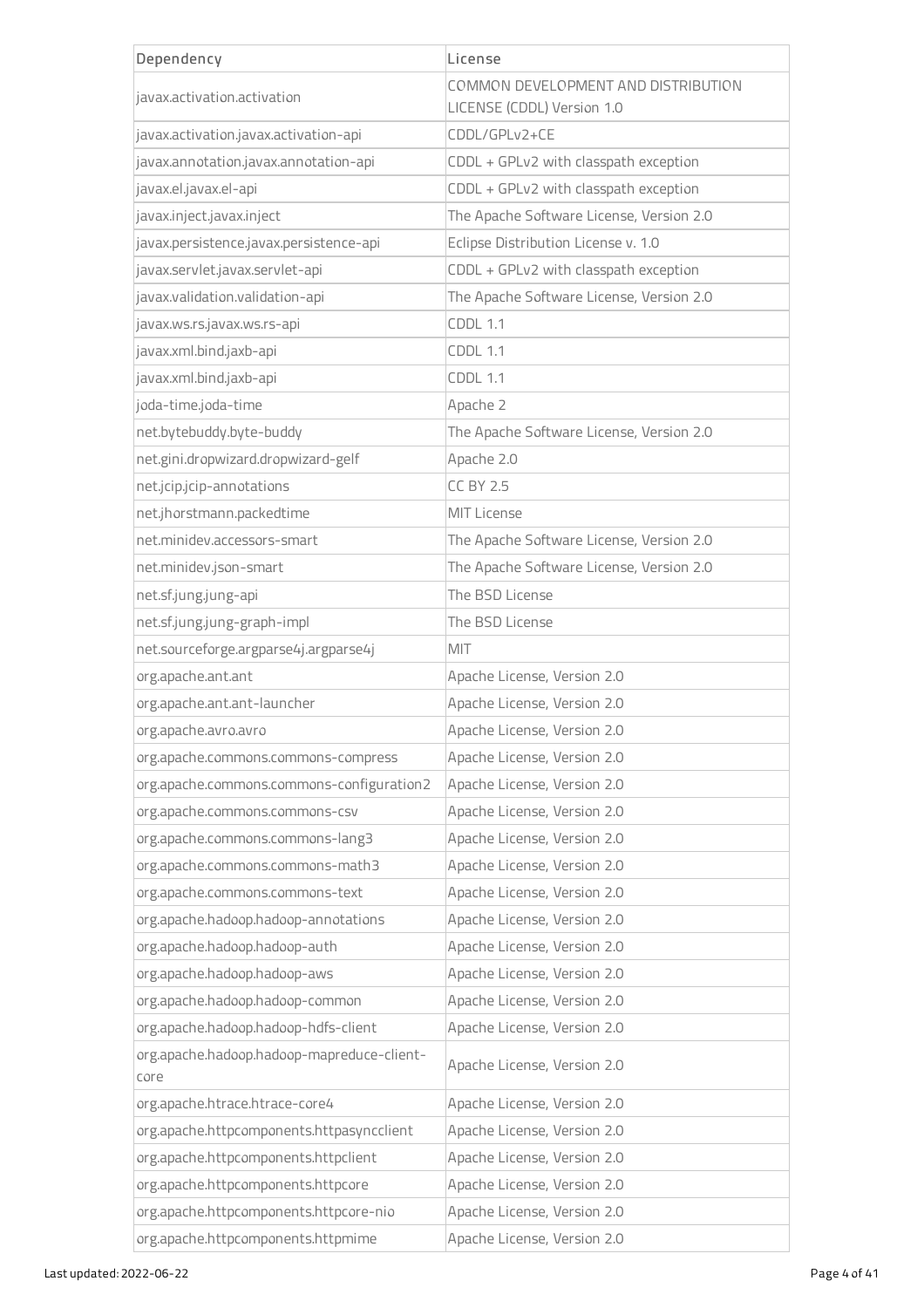| Dependency                                   | License                                                                       |  |
|----------------------------------------------|-------------------------------------------------------------------------------|--|
| org.apache.kerby.kerb-admin                  | Apache License, Version 2.0                                                   |  |
| org.apache.kerby.kerb-client                 | Apache License, Version 2.0                                                   |  |
| org.apache.kerby.kerb-common                 | Apache License, Version 2.0                                                   |  |
| org.apache.kerby.kerb-core                   | Apache License, Version 2.0                                                   |  |
| org.apache.kerby.kerb-crypto                 | Apache License, Version 2.0                                                   |  |
| org.apache.kerby.kerb-identity               | Apache License, Version 2.0                                                   |  |
| org.apache.kerby.kerb-server                 | Apache License, Version 2.0                                                   |  |
| org.apache.kerby.kerb-simplekdc              | Apache License, Version 2.0                                                   |  |
| org.apache.kerby.kerb-util                   | Apache License, Version 2.0                                                   |  |
| org.apache.kerby.kerby-asn1                  | Apache License, Version 2.0                                                   |  |
| org.apache.kerby.kerby-config                | Apache License, Version 2.0                                                   |  |
| org.apache.kerby.kerby-pkix                  | Apache License, Version 2.0                                                   |  |
| org.apache.kerby.kerby-util                  | Apache License, Version 2.0                                                   |  |
| org.apache.kerby.kerby-xdr                   | Apache License, Version 2.0                                                   |  |
| org.apache.kerby.token-provider              | Apache License, Version 2.0                                                   |  |
| org.apache.parquet.parquet-avro              | Apache License, Version 2.0                                                   |  |
| org.apache.parquet.parquet-column            | Apache License, Version 2.0                                                   |  |
| org.apache.parquet.parquet-common            | Apache License, Version 2.0                                                   |  |
| org.apache.parquet.parquet-encoding          | Apache License, Version 2.0                                                   |  |
| org.apache.parquet.parquet-format            | Apache License, Version 2.0                                                   |  |
| org.apache.parquet.parquet-hadoop            | Apache License, Version 2.0                                                   |  |
| org.apache.parquet.parquet-jackson           | Apache License, Version 2.0                                                   |  |
| org.apache.tomcat.tomcat-jdbc                | Apache License, Version 2.0                                                   |  |
| org.apache.tomcat.tomcat-juli                | Apache License, Version 2.0                                                   |  |
| org.bouncycastle.bcprov-jdk15on              | <b>Bouncy Castle Licence</b>                                                  |  |
| org.checkerframework.checker-qual            | GNU General Public License, version 2 (GPL2), with<br>the classpath exception |  |
| org.codehaus.jackson.jackson-core-asl        | The Apache Software License, Version 2.0                                      |  |
| org.codehaus.jackson.jackson-mapper-asl      | The Apache Software License, Version 2.0                                      |  |
| org.codehaus.mojo.animal-sniffer-annotations | <b>MIT license</b>                                                            |  |
| org.codehaus.woodstox.stax2-api              | The BSD License                                                               |  |
| org.dom4j.dom4j                              | <b>BSD 3-clause New License</b>                                               |  |
| org.eclipse.jetty.jetty-continuation         | Apache Software License - Version 2.0                                         |  |
| org.eclipse.jetty.jetty-http                 | Apache Software License - Version 2.0                                         |  |
| org.eclipse.jetty.jetty-io                   | Apache Software License - Version 2.0                                         |  |
| org.eclipse.jetty.jetty-security             | Apache Software License - Version 2.0                                         |  |
| org.eclipse.jetty.jetty-server               | Apache Software License - Version 2.0                                         |  |
| org.eclipse.jetty.jetty-servlet              | Apache Software License - Version 2.0                                         |  |
| org.eclipse.jetty.jetty-servlets             | Apache Software License - Version 2.0                                         |  |
| org.eclipse.jetty.jetty-util                 | Apache Software License - Version 2.0                                         |  |
| org.eclipse.jetty.jetty-webapp               | Apache Software License - Version 2.0                                         |  |
| org.eclipse.jetty.jetty-xml                  | Apache Software License - Version 2.0                                         |  |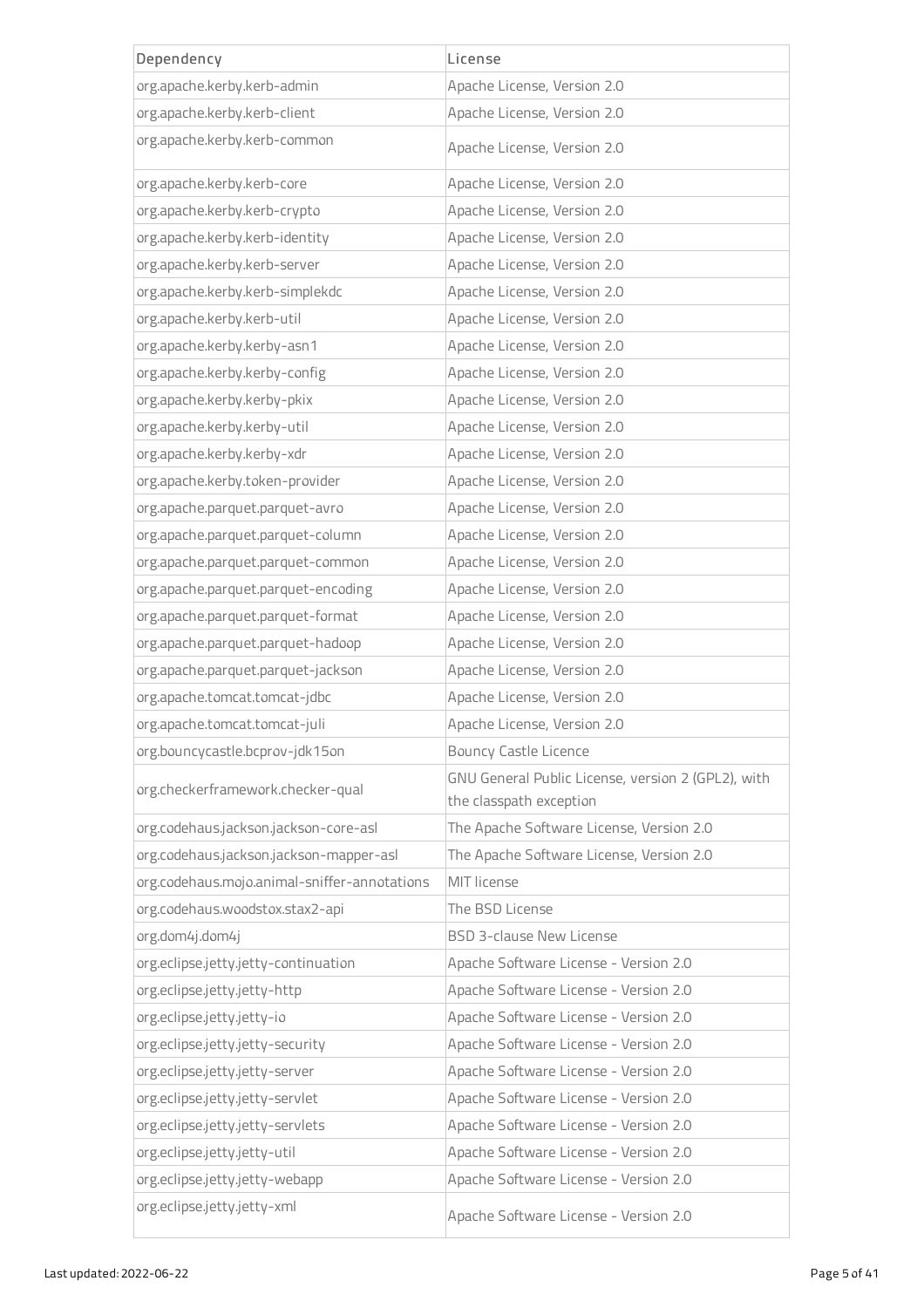| Dependency                                                        | License                                          |  |
|-------------------------------------------------------------------|--------------------------------------------------|--|
| org.eclipse.jetty.toolchain.setuid.jetty-setuid-<br>java          | Apache Software License - Version 2.0            |  |
| org.flywaydb.flyway-core                                          | Apache License, Version 2.0                      |  |
| org.glassfish.javax.el                                            | CDDL + GPLv2 with classpath exception            |  |
| org.glassfish.hk2.hk2-api                                         | CDDL + GPLv2 with classpath exception            |  |
| org.glassfish.hk2.hk2-locator                                     | CDDL + GPLv2 with classpath exception            |  |
| org.glassfish.hk2.hk2-utils                                       | CDDL + GPLv2 with classpath exception            |  |
| org.glassfish.hk2.osgi-resource-locator                           | CDDL + GPLv2 with classpath exception            |  |
| org.glassfish.hk2.external.aopalliance-<br>repackaged             | CDDL + GPLv2 with classpath exception            |  |
| org.glassfish.hk2.external.javax.inject                           | CDDL + GPLv2 with classpath exception            |  |
| org.glassfish.jaxb.jaxb-core                                      | CDDL+GPL License                                 |  |
| org.glassfish.jaxb.jaxb-runtime                                   | CDDL+GPL License                                 |  |
| org.glassfish.jaxb.txw2                                           | CDDL+GPL License                                 |  |
| org.glassfish.jersey.bundles.repackaged.jersey-<br>guava          | CDDL+GPL License                                 |  |
| org.glassfish.jersey.connectors.jersey-apache-<br>connector       | CDDL+GPL License                                 |  |
| org.glassfish.jersey.containers.jersey-container-<br>servlet      | CDDL+GPL License                                 |  |
| org.glassfish.jersey.containers.jersey-container-<br>servlet-core | CDDL+GPL License                                 |  |
| org.glassfish.jersey.core.jersey-client                           | CDDL+GPL License                                 |  |
| org.glassfish.jersey.core.jersey-common                           | CDDL+GPL License                                 |  |
| org.glassfish.jersey.core.jersey-server                           | CDDL+GPL License                                 |  |
| org.glassfish.jersey.ext.jersey-bean-validation                   | CDDL+GPL License                                 |  |
| org.glassfish.jersey.ext.jersey-metainf-services                  | CDDL+GPL License                                 |  |
| org.glassfish.jersey.ext.rx.jersey-rx-client                      | CDDL+GPL License                                 |  |
| org.glassfish.jersey.media.jersey-media-jaxb                      | CDDL+GPL License                                 |  |
| org.glassfish.jersey.media.jersey-media-<br>multipart             | CDDL+GPL License                                 |  |
| org.hibernate.hibernate-core                                      | GNU Library General Public License v2.1 or later |  |
| org.hibernate.hibernate-validator                                 | Apache License, Version 2.0                      |  |
| org.hibernate.common.hibernate-commons-<br>annotations            | GNU Lesser General Public License v2.1 or later  |  |
| org.jadira.usertype.usertype.core                                 | Apache 2                                         |  |
| org.jadira.usertype.usertype.spi                                  | Apache 2                                         |  |
| org.javassist.javassist                                           | Apache License 2.0                               |  |
| org.jboss.jandex                                                  | Apache License, Version 2.0                      |  |
| org.jboss.logging.jboss-logging                                   | Apache License, Version 2.0                      |  |
| org.jboss.spec.javax.transaction.jboss-                           | COMMON DEVELOPMENT AND DISTRIBUTION              |  |
| transaction-api_1.2_spec                                          | LICENSE (CDDL) Version 1.0                       |  |
| org.jgrapht.jgrapht-core                                          | Eclipse Public License (EPL) 1.0                 |  |
| org.jooq.jool                                                     | Apache License, Version 2.0                      |  |
| org.jooq.jooq                                                     | Apache License, Version 2.0                      |  |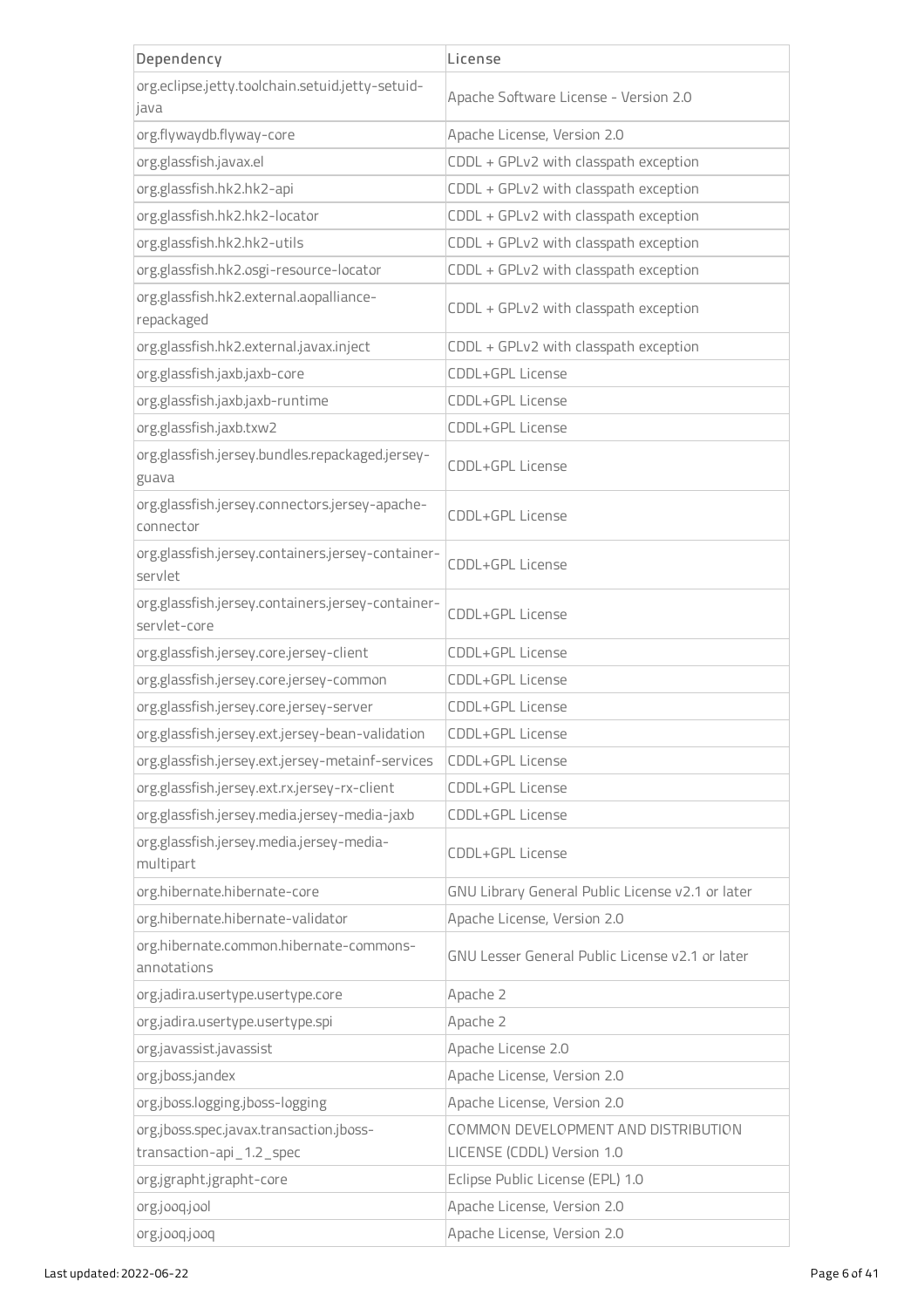| Dependency                    | license                                             |
|-------------------------------|-----------------------------------------------------|
| org.jooq.jooq-codegen         | Apache License, Version 2.0                         |
| org.jooq.jooq-meta            | Apache License, Version 2.0                         |
| org.json.json                 | The ISON License                                    |
| org.jvnet.mimepull.mimepull   | <b>CDDI 1.1</b>                                     |
| org.jvnet.staxex.stax-ex      | Dual license consisting of the CDDL v1.1 and GPL v2 |
| org.ow2.asm.asm               | <b>BSD</b>                                          |
| org.postgresql.postgresql     | BSD-2-Clause                                        |
| org.projectlombok.lombok      | The MIT License                                     |
| org.reflections.reflections   | The New BSD License                                 |
| org.slf4j.jcl-over-slf4j      | <b>MIT License</b>                                  |
| org.slf4j.jul-to-slf4j        | MIT License                                         |
| org.slf4j.log4j-over-slf4j    | Apache Software Licenses                            |
| org.slf4j.slf4j-api           | <b>MIT License</b>                                  |
| org.tukaani.xz                | Public Domain                                       |
| org.xerial.snappy.snappy-java | The Apache Software License, Version 2.0            |
| org.yaml.snakeyaml            | Apache License, Version 2.0                         |
| software.amazon.ion.ion-java  | The Apache License, Version 2.0                     |

## PEX Client

| Dependency                   | License |
|------------------------------|---------|
| @babel/helper-module-imports | MIT     |
| @babel/polyfill              | MIT     |
| @babel/runtime               | MIT     |
| @babel/runtime               | MIT     |
| @babel/types                 | MIT     |
| @handsontable-pro/react      | MIT     |
| @handsontable/formulajs      | MIT     |
| @turf/bezier                 | MIT     |
| @turf/helpers                | MIT     |
| @types/async                 | MIT     |
| @types/zen-observable        | MIT     |
| accepts                      | MIT     |
| acorn                        | MIT     |
| add-dom-event-listener       | MIT     |
| airbnb-prop-types            | MIT     |
| ajv                          | MIT     |
| ansi-styles                  | MIT     |
| apollo-cache                 | MIT     |
| apollo-cache                 | MIT     |
| apollo-cache-inmemory        | MIT     |
| apollo-client                | MIT     |
| apollo-link                  | MIT     |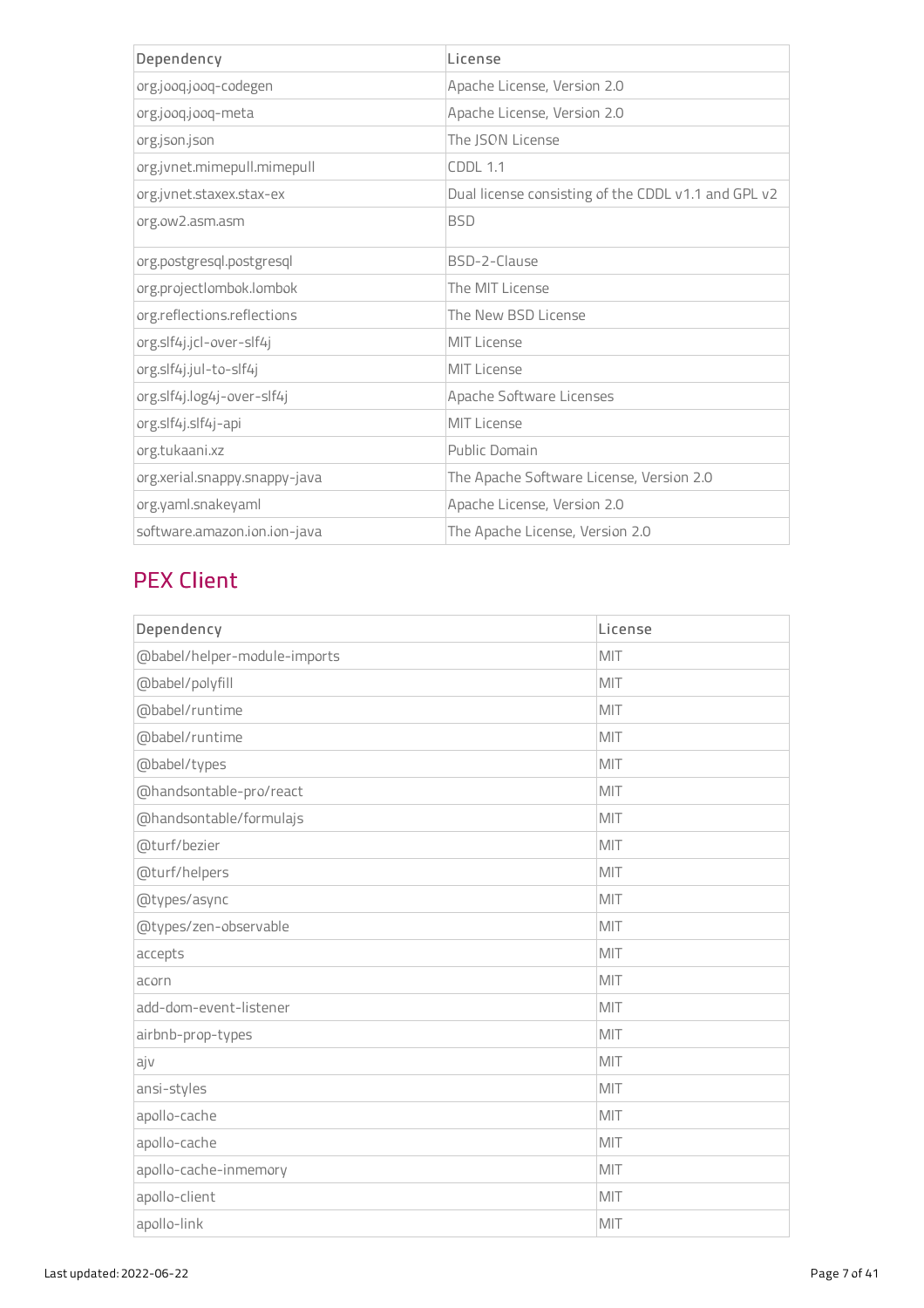| Dependency                       | License |
|----------------------------------|---------|
| apollo-link-batch                | MIT     |
| apollo-link-batch-http           | MIT     |
| apollo-link-dedup                | MIT     |
| apollo-link-error                | MIT     |
| apollo-link-http                 | MIT     |
| apollo-link-http-common          | MIT     |
| apollo-link-retry                | MIT     |
| apollo-link-state                | MIT     |
| apollo-utilities                 | MIT     |
| apollo-utilities                 | MIT     |
| array-flatten                    | MIT     |
| array.prototype.find             | MIT     |
| asap                             | MIT     |
| asn1                             | MIT     |
| assert-plus                      | MIT     |
| async-limiter                    | MIT     |
| asynckit                         | MIT     |
| aws4                             | MIT     |
| babel-plugin-dynamic-import-node | MIT     |
| babel-plugin-lodash              | MIT     |
| babel-runtime                    | MIT     |
| backstage-modal                  | MIT     |
| balanced-match                   | MIT     |
| batch-processor                  | MIT     |
| bessel                           | MIT     |
| bfj                              | MIT     |
| bignumber.js                     | MIT     |
| bluebird                         | MIT     |
| body-parser                      | MIT     |
| brace-expansion                  | MIT     |
| brcast                           | MIT     |
| brcast                           | MIT     |
| bytes                            | MIT     |
| chalk                            | MIT     |
| change-emitter                   | MIT     |
| check-types                      | MIT     |
| classnames                       | MIT     |
| CO                               | MIT     |
| color                            | MIT     |
| color                            | MIT     |
| color-convert                    | MIT     |
| color-name                       | MIT     |
| color-name                       | MIT     |
| color-string                     | MIT     |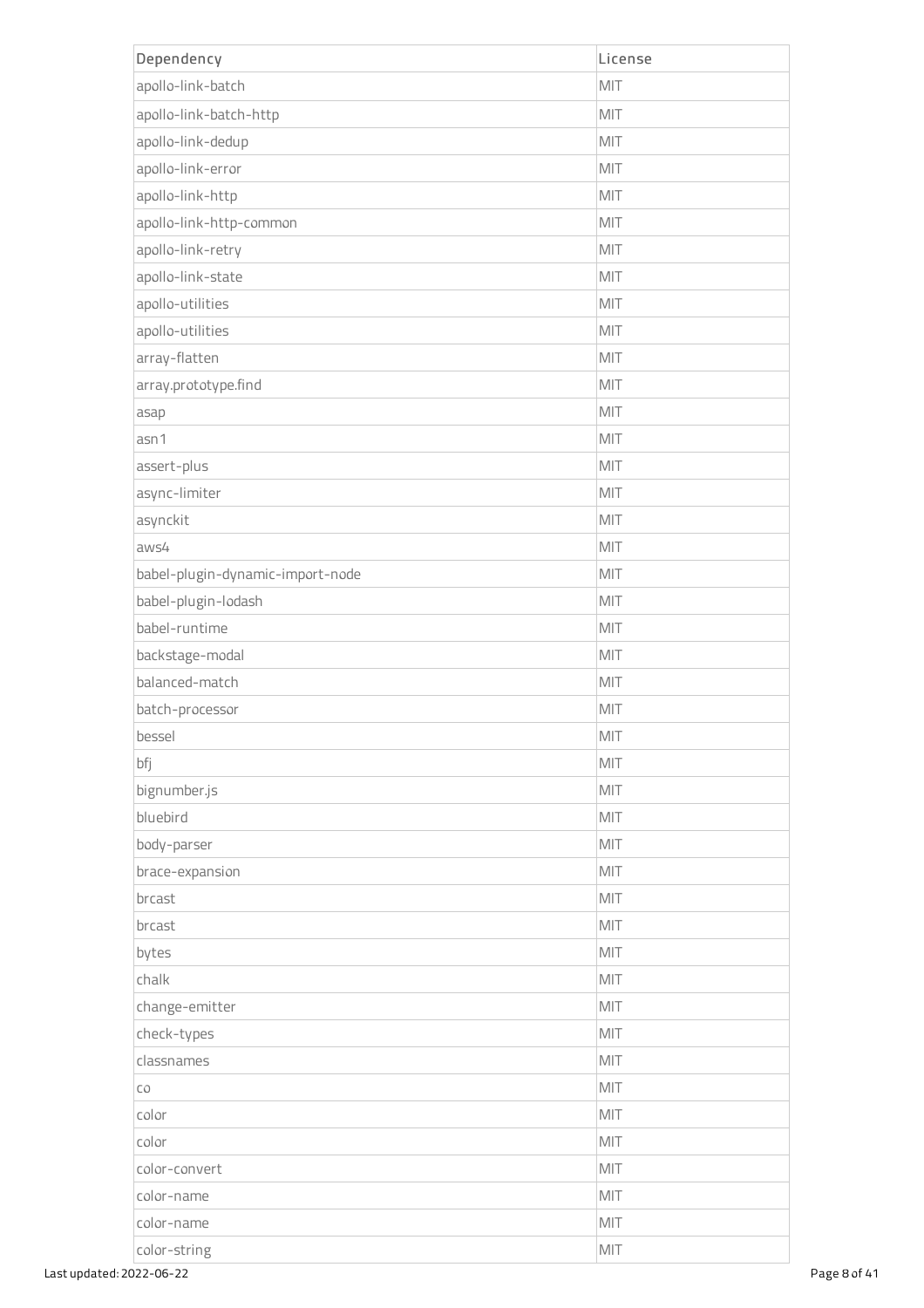| Dependency              | License |
|-------------------------|---------|
| combined-stream         | MIT     |
| commander               | MIT     |
| component-classes       | MIT     |
| concat-map              | MIT     |
| consolidated-events     | MIT     |
| content-disposition     | MIT     |
| content-type            | MIT     |
| cookie                  | MIT     |
| cookie-parser           | MIT     |
| cookie-signature        | MIT     |
| copy-to-clipboard       | MIT     |
| core-js                 | MIT     |
| core-js                 | MIT     |
| core-util-is            | MIT     |
| create-react-class      | MIT     |
| css-animation           | MIT     |
| css-vendor              | MIT     |
| dashdash                | MIT     |
| debug                   | MIT     |
| deepmerge               | MIT     |
| define-properties       | MIT     |
| delayed-stream          | MIT     |
| depd                    | MIT     |
| destroy                 | MIT     |
| direction               | MIT     |
| dom-align               | MIT     |
| dom-helpers             | MIT     |
| dom-scroll-into-view    | MIT     |
| dom-walk                | MIT     |
| duplexer                | MIT     |
| ecc-jsbn                | MIT     |
| echarts-for-react       | MIT     |
| ee-first                | MIT     |
| element-resize-detector | MIT     |
| element-resize-event    | MIT     |
| encodeurl               | MIT     |
| encoding                | MIT     |
| es-abstract             | MIT     |
| es-to-primitive         | MIT     |
| escape-html             | MIT     |
| escape-string-regexp    | MIT     |
| etag                    | MIT     |
| eventlistener           | MIT     |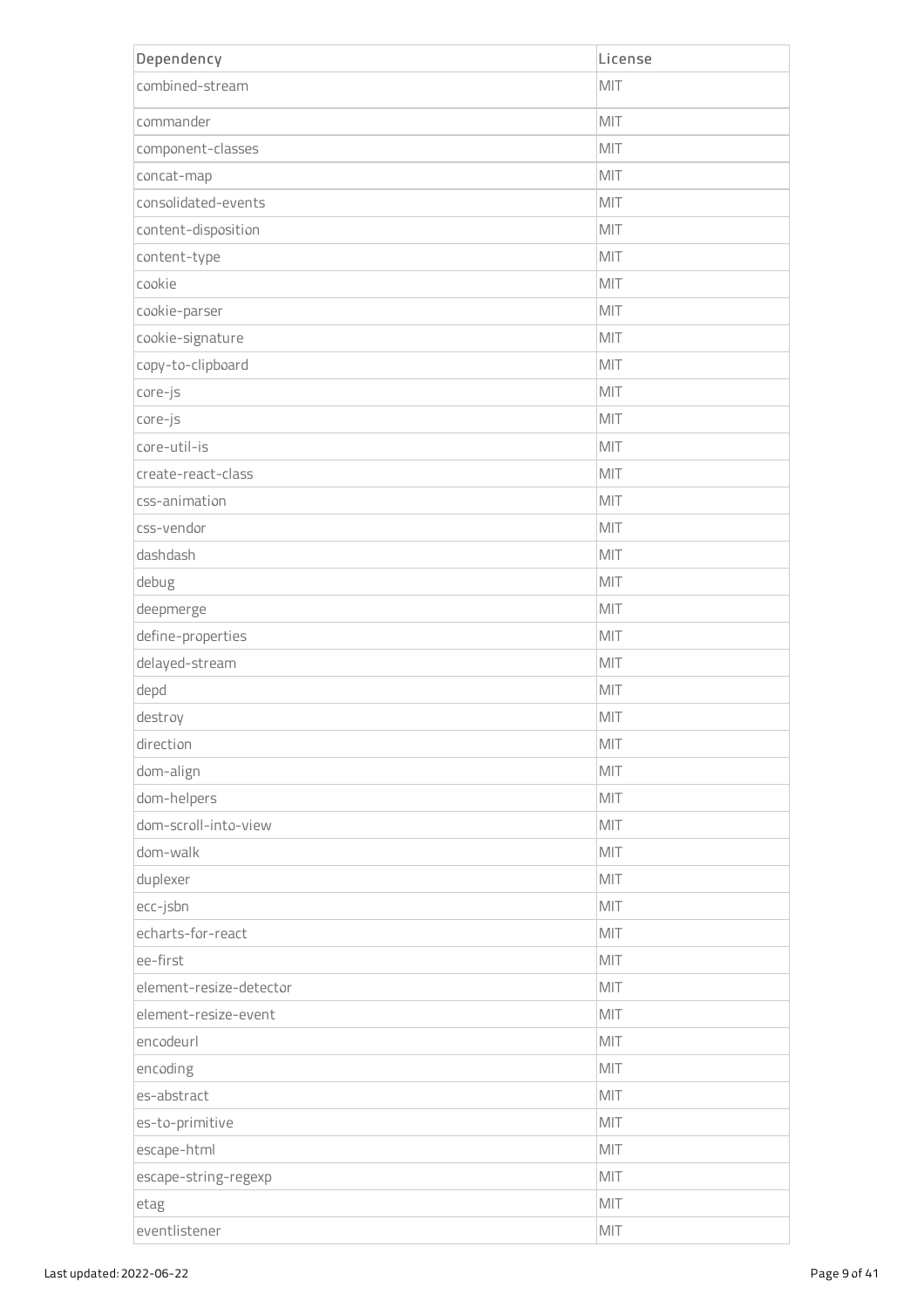| Dependency                 | License |
|----------------------------|---------|
| express                    | MIT     |
| extend                     | MIT     |
| extsprintf                 | MIT     |
| extsprintf                 | MIT     |
| fast-deep-equal            | MIT     |
| fast-json-stable-stringify | MIT     |
| fast-levenshtein           | MIT     |
| fbjs                       | MIT     |
| fbjs                       | MIT     |
| finalhandler               | MIT     |
| form-data                  | MIT     |
| forwarded                  | MIT     |
| fresh                      | MIT     |
| function-bind              | MIT     |
| function.prototype.name    | MIT     |
| getpass                    | MIT     |
| gettext-parser             | MIT     |
| global                     | MIT     |
| graphql                    | MIT     |
| graphql-anywhere           | MIT     |
| gzip-size                  | MIT     |
| handsontable               | MIT     |
| has                        | MIT     |
| has-flag                   | MIT     |
| has-symbols                | MIT     |
| history                    | MIT     |
| hoopy                      | MIT     |
| hot-formula-parser         | MIT     |
| http-errors                | MIT     |
| http-signature             | MIT     |
| iconv-lite                 | MIT     |
| iconv-lite                 | MIT     |
| immutable                  | MIT     |
| immutable-tuple            | MIT     |
| invariant                  | MIT     |
| ipaddr.js                  | MIT     |
| is-arrayish                | MIT     |
| is-callable                | MIT     |
| is-date-object             | MIT     |
| is-function                | MIT     |
| is-in-browser              | MIT     |
| is-plain-object            | MIT     |
| is-regex                   | MIT     |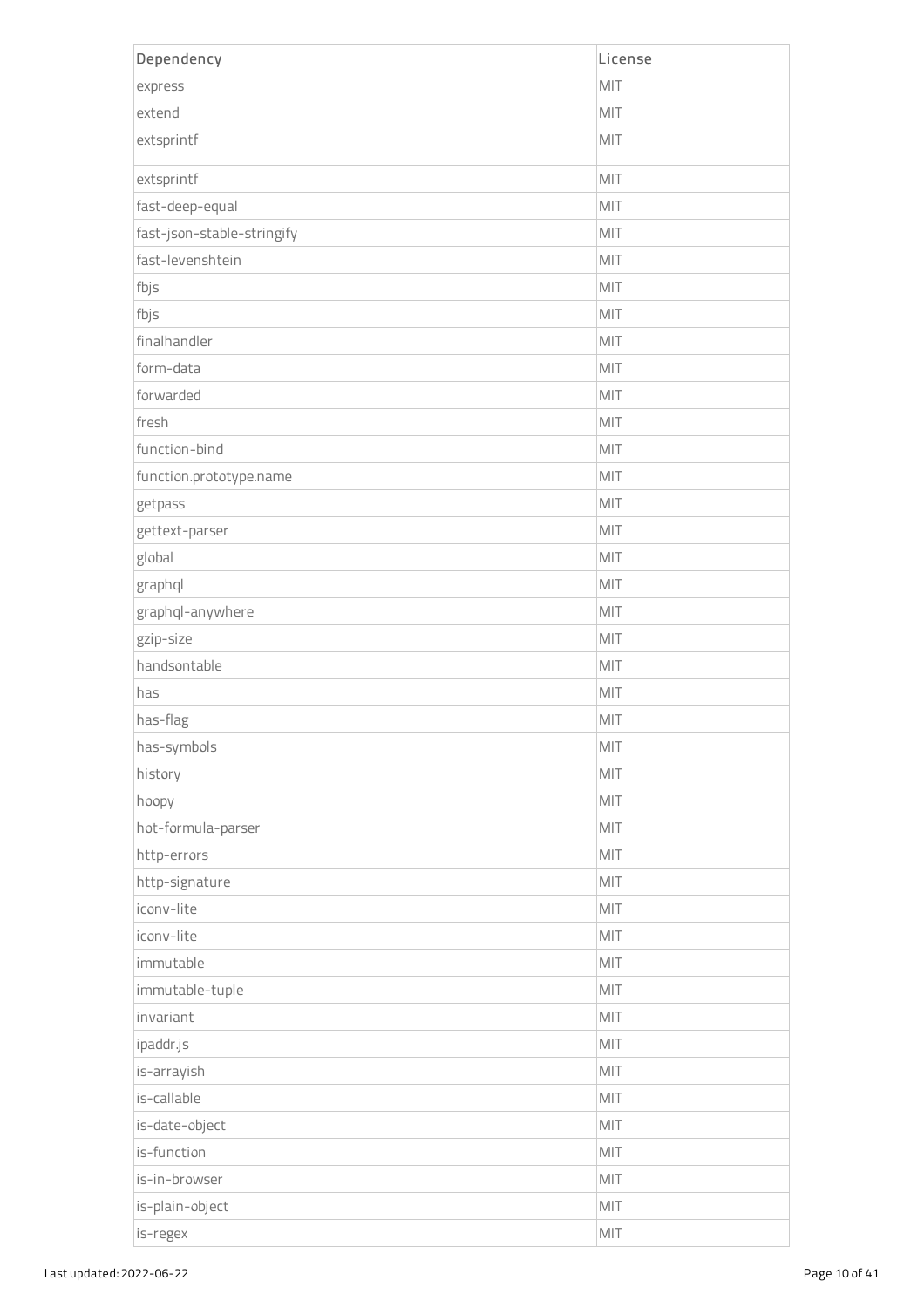| Dependency           | License |
|----------------------|---------|
| is-stream            | MIT     |
| is-symbol            | MIT     |
| is-touch-device      | MIT     |
| is-typedarray        | MIT     |
| isarray              | MIT     |
| isobject             | MIT     |
| isomorphic-fetch     | MIT     |
| isstream             | MIT     |
| iterall              | MIT     |
| js-tokens            | MIT     |
| jsbn                 | MIT     |
| json-schema-traverse | MIT     |
| jsprim               | MIT     |
| jss                  | MIT     |
| jss-camel-case       | MIT     |
| jss-compose          | MIT     |
| jss-default-unit     | MIT     |
| jss-expand           | MIT     |
| jss-extend           | MIT     |
| jss-global           | MIT     |
| jss-nested           | MIT     |
| jss-preset-default   | MIT     |
| jss-props-sort       | MIT     |
| jss-template         | MIT     |
| jss-vendor-prefixer  | MIT     |
| jStat                | MIT     |
| keycode              | MIT     |
| lodash               | MIT     |
| lodash._getnative    | MIT     |
| lodash.debounce      | MIT     |
| lodash.flowright     | MIT     |
| lodash.isarguments   | MIT     |
| lodash.isarray       | MIT     |
| lodash.isequal       | MIT     |
| lodash.keys          | MIT     |
| lodash.result        | MIT     |
| lodash.throttle      | MIT     |
| loose-envify         | MIT     |
| marked               | MIT     |
| matchmedia-polyfill  | MIT     |
| media-typer          | MIT     |
| megadraft            | MIT     |
| memoize-one          | MIT     |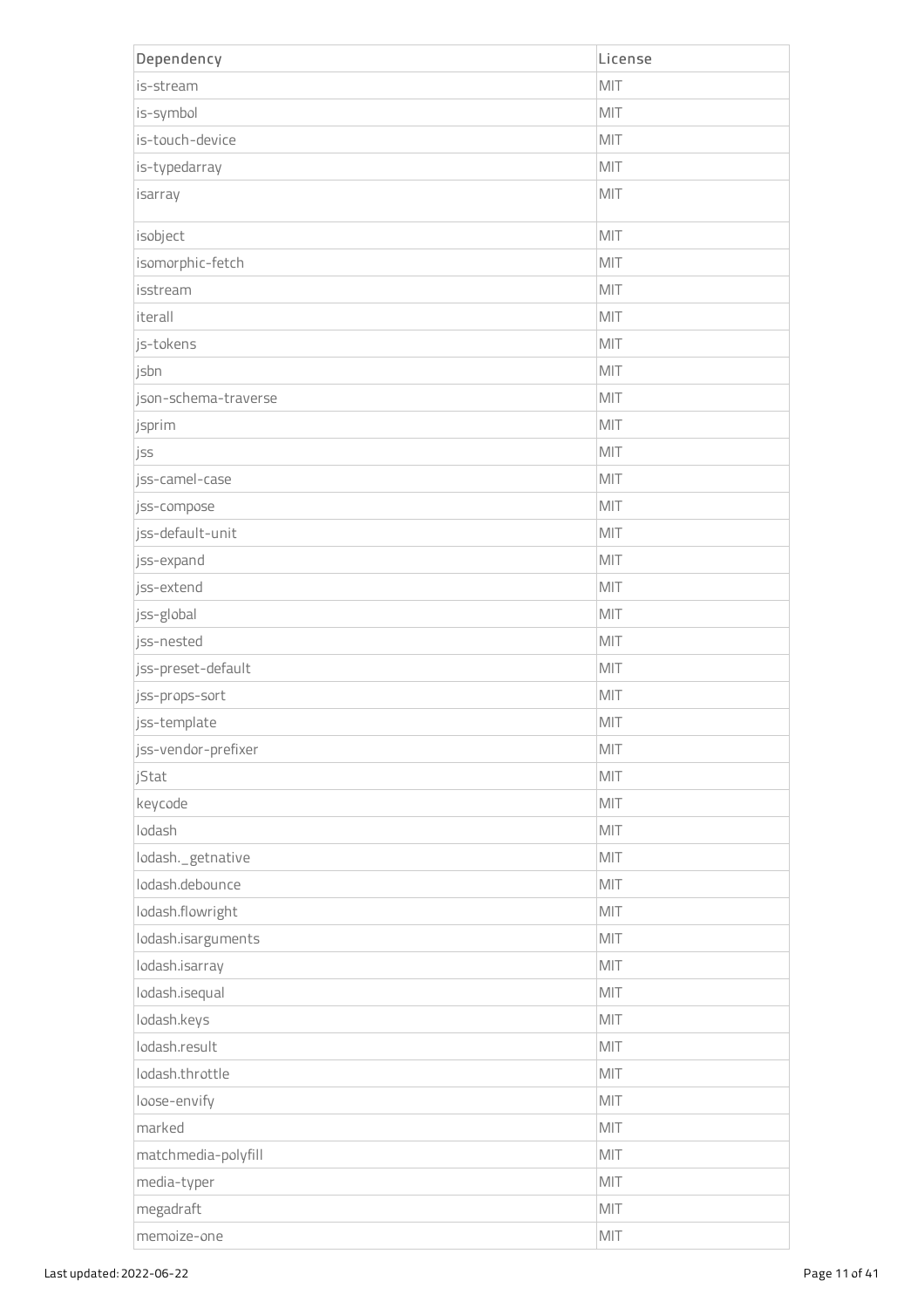| Dependency        | License |
|-------------------|---------|
| merge-descriptors | MIT     |
| methods           | MIT     |
| mime              | MIT     |
| mime-db           | MIT     |
| mime-types        | MIT     |
| min-document      | MIT     |
| mini-store        | MIT     |
| minimist          | MIT     |
| mkdirp            | MIT     |
| moment            | MIT     |
| moment            | MIT     |
| ms                | MIT     |
| negotiator        | MIT     |
| node-fetch        | MIT     |
| numbro            | MIT     |
| numbro            | MIT     |
| numeral           | MIT     |
| object-assign     | MIT     |
| object-is         | MIT     |
| object-keys       | MIT     |
| object.assign     | MIT     |
| object.entries    | MIT     |
| object.values     | MIT     |
| on-finished       | MIT     |
| optimism          | MIT     |
| parseurl          | MIT     |
| path-is-absolute  | MIT     |
| path-to-regexp    | MIT     |
| path-to-regexp    | MIT     |
| performance-now   | MIT     |
| pify              | MIT     |
| pikaday           | MIT     |
| process           | MIT     |
| progress          | MIT     |
| promise           | MIT     |
| prop-types        | MIT     |
| prop-types-exact  | MIT     |
| proxy-addr        | MIT     |
| psl               | MIT     |
| punycode          | MIT     |
| raf               | MIT     |
| range-parser      | MIT     |
| raw-body          | MIT     |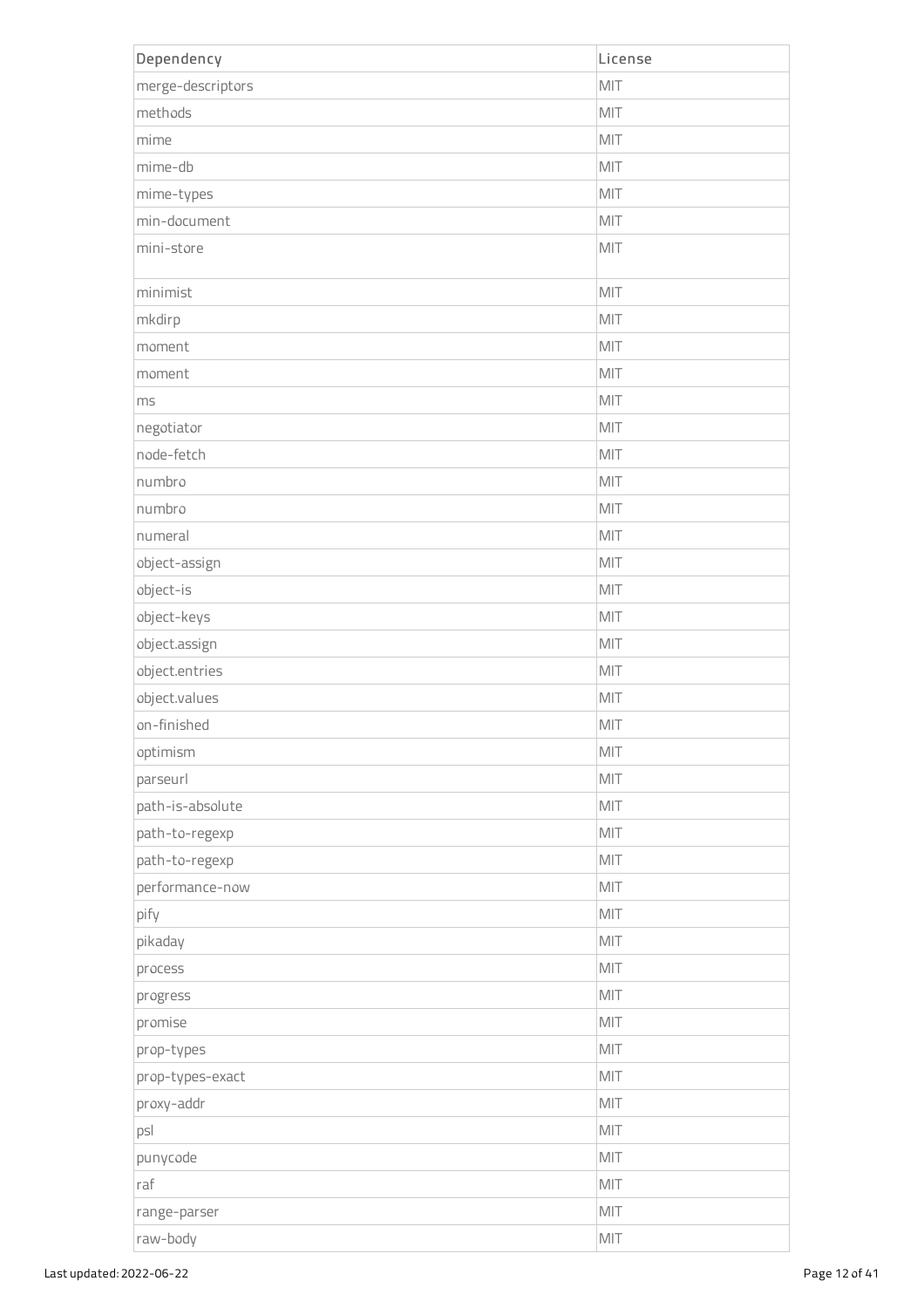| Dependency                   | License |
|------------------------------|---------|
| rc-align                     | MIT     |
| rc-animate                   | MIT     |
| rc-menu                      | MIT     |
| rc-slider                    | MIT     |
| rc-tooltip                   | MIT     |
| rc-trigger                   | MIT     |
| rc-util                      | MIT     |
| re-resizable                 | MIT     |
| react                        | MIT     |
| react                        | MIT     |
| react-addons-shallow-compare | MIT     |
| react-apollo                 | MIT     |
| react-dates                  | MIT     |
| react-dom                    | MIT     |
| react-draggable              | MIT     |
| react-event-listener         | MIT     |
| react-hot-loader             | MIT     |
| react-is                     | MIT     |
| react-jss                    | MIT     |
| react-lazy-load              | MIT     |
| react-lifecycles-compat      | MIT     |
| react-loadable               | MIT     |
| react-moment-proptypes       | MIT     |
| react-portal                 | MIT     |
| react-portal-stateless       | MIT     |
| react-redux                  | MIT     |
| react-rnd                    | MIT     |
| react-router                 | MIT     |
| react-router-dom             | MIT     |
| react-scroll                 | MIT     |
| react-simple-contenteditable | MIT     |
| react-sizeme                 | MIT     |
| react-sortable-hoc           | MIT     |
| react-stick                  | MIT     |
| react-stick                  | MIT     |
| react-sticky-el              | MIT     |
| react-textarea-autosize      | MIT     |
| react-tiny-virtual-list      | MIT     |
| react-virtualized            | MIT     |
| react-window                 | MIT     |
| react-with-direction         | MIT     |
| recompose                    | MIT     |
| recompose                    | MIT     |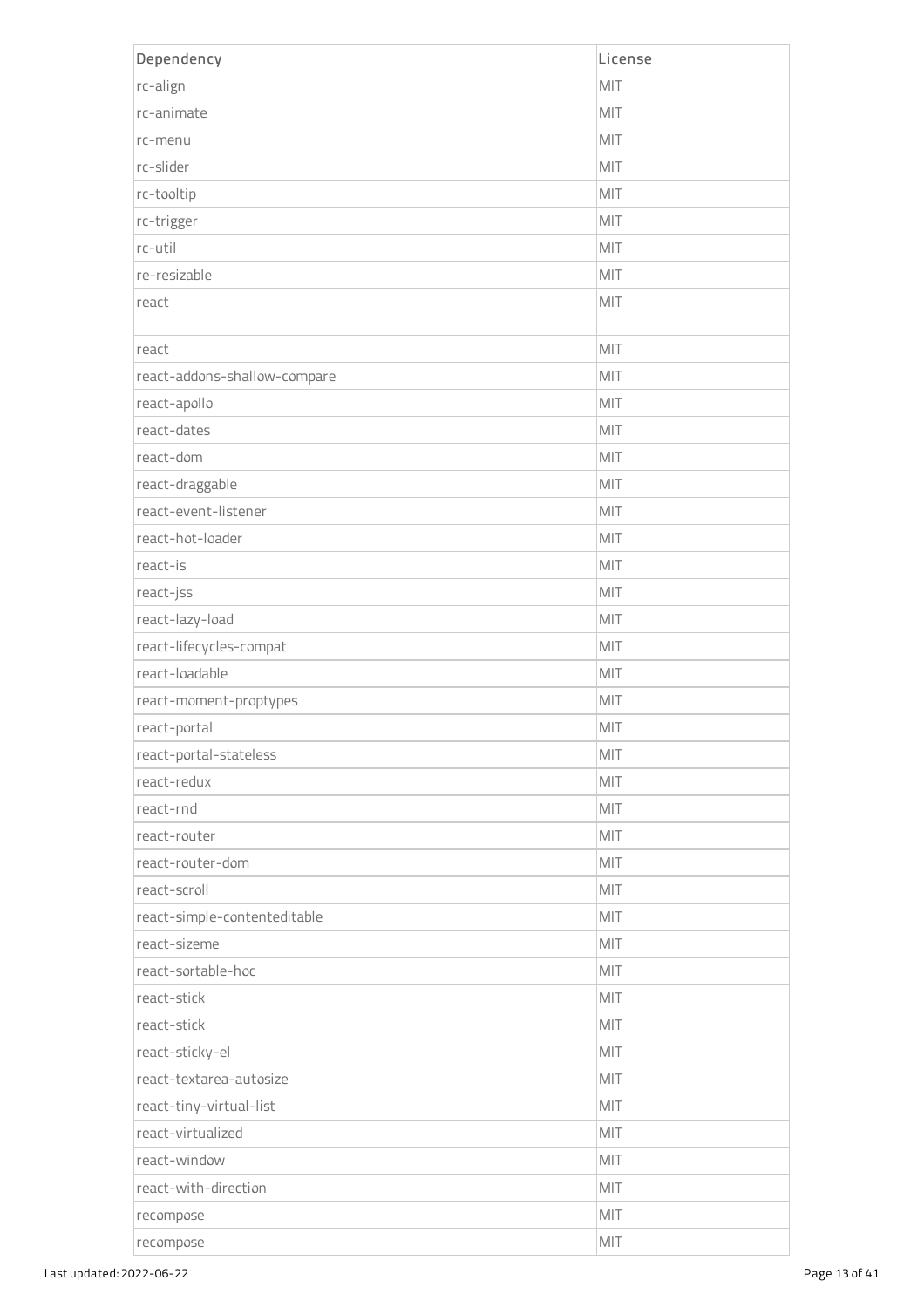| Dependency               | License        |
|--------------------------|----------------|
| redux                    | MIT            |
| reflect.ownkeys          | MIT            |
| regenerator-runtime      | MIT            |
| regenerator-runtime      | MIT            |
| requestidlecallback      | MIT            |
| require-package-name     | MIT            |
| resize-observer-polyfill | MIT            |
| resolve-pathname         | MIT            |
| safe-buffer              | MIT            |
| safer-buffer             | MIT            |
| scheduler                | MIT            |
| send                     | MIT            |
| serve-static             | MIT            |
| setimmediate             | MIT            |
| shallowequal             | MIT            |
| shallowequal             | MIT            |
| simple-swizzle           | MIT            |
| sshpk                    | MIT            |
| statuses                 | MIT            |
| statuses                 | MIT            |
| substyle                 | MIT            |
| substyle-jss             | MIT            |
| supports-color           | MIT            |
| symbol-observable        | MIT            |
| theming                  | $\mathsf{MIT}$ |
| tiny-emitter             | MIT            |
| to-fast-properties       | MIT            |
| toggle-selection         | MIT            |
| tryer                    | MIT            |
| type-is                  | MIT            |
| unpipe                   | MIT            |
| utils-merge              | MIT            |
| uuid                     | MIT            |
| validator                | MIT            |
| value-equal              | MIT            |
| vary                     | MIT            |
| verror                   | MIT            |
| warning                  | MIT            |
| webpack-bundle-analyzer  | MIT            |
| whatwg-fetch             | MIT            |
| <b>WS</b>                | MIT            |
| zen-observable           | MIT            |
| zen-observable-ts        | MIT            |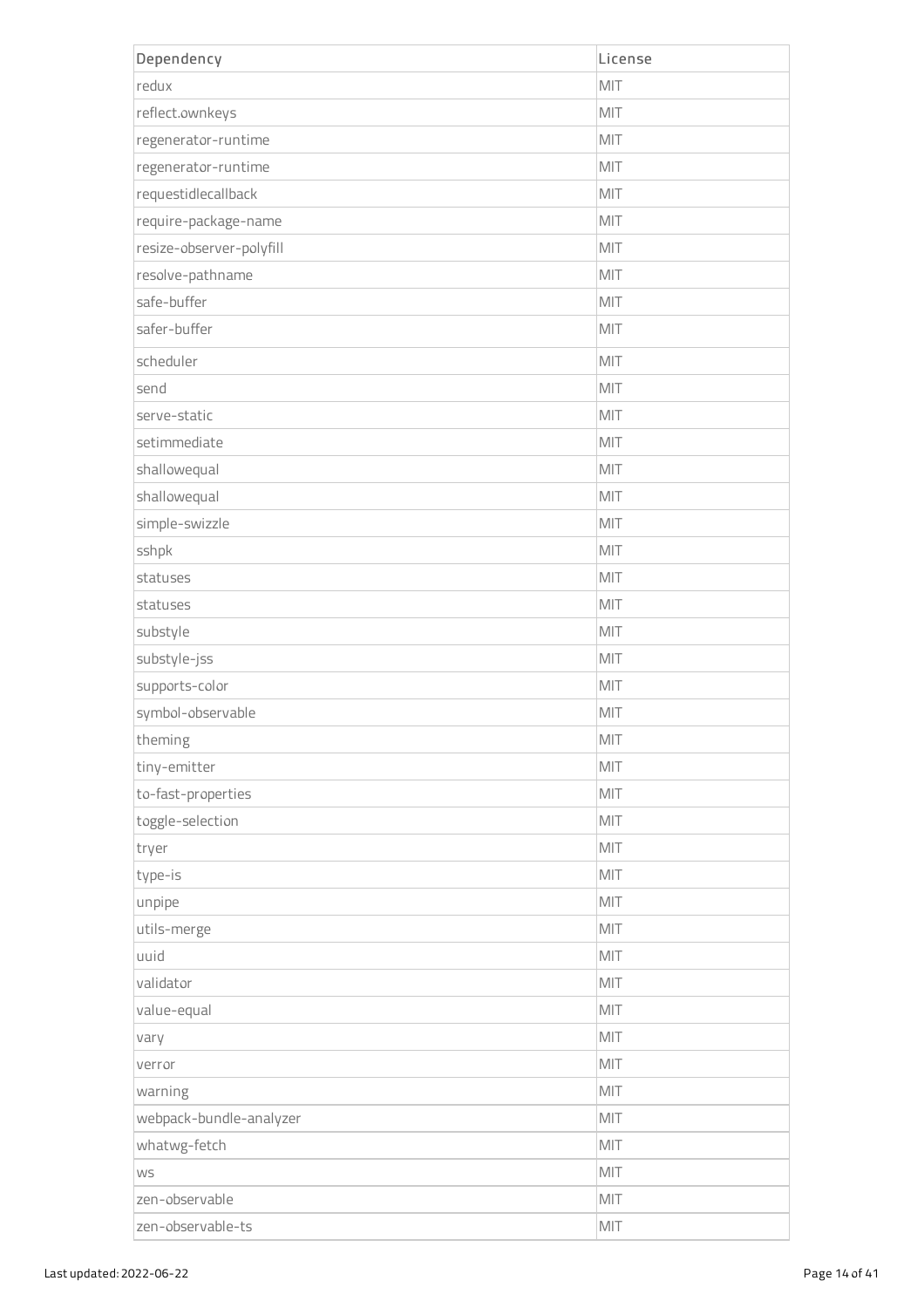| Dependency              | License      |
|-------------------------|--------------|
| aws-sign2               | Apache-2.0   |
| caseless                | Apache-2.0   |
| crossfilter2            | Apache-2.0   |
| ejs                     | Apache-2.0   |
| forever-agent           | Apache-2.0   |
| oauth-sign              | Apache-2.0   |
| request                 | Apache-2.0   |
| tslib                   | Apache-2.0   |
| tunnel-agent            | Apache-2.0   |
| VOC                     | Apache-2.0   |
| bcrypt-pbkdf            | BSD-3-Clause |
| dnd-core                | BSD-3-Clause |
| draft-js                | BSD-3-Clause |
| echarts                 | BSD-3-Clause |
| fbjs-css-vars           | BSD-3-Clause |
| filesize                | BSD-3-Clause |
| hoist-non-react-statics | BSD-3-Clause |
| hoist-non-react-statics | BSD-3-Clause |
| hyphenate-style-name    | BSD-3-Clause |
| immutable               | BSD-3-Clause |
| kld-affine              | BSD-3-Clause |
| kld-polynomial          | BSD-3-Clause |
| qs                      | BSD-3-Clause |
| react-dnd               | BSD-3-Clause |
| react-dnd-html5-backend | BSD-3-Clause |
| react-transition-group  | BSD-3-Clause |
| signavio-i18n           | BSD-3-Clause |
| svg-intersections       | BSD-3-Clause |
| tough-cookie            | BSD-3-Clause |
| warning                 | BSD-3-Clause |
| zrender                 | BSD-3-Clause |
| bpmn-font               | SIL          |
| component-indexof       | MIT          |
| currency-symbol-map     | BSD-2-Clause |
| esutils                 | BSD-2-Clause |
| raven-js                | BSD-2-Clause |
| warning                 | BSD-2-Clause |
| yarn                    | BSD-2-Clause |
| fs.realpath             | <b>ISC</b>   |
| glob                    | <b>ISC</b>   |
| glob                    | <b>ISC</b>   |
| har-schema              | <b>ISC</b>   |
| har-validator           | <b>ISC</b>   |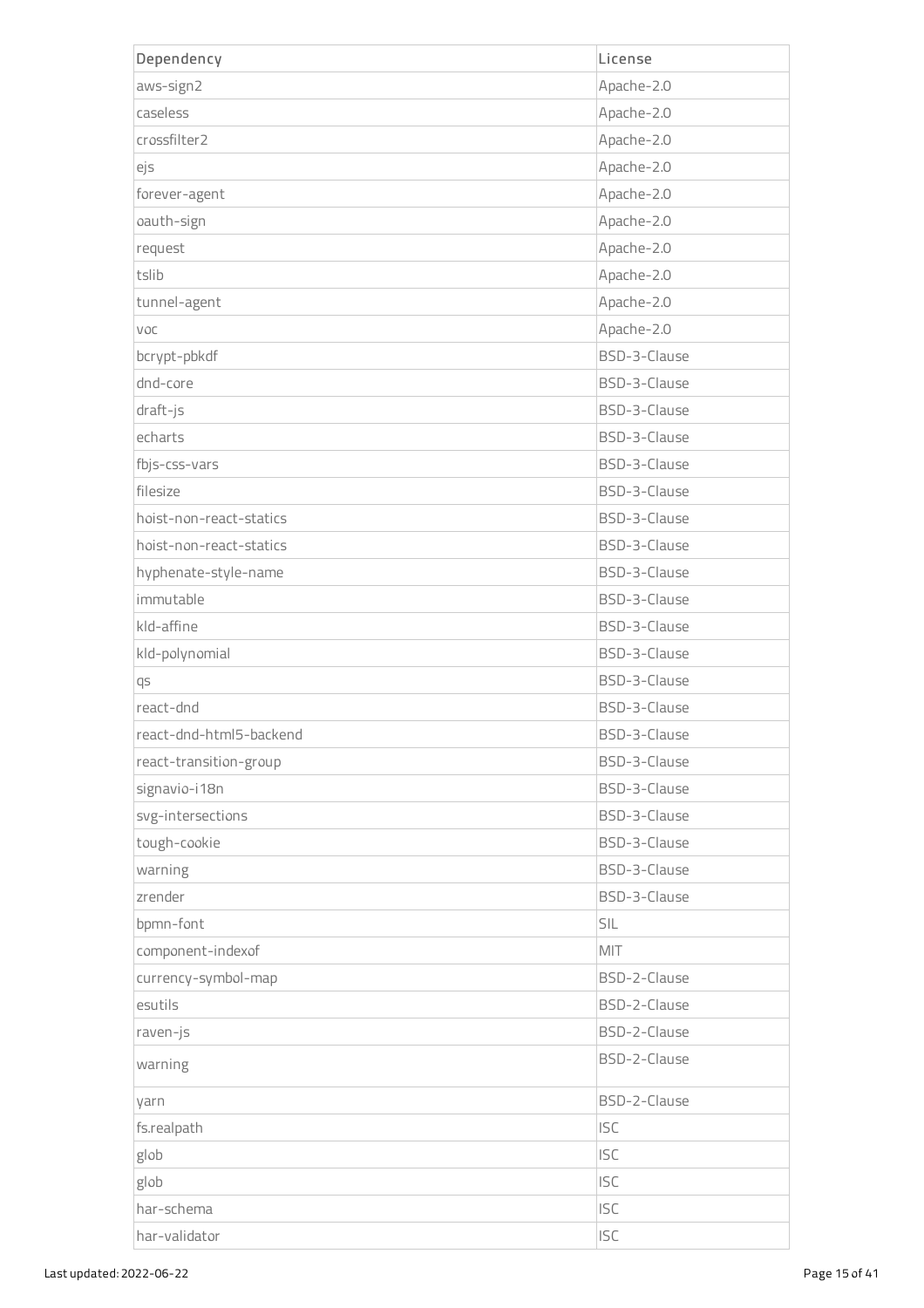| Dependency              | License          |
|-------------------------|------------------|
| inflight                | <b>ISC</b>       |
| inherits                | <b>ISC</b>       |
| json-stringify-safe     | <b>ISC</b>       |
| minimatch               | <b>ISC</b>       |
| once                    | <b>ISC</b>       |
| setprototypeof          | <b>ISC</b>       |
| wrappy                  | <b>ISC</b>       |
| handsontable-pro        | COMMERCIAL       |
| hoist-non-react-statics | BSD <sup>*</sup> |
| json-schema             | BSD <sup>*</sup> |
| left-pad                | <b>WTFPL</b>     |
| mutationobserver-shim   | <b>WTFPL</b>     |
| opener                  | <b>WTFPL</b>     |
| opener                  | MIT              |
| tweetnacl               | Unlicense        |
| ua-parser-js            | MIT              |

### PEX Data

| Dependency                                                   | License                                  |
|--------------------------------------------------------------|------------------------------------------|
| aopalliance.aopalliance                                      | Public Domain                            |
| biz.paluch.logging.logstash-gelf                             | <b>MIT License</b>                       |
| ch.gos.logback.logback-access                                | Eclipse Public License - v 1.0           |
| ch.qos.logback.logback-classic                               | Eclipse Public License - v 1.0           |
| ch.qos.logback.logback-core                                  | Eclipse Public License - v 1.0           |
| com.amazonaws.aws-java-sdk-core                              | Apache License, Version 2.0              |
| com.amazonaws.aws-java-sdk-dynamodb                          | Apache License, Version 2.0              |
| com.amazonaws.aws-java-sdk-kms                               | Apache License, Version 2.0              |
| com.amazonaws.aws-java-sdk-s3                                | Apache License, Version 2.0              |
| com.amazonaws.aws-java-sdk-sts                               | Apache License, Version 2.0              |
| com.amazonaws.jmespath-java                                  | Apache License, Version 2.0              |
| com.auth0.java-jwt                                           | The MIT License (MIT)                    |
| com.fasterxml.aalto-xml                                      | The Apache Software License, Version 2.0 |
| com.fasterxml.classmate                                      | The Apache Software License, Version 2.0 |
| com.fasterxml.jackson.core.jackson-annotations               | The Apache Software License, Version 2.0 |
| com.fasterxml.jackson.core.jackson-core                      | The Apache Software License, Version 2.0 |
| com.fasterxml.jackson.core.jackson-databind                  | The Apache Software License, Version 2.0 |
| com.fasterxml.jackson.dataformat.jackson-<br>dataformat-cbor | The Apache Software License, Version 2.0 |
| com.fasterxml.jackson.dataformat.jackson-<br>dataformat-yaml | The Apache Software License, Version 2.0 |
| com.fasterxml.jackson.datatype.jackson-<br>datatype-guava    | The Apache Software License, Version 2.0 |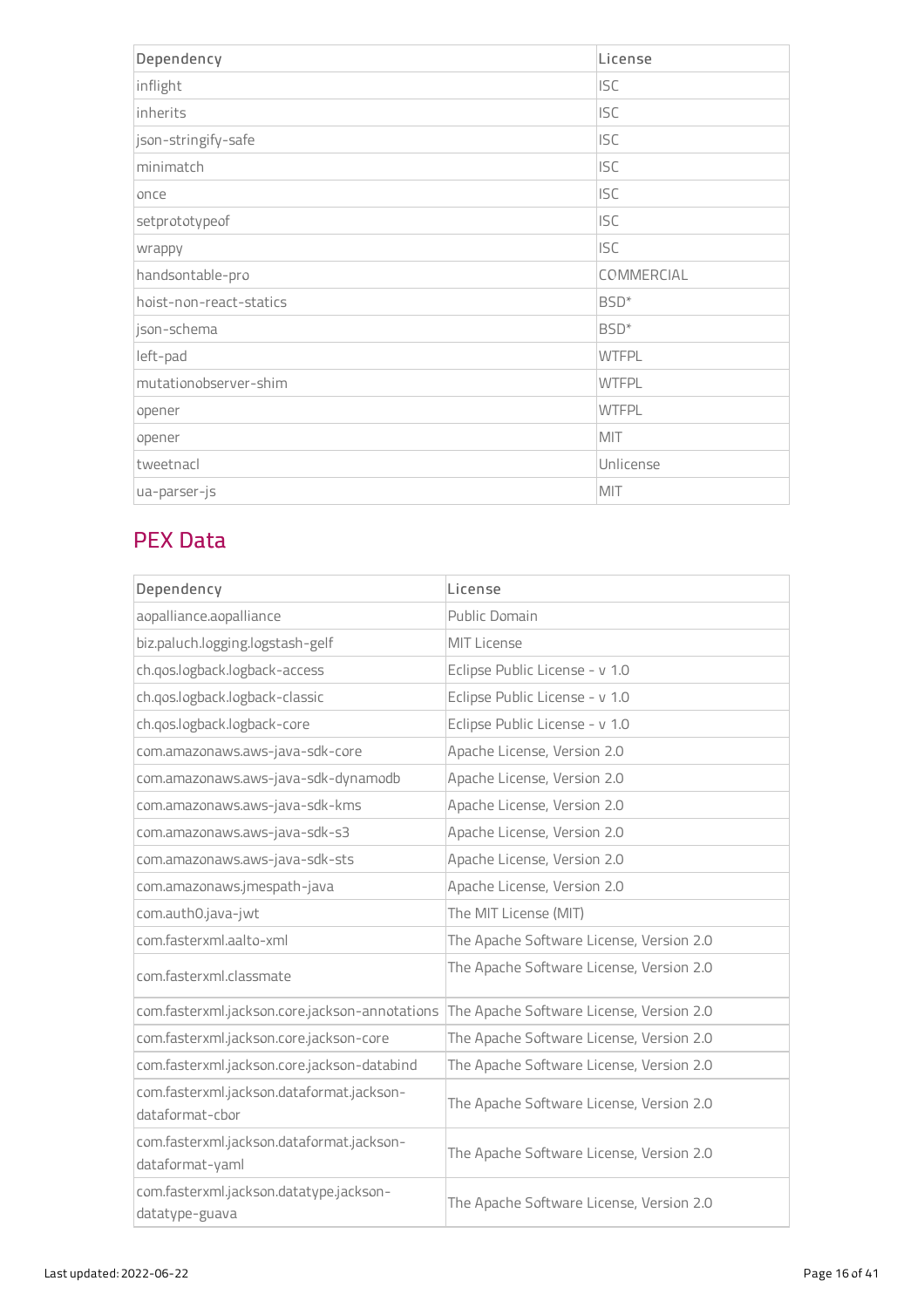| Dependency                                                       | License                                  |
|------------------------------------------------------------------|------------------------------------------|
| com.fasterxml.jackson.datatype.jackson-                          | The Apache Software License, Version 2.0 |
| datatype-jdk8                                                    |                                          |
| com.fasterxml.jackson.datatype.jackson-<br>datatype-joda         | The Apache Software License, Version 2.0 |
| com.fasterxml.jackson.datatype.jackson-                          |                                          |
| datatype-jsr310                                                  | The Apache Software License, Version 2.0 |
| com.fasterxml.jackson.jaxrs.jackson-jaxrs-base                   | The Apache Software License, Version 2.0 |
| com.fasterxml.jackson.jaxrs.jackson-jaxrs-json-<br>provider      | The Apache Software License, Version 2.0 |
| com.fasterxml.jackson.module.jackson-module-<br>afterburner      | The Apache Software License, Version 2.0 |
| com.fasterxml.jackson.module.jackson-module-<br>guice            | The Apache Software License, Version 2.0 |
| com.fasterxml.jackson.module.jackson-module-<br>jaxb-annotations | The Apache Software License, Version 2.0 |
| com.fasterxml.jackson.module.jackson-module-<br>parameter-names  | The Apache Software License, Version 2.0 |
| com.fasterxml.woodstox.woodstox-core                             | The Apache License, Version 2.0          |
| com.getsentry.raven.raven                                        | <b>BSD New</b>                           |
| com.getsentry.raven.raven-logback                                | <b>BSD New</b>                           |
| com.github.signavio.dropwizard-influxdb-<br>reporter             | Apache License 2.0                       |
| com.github.stephenc.jcip.jcip-annotations                        | Apache License, Version 2.0              |
| com.google.code.findbugs.annotations                             | <b>GNU Lesser Public License</b>         |
| com.google.code.findbugs.jsr305                                  | The Apache Software License, Version 2.0 |
| com.google.code.gson.gson                                        | The Apache Software License, Version 2.0 |
| com.google.errorprone.error_prone_annotations Apache 2.0         |                                          |
| com.google.guava.guava                                           | The Apache Software License, Version 2.0 |
| com.google.inject.guice                                          | Apache License, Version 2.0              |
| com.google.inject.extensions.guice-<br>assistedinject            | Apache License, Version 2.0              |
| com.google.inject.extensions.guice-<br>multibindings             | Apache License, Version 2.0              |
| com.google.inject.extensions.guice-servlet                       | Apache License, Version 2.0              |
| com.google.inject.extensions.guice-<br>throwingproviders         | Apache License, Version 2.0              |
| com.google.j2objc.j2objc-annotations                             | The Apache Software License, Version 2.0 |
| com.google.re2j.re2j                                             | The Go license                           |
| com.hubspot.dropwizard.dropwizard-guice                          | The Apache Software License, Version 2.0 |
| com.jayway.jsonpath.json-path                                    | The Apache Software License, Version 2.0 |
| com.jcraft.jsch                                                  | Revised BSD                              |
| com.nimbusds.nimbus-jose-jwt                                     | The Apache Software License, Version 2.0 |
| com.papertrail.profiler                                          | The Apache License, Version 2.0          |
| com.signavio.authentication                                      |                                          |
| com.squarespace.jersey2-guice.0-jersey2-<br>guice-spi            | The Apache Software License, Version 2.0 |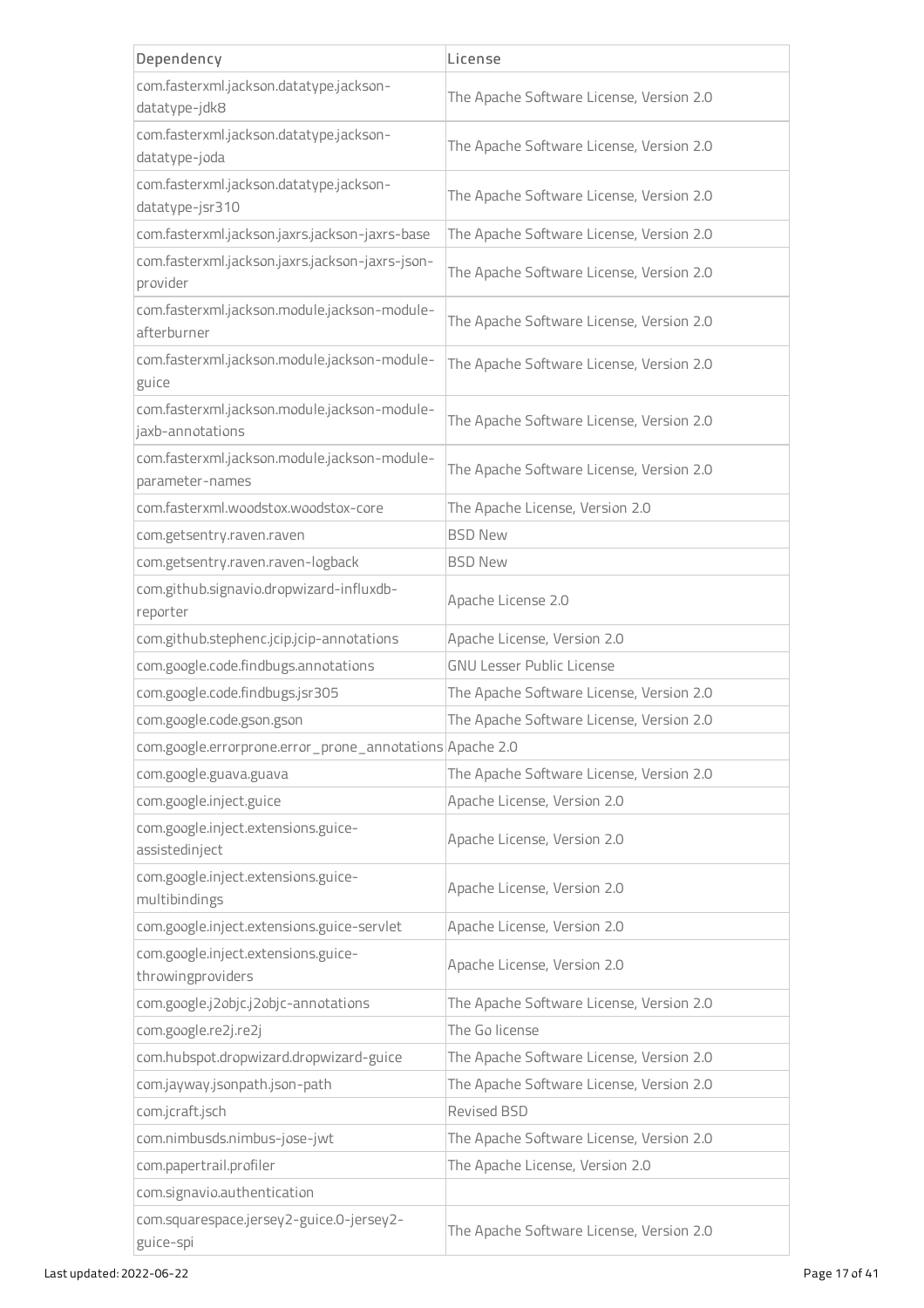| Dependency                                                                | License                                  |
|---------------------------------------------------------------------------|------------------------------------------|
| com.squarespace.jersey2-guice.jersey2-guice-                              | The Apache Software License, Version 2.0 |
| impl                                                                      |                                          |
| com.squareup.okhttp.okhttp                                                | Apache 2.0                               |
| com.squareup.okio.okio                                                    | Apache 2.0                               |
| com.sun.mail.javax.mail                                                   | CDDL/GPLv2+CE                            |
| com.sun.xml.bind.jaxb-core                                                | CDDL+GPL License                         |
| com.sun.xml.bind.jaxb-impl                                                | CDDL+GPL License                         |
| com.thoughtworks.paranamer.paranamer                                      | <b>BSD</b>                               |
| com.tradier.dropwizard-raven                                              | <b>MIT License</b>                       |
| commons-beanutils.commons-beanutils                                       | Apache License, Version 2.0              |
| commons-cli.commons-cli                                                   | Apache License, Version 2.0              |
| commons-codec.commons-codec                                               | Apache License, Version 2.0              |
| commons-collections.commons-collections                                   | Apache License, Version 2.0              |
| commons-fileupload.commons-fileupload                                     | Apache License, Version 2.0              |
| commons-jo.commons-jo                                                     | Apache License, Version 2.0              |
| commons-lang.commons-lang                                                 | Apache License, Version 2.0              |
| commons-logging.commons-logging                                           | Apache License, Version 2.0              |
| commons-net.commons-net                                                   | Apache License, Version 2.0              |
| commons-pool.commons-pool                                                 | Apache License, Version 2.0              |
| io.dropwizard.dropwizard-auth                                             | Apache License 2.0                       |
| io.dropwizard.dropwizard-client                                           | Apache License 2.0                       |
| io.dropwizard.dropwizard-configuration                                    | Apache License 2.0                       |
| io.dropwizard.dropwizard-core                                             | Apache License 2.0                       |
| io.dropwizard.dropwizard-db                                               | Apache License 2.0                       |
| io.dropwizard.dropwizard-forms                                            | Apache License 2.0                       |
| io.dropwizard.dropwizard-jackson                                          | Apache License 2.0                       |
| io.dropwizard.dropwizard-jersey                                           | Apache License 2.0                       |
| io.dropwizard.dropwizard-jetty                                            | Apache License 2.0                       |
| io.dropwizard.dropwizard-lifecycle                                        | Apache License 2.0                       |
| io.dropwizard.dropwizard-logging                                          | Apache License 2.0                       |
| io.dropwizard.dropwizard-metrics                                          | Apache License 2.0                       |
| io.dropwizard.dropwizard-request-logging                                  | Apache License 2.0                       |
| io.dropwizard.dropwizard-servlets                                         | Apache License 2.0                       |
| io.dropwizard.dropwizard-util                                             | Apache License 2.0                       |
| io.dropwizard.dropwizard-validation                                       | Apache License 2.0                       |
| io.dropwizard.metrics.metrics-annotation                                  | Apache License 2.0                       |
| io.dropwizard.metrics.metrics-core                                        | Apache License 2.0                       |
| io.dropwizard.metrics.metrics-healthchecks                                | Apache License 2.0                       |
| io.dropwizard.metrics.metrics-httpclient                                  | Apache License 2.0                       |
| io.dropwizard.metrics.metrics-jersey2                                     | Apache License 2.0                       |
|                                                                           | Apache License 2.0                       |
| io.dropwizard.metrics.metrics-jetty9<br>io.dropwizard.metrics.metrics-jmx |                                          |
|                                                                           | Apache License 2.0                       |
| io.dropwizard.metrics.metrics-json                                        | Apache License 2.0                       |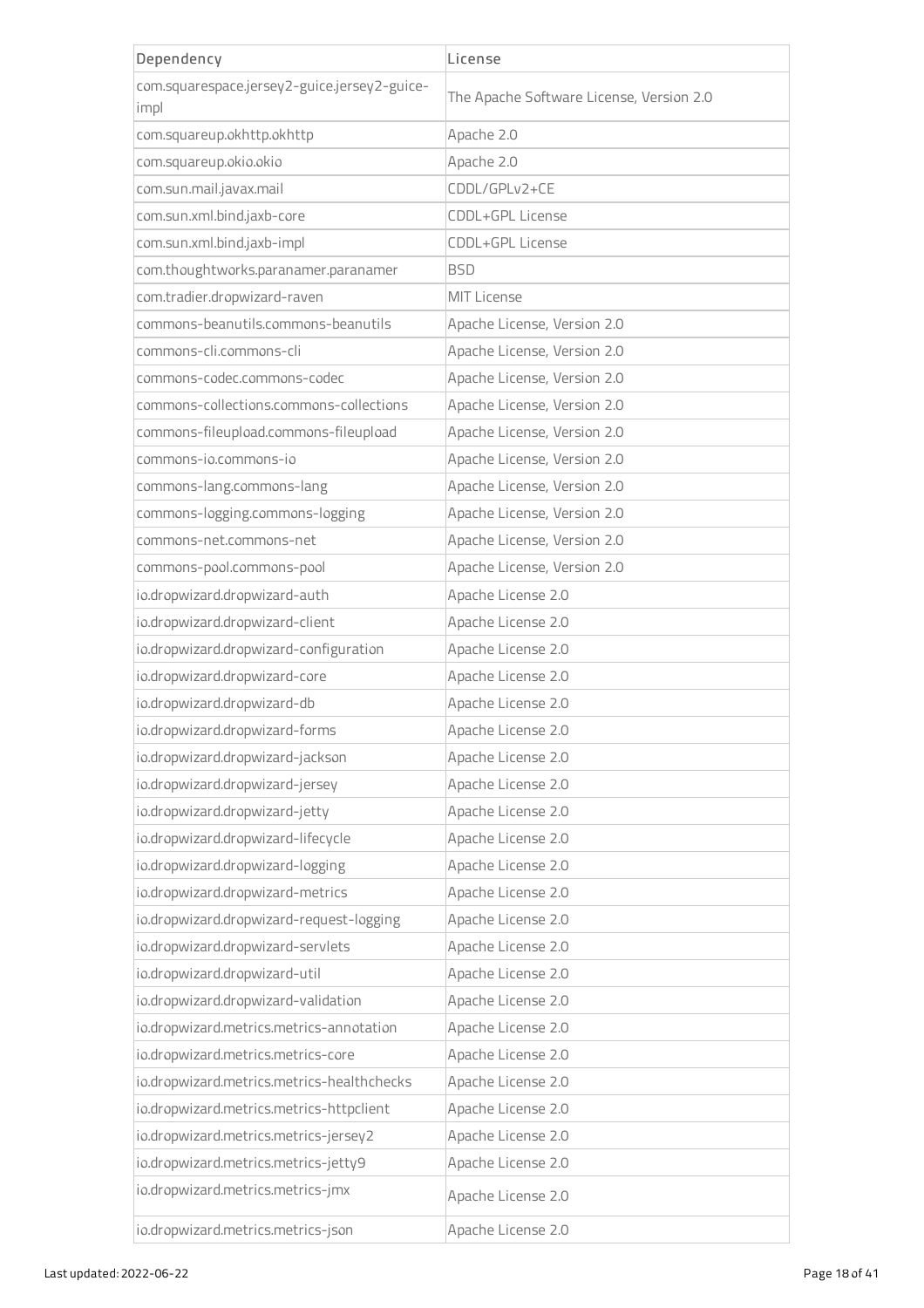| Dependency                                         | License                                                           |
|----------------------------------------------------|-------------------------------------------------------------------|
| io.dropwizard.metrics.metrics-jvm                  | Apache License 2.0                                                |
| io.dropwizard.metrics.metrics-logback              | Apache License 2.0                                                |
| io.dropwizard.metrics.metrics-servlets             | Apache License 2.0                                                |
| io.dropwizard.modules.dropwizard-flyway            | Apache 2.0                                                        |
| io.netty.netty                                     | Apache License, Version 2.0                                       |
| it.unimi.dsi.fastutil                              | Apache License, Version 2.0                                       |
| javax.activation.activation                        | COMMON DEVELOPMENT AND DISTRIBUTION<br>LICENSE (CDDL) Version 1.0 |
| javax.annotation.javax.annotation-api              | CDDL + GPLv2 with classpath exception                             |
| javax.el.javax.el-api                              | CDDL + GPLv2 with classpath exception                             |
| javax.inject.javax.inject                          | The Apache Software License, Version 2.0                          |
| javax.persistence.javax.persistence-api            | Eclipse Distribution License v. 1.0                               |
| javax.servlet.javax.servlet-api                    | CDDL + GPLv2 with classpath exception                             |
| javax.validation.validation-api                    | The Apache Software License, Version 2.0                          |
| javax.ws.rs.javax.ws.rs-api                        | <b>CDDL 1.1</b>                                                   |
| javax.xml.bind.jaxb-api                            | <b>CDDL 1.1</b>                                                   |
| javax.xml.bind.jaxb-api                            | <b>CDDL 1.1</b>                                                   |
| joda-time.joda-time                                | Apache 2                                                          |
| net.gini.dropwizard.dropwizard-gelf                | Apache 2.0                                                        |
| net.jcip.jcip-annotations                          | <b>CC BY 2.5</b>                                                  |
| net.minidev.accessors-smart                        | The Apache Software License, Version 2.0                          |
| net.minidev.json-smart                             | The Apache Software License, Version 2.0                          |
| net.sourceforge.argparse4j.argparse4j              | MIT                                                               |
| org.apache.avro.avro                               | Apache License, Version 2.0                                       |
| org.apache.commons.commons-compress                | Apache License, Version 2.0                                       |
| org.apache.commons.commons-configuration2          | Apache License, Version 2.0                                       |
| org.apache.commons.commons-csv                     | Apache License, Version 2.0                                       |
| org.apache.commons.commons-email                   | Apache License, Version 2.0                                       |
| org.apache.commons.commons-lang3                   | Apache License, Version 2.0                                       |
| org.apache.commons.commons-math3                   | Apache License, Version 2.0                                       |
| org.apache.commons.commons-text                    | Apache License, Version 2.0                                       |
| org.apache.hadoop.hadoop-annotations               | Apache License, Version 2.0                                       |
| org.apache.hadoop.hadoop-auth                      | Apache License, Version 2.0                                       |
| org.apache.hadoop.hadoop-aws                       | Apache License, Version 2.0                                       |
| org.apache.hadoop.hadoop-common                    | Apache License, Version 2.0                                       |
| org.apache.hadoop.hadoop-hdfs-client               | Apache License, Version 2.0                                       |
| org.apache.hadoop.hadoop-mapreduce-client-<br>core | Apache License, Version 2.0                                       |
| org.apache.htrace.htrace-core4                     | Apache License, Version 2.0                                       |
| org.apache.httpcomponents.httpclient               | Apache License, Version 2.0                                       |
| org.apache.httpcomponents.httpcore                 | Apache License, Version 2.0                                       |
| org.apache.parquet.parquet-avro                    | Apache License, Version 2.0                                       |
| org.apache.parquet.parquet-column                  | Apache License, Version 2.0                                       |
| org.apache.parquet.parquet-common                  | Apache License, Version 2.0                                       |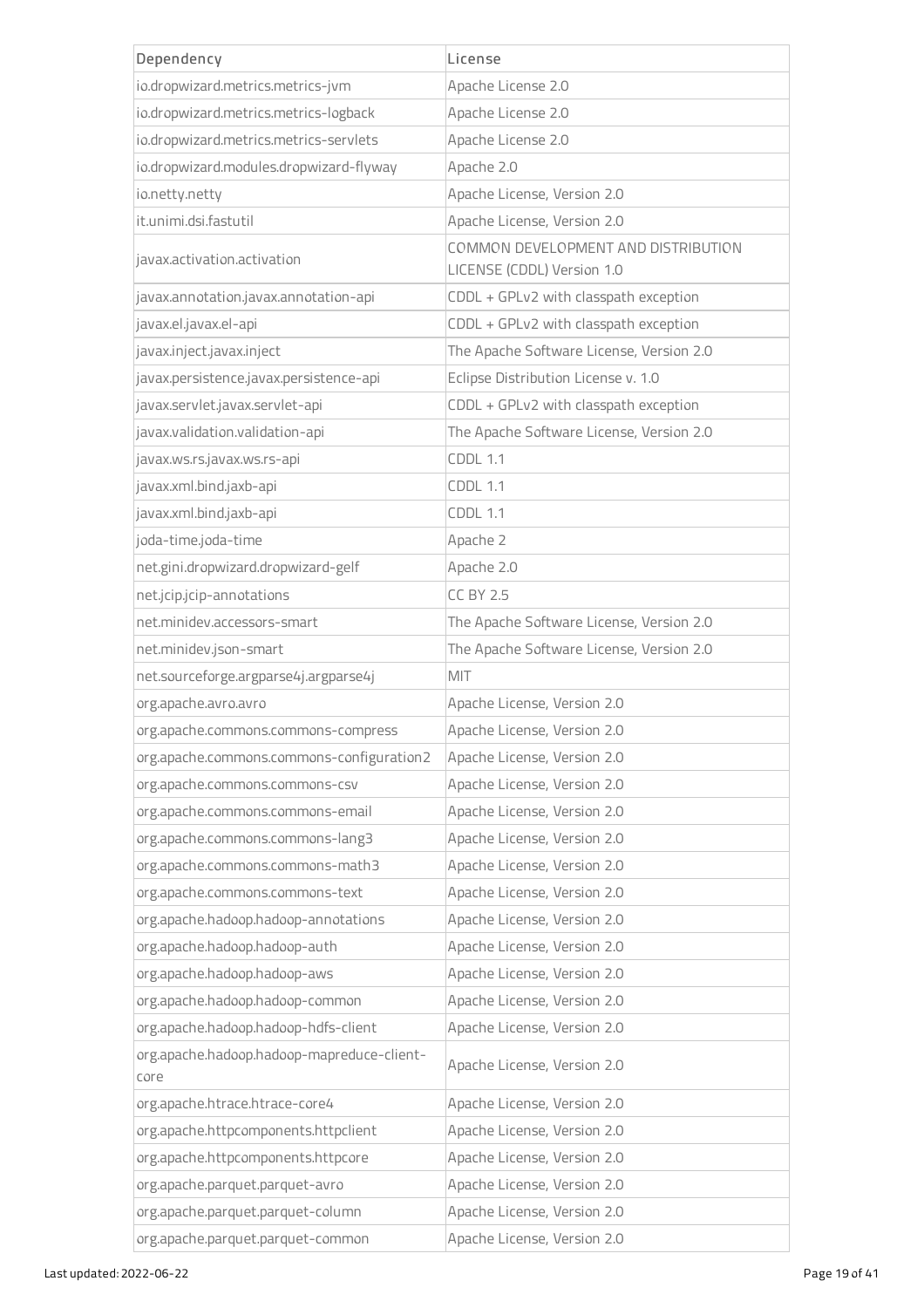| Dependency                                                                           | License                                                                       |
|--------------------------------------------------------------------------------------|-------------------------------------------------------------------------------|
| org.apache.parquet.parquet-encoding                                                  | Apache License, Version 2.0                                                   |
| org.apache.parquet.parquet-format                                                    | Apache License, Version 2.0                                                   |
| org.apache.parquet.parquet-hadoop                                                    | Apache License, Version 2.0                                                   |
| org.apache.parquet.parquet-jackson                                                   | Apache License, Version 2.0                                                   |
| org.apache.tomcat.tomcat-jdbc                                                        | Apache License, Version 2.0                                                   |
| org.apache.tomcat.tomcat-juli                                                        | Apache License, Version 2.0                                                   |
| org.bouncycastle.bcprov-jdk15on                                                      | <b>Bouncy Castle Licence</b>                                                  |
| org.camunda.bpm.camunda-engine                                                       | The Apache Software License, Version 2.0                                      |
| org.camunda.bpm.camunda-engine-plugin-spin                                           | The Apache Software License, Version 2.0                                      |
| org.camunda.bpm.dmn.camunda-engine-dmn                                               | The Apache Software License, Version 2.0                                      |
| org.camunda.bpm.dmn.camunda-engine-feel-api The Apache Software License, Version 2.0 |                                                                               |
| org.camunda.bpm.dmn.camunda-engine-feel-<br>juel                                     | The Apache Software License, Version 2.0                                      |
| org.camunda.bpm.model.camunda-bpmn-model                                             | The Apache Software License, Version 2.0                                      |
| org.camunda.bpm.model.camunda-cmmn-model                                             | The Apache Software License, Version 2.0                                      |
| org.camunda.bpm.model.camunda-dmn-model                                              | The Apache Software License, Version 2.0                                      |
| org.camunda.bpm.model.camunda-xml-model                                              | The Apache Software License, Version 2.0                                      |
| org.camunda.commons.camunda-commons-<br>logging                                      | The Apache Software License, Version 2.0                                      |
| org.camunda.commons.camunda-commons-<br>typed-values                                 | The Apache Software License, Version 2.0                                      |
| org.camunda.commons.camunda-commons-utils The Apache Software License, Version 2.0   |                                                                               |
| org.camunda.spin.camunda-spin-core                                                   | The Apache Software License, Version 2.0                                      |
| org.camunda.spin.camunda-spin-dataformat-<br>json-jackson                            | The Apache Software License, Version 2.0                                      |
| org.checkerframework.checker-compat-qual                                             | GNU General Public License, version 2 (GPL2), with<br>the classpath exception |
| org.codehaus.jackson.jackson-core-asl                                                | The Apache Software License, Version 2.0                                      |
| org.codehaus.jackson.jackson-mapper-asl                                              | The Apache Software License, Version 2.0                                      |
| org.codehaus.mojo.animal-sniffer-annotations                                         | MIT license                                                                   |
| org.codehaus.woodstox.stax2-api                                                      | The Apache Software License, Version 2.0                                      |
| org.eclipse.jetty.jetty-continuation                                                 | Apache Software License - Version 2.0                                         |
| org.eclipse.jetty.jetty-http                                                         | Apache Software License - Version 2.0                                         |
| org.eclipse.jetty.jetty-io                                                           | Apache Software License - Version 2.0                                         |
| org.eclipse.jetty.jetty-security                                                     | Apache Software License - Version 2.0                                         |
| org.eclipse.jetty.jetty-server                                                       | Apache Software License - Version 2.0                                         |
| org.eclipse.jetty.jetty-servlet                                                      | Apache Software License - Version 2.0                                         |
| org.eclipse.jetty.jetty-servlets                                                     | Apache Software License - Version 2.0                                         |
| org.eclipse.jetty.jetty-util                                                         | Apache Software License - Version 2.0                                         |
| org.eclipse.jetty.jetty-webapp                                                       | Apache Software License - Version 2.0                                         |
| org.eclipse.jetty.jetty-xml                                                          | Apache Software License - Version 2.0                                         |
| org.eclipse.jetty.toolchain.setuid.jetty-setuid-<br>java                             | Apache Software License - Version 2.0                                         |
| org.flywaydb.flyway-core                                                             | Apache License, Version 2.0                                                   |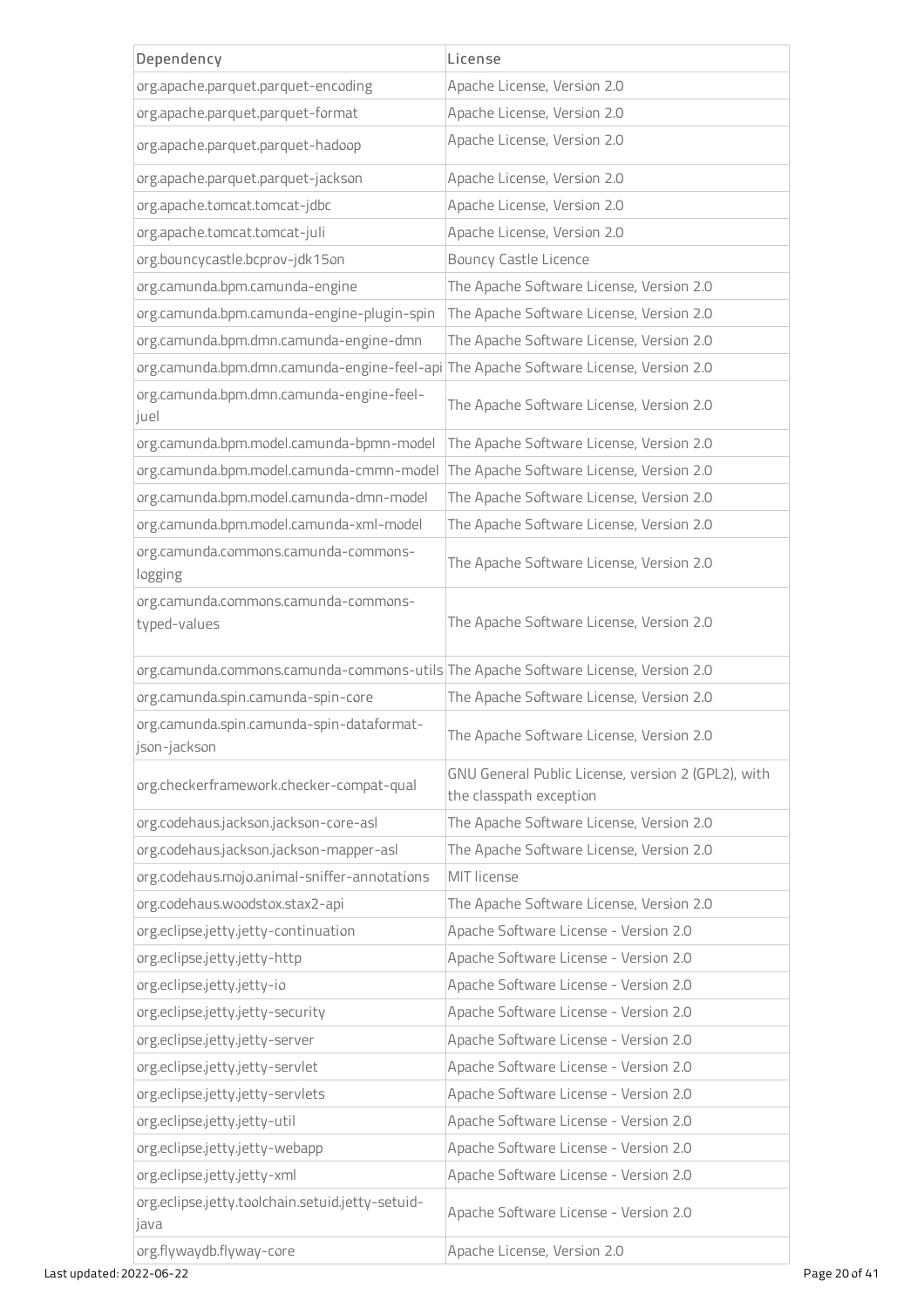| Dependency                                                        | License                               |
|-------------------------------------------------------------------|---------------------------------------|
|                                                                   |                                       |
| org.glassfish.javax.el                                            | CDDL + GPLv2 with classpath exception |
| org.glassfish.hk2.hk2-api                                         | CDDL + GPLv2 with classpath exception |
| org.glassfish.hk2.hk2-locator                                     | CDDL + GPLv2 with classpath exception |
| org.glassfish.hk2.hk2-utils                                       | CDDL + GPLv2 with classpath exception |
| org.glassfish.hk2.osgi-resource-locator                           | CDDL + GPLv2 with classpath exception |
| org.glassfish.hk2.external.aopalliance-<br>repackaged             | CDDL + GPLv2 with classpath exception |
| org.glassfish.hk2.external.javax.inject                           | CDDL + GPLv2 with classpath exception |
| org.glassfish.jersey.bundles.repackaged.jersey-<br>guava          | CDDL+GPL License                      |
| org.glassfish.jersey.connectors.jersey-apache-<br>connector       | CDDL+GPL License                      |
| org.glassfish.jersey.containers.jersey-container-<br>servlet      | CDDL+GPL License                      |
| org.glassfish.jersey.containers.jersey-container-<br>servlet-core | CDDL+GPL License                      |
| org.glassfish.jersey.core.jersey-client                           | CDDL+GPL License                      |
| org.glassfish.jersey.core.jersey-common                           | CDDL+GPL License                      |
| org.glassfish.jersey.core.jersey-server                           | CDDL+GPL License                      |
| org.glassfish.jersey.ext.jersey-bean-validation                   | CDDL+GPL License                      |
| org.glassfish.jersey.ext.jersey-metainf-services                  | CDDL+GPL License                      |
| org.glassfish.jersey.ext.rx.jersey-rx-client                      | CDDL+GPL License                      |
| org.glassfish.jersey.media.jersey-media-jaxb                      | CDDL+GPL License                      |
| org.glassfish.jersey.media.jersey-media-<br>multipart             | CDDL+GPL License                      |
| org.hibernate.hibernate-validator                                 | Apache License, Version 2.0           |
| org.javassist.javassist                                           | Apache License 2.0                    |
| org.jboss.logging.jboss-logging                                   | Apache License, Version 2.0           |
| org.jooq.jool                                                     | Apache License, Version 2.0           |
| org.jooq.jooq                                                     | Apache License, Version 2.0           |
| org.jooq.jooq-codegen                                             | Apache License, Version 2.0           |
| org.jooq.jooq-meta                                                | Apache License, Version 2.0           |
| org.jvnet.mimepull.mimepull                                       | <b>CDDL 1.1</b>                       |
| org.mybatis.mybatis                                               | Apache License, Version 2.0           |
| org.objenesis.objenesis                                           | Apache 2                              |
| org.ow2.asm.asm                                                   | <b>BSD</b>                            |
| org.postgresql.postgresql                                         | BSD-2-Clause                          |
| org.projectlombok.lombok                                          | The MIT License                       |
| org.reflections.reflections                                       | The New BSD License                   |
| org.slf4j.jcl-over-slf4j                                          | MIT License                           |
| org.slf4j.jul-to-slf4j                                            | <b>MIT License</b>                    |
| org.slf4j.log4j-over-slf4j                                        | Apache Software Licenses              |
| org.slf4j.slf4j-api                                               | MIT License                           |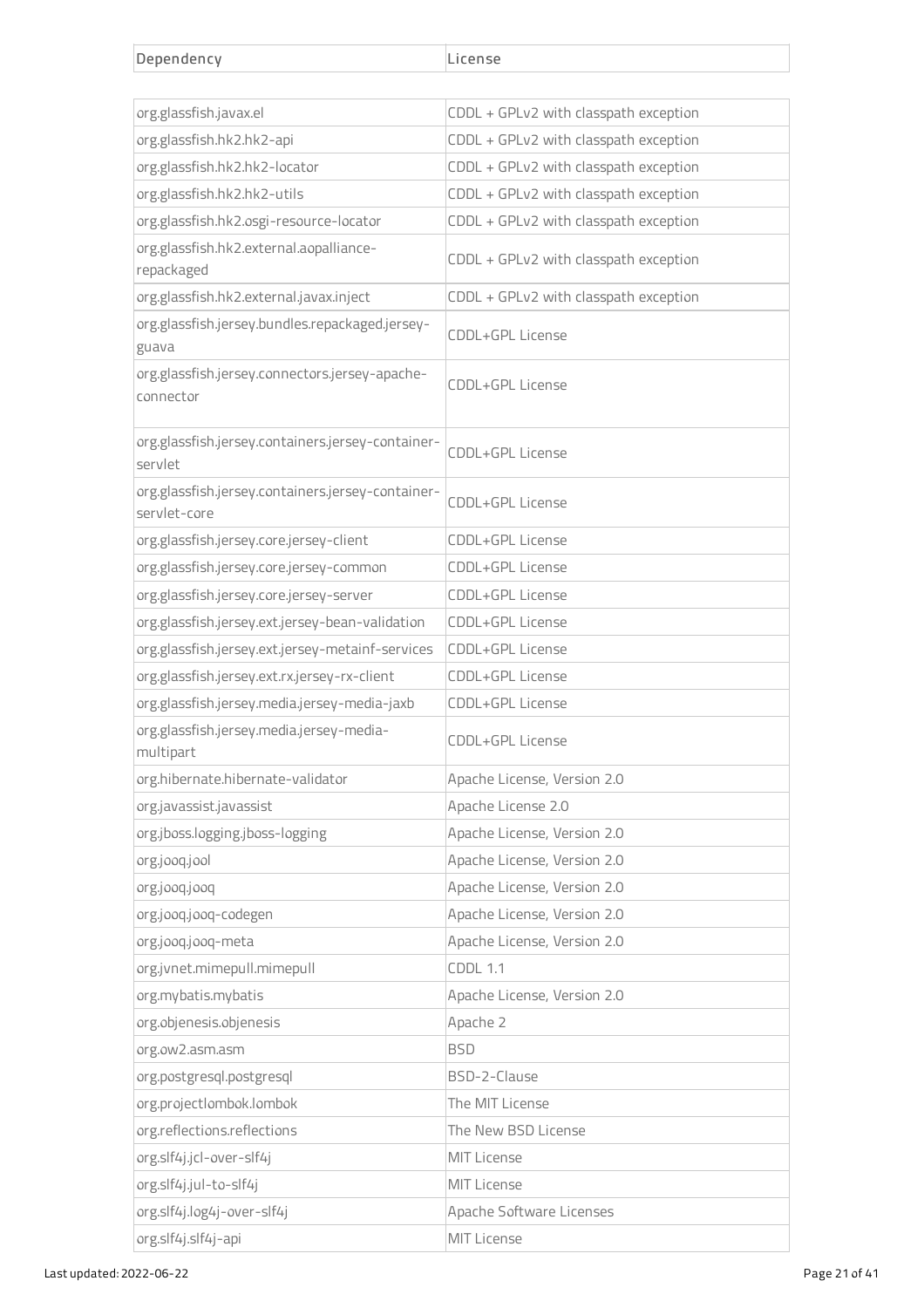| Dependency                    | License                                  |
|-------------------------------|------------------------------------------|
| org.tukaani.xz                | Public Domain                            |
| org.xerial.snappy.snappy-java | The Apache Software License, Version 2.0 |
| org.yaml.snakeyaml            | Apache License, Version 2.0              |
| software.amazon.ion.ion-java  | The Apache License, Version 2.0          |

# PEX E2E Testing

| Dependency | License     |
|------------|-------------|
| minimist   | <b>IMIT</b> |

# PEX Filesystem

| Dependency                                               | License                                  |
|----------------------------------------------------------|------------------------------------------|
| com.amazonaws.aws-java-sdk-core                          | Apache License, Version 2.0              |
| com.amazonaws.aws-java-sdk-dynamodb                      | Apache License, Version 2.0              |
| com.amazonaws.aws-java-sdk-kms                           | Apache License, Version 2.0              |
| com.amazonaws.aws-java-sdk-s3                            | Apache License, Version 2.0              |
| com.amazonaws.aws-java-sdk-sts                           | Apache License, Version 2.0              |
| com.amazonaws.jmespath-java                              | Apache License, Version 2.0              |
| com.fasterxml.jackson.core.jackson-annotations           | The Apache Software License, Version 2.0 |
| com.fasterxml.jackson.core.jackson-core                  | The Apache Software License, Version 2.0 |
| com.fasterxml.jackson.core.jackson-databind              | The Apache Software License, Version 2.0 |
| com.fasterxml.jackson.dataformat.jackson-dataformat-cbor | The Apache Software License, Version 2.0 |
| com.fasterxml.woodstox.woodstox-core                     | The Apache License, Version 2.0          |
| com.github.stephenc.jcip.jcip-annotations                | Apache License, Version 2.0              |
| com.google.code.findbugs.jsr305                          | The Apache Software License, Version 2.0 |
| com.google.code.gson.gson                                | The Apache Software License, Version 2.0 |
| com.google.guava.guava                                   | The Apache Software License, Version 2.0 |
| com.google.protobuf.protobuf-java                        | New BSD license                          |
| com.google.re2j.re2j                                     | The Go license                           |
| com.jcraft.jsch                                          | Revised BSD                              |
| com.microsoft.azure.azure-keyvault-core                  | The Apache Software License, Version 2.0 |
| com.microsoft.azure.azure-storage                        | The Apache Software License, Version 2.0 |
| com.nimbusds.nimbus-jose-jwt                             | The Apache Software License, Version 2.0 |
| com.thoughtworks.paranamer.paranamer                     | <b>BSD</b>                               |
| commons-beanutils.commons-beanutils                      | Apache License, Version 2.0              |
| commons-cli.commons-cli                                  | Apache License, Version 2.0              |
| commons-codec.commons-codec                              | Apache License, Version 2.0              |
| commons-collections.commons-collections                  | Apache License, Version 2.0              |
| commons-io.commons-io                                    | Apache License, Version 2.0              |
| commons-lang.commons-lang                                | Apache License, Version 2.0              |
| commons-logging.commons-logging                          | Apache License, Version 2.0              |
| commons-net.commons-net                                  | Apache License, Version 2.0              |
| commons-pool.commons-pool                                | Apache License, Version 2.0              |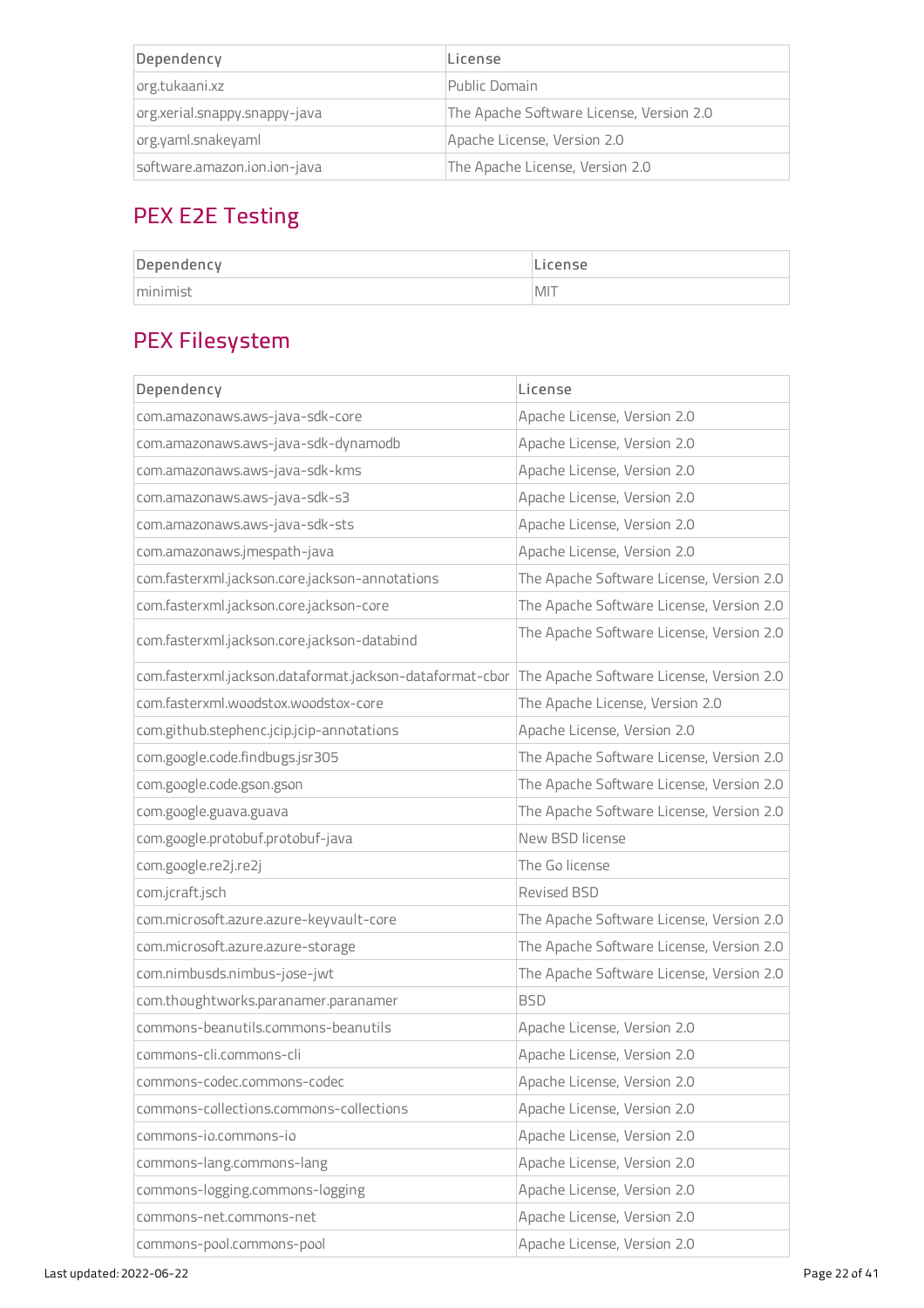| Dependency                                | License                                  |
|-------------------------------------------|------------------------------------------|
| it.unimi.dsi.fastutil                     | Apache License, Version 2.0              |
| javax.servlet.javax.servlet-api           | CDDL + GPLv2 with classpath exception    |
| joda-time.joda-time                       | Apache 2                                 |
| net.minidev.accessors-smart               | The Apache Software License, Version 2.0 |
| net.minidev.json-smart                    | The Apache Software License, Version 2.0 |
| org.apache.avro.avro                      | Apache License, Version 2.0              |
| org.apache.commons.commons-compress       | Apache License, Version 2.0              |
| org.apache.commons.commons-configuration2 | Apache License, Version 2.0              |
| org.apache.commons.commons-lang3          | Apache License, Version 2.0              |
| org.apache.commons.commons-math3          | Apache License, Version 2.0              |
| org.apache.hadoop.hadoop-annotations      | Apache License, Version 2.0              |
| org.apache.hadoop.hadoop-auth             | Apache License, Version 2.0              |
| org.apache.hadoop.hadoop-aws              | Apache License, Version 2.0              |
| org.apache.hadoop.hadoop-azure            | Apache License, Version 2.0              |
| org.apache.hadoop.hadoop-common           | Apache License, Version 2.0              |
| org.apache.htrace.htrace-core4            | Apache License, Version 2.0              |
| org.apache.httpcomponents.httpclient      | Apache License, Version 2.0              |
| org.apache.httpcomponents.httpcore        | Apache License, Version 2.0              |
| org.apache.parquet.parquet-avro           | Apache License, Version 2.0              |
| org.apache.parquet.parquet-column         | Apache License, Version 2.0              |
| org.apache.parquet.parquet-common         | Apache License, Version 2.0              |
| org.apache.parquet.parquet-encoding       | Apache License, Version 2.0              |
| org.apache.parquet.parquet-format         | Apache License, Version 2.0              |
| org.apache.parquet.parquet-hadoop         | Apache License, Version 2.0              |
| org.apache.parquet.parquet-jackson        | Apache License, Version 2.0              |
| org.codehaus.jackson.jackson-core-asl     | The Apache Software License, Version 2.0 |
| org.codehaus.jackson.jackson-mapper-asl   | The Apache Software License, Version 2.0 |
| org.codehaus.woodstox.stax2-api           | The BSD License                          |
| org.eclipse.jetty.jetty-http              | Apache Software License - Version 2.0    |
| org.eclipse.jetty.jetty-io                | Apache Software License - Version 2.0    |
| org.eclipse.jetty.jetty-security          | Apache Software License - Version 2.0    |
| org.eclipse.jetty.jetty-server            | Apache Software License - Version 2.0    |
| org.eclipse.jetty.jetty-servlet           | Apache Software License - Version 2.0    |
| org.eclipse.jetty.jetty-util              | Apache Software License - Version 2.0    |
| org.eclipse.jetty.jetty-util-ajax         | Apache Software License - Version 2.0    |
| org.eclipse.jetty.jetty-webapp            | Apache Software License - Version 2.0    |
| org.eclipse.jetty.jetty-xml               | Apache Software License - Version 2.0    |
| org.ow2.asm.asm                           | <b>BSD</b>                               |
| org.projectlombok.lombok                  | The MIT License                          |
| org.slf4j.slf4j-api                       | <b>MIT License</b>                       |
| org.tukaani.xz                            | Public Domain                            |
| org.xerial.snappy.snappy-java             | The Apache Software License, Version 2.0 |
| software.amazon.ion.ion-java              | The Apache License, Version 2.0          |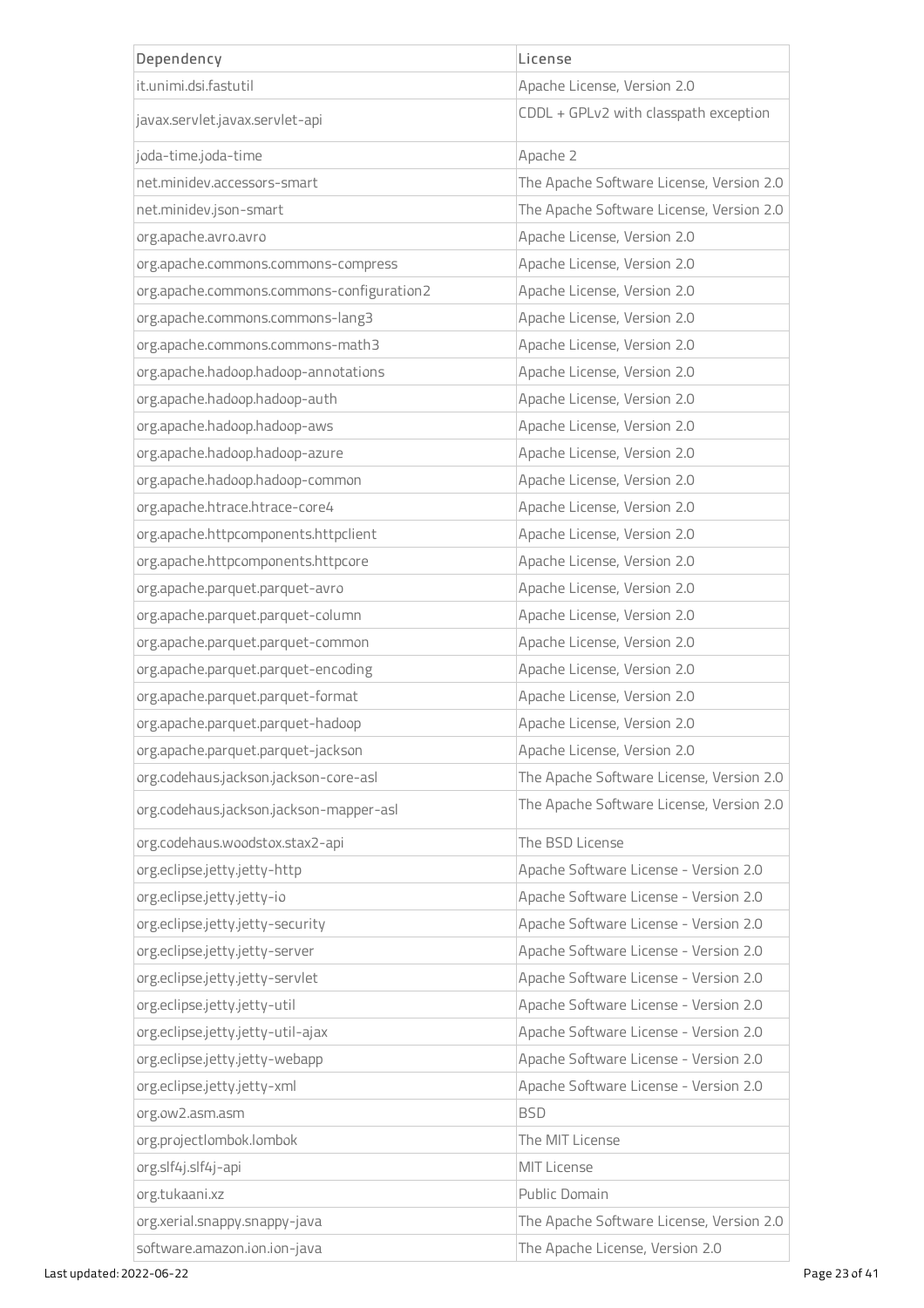#### PEX Fluffy

| Dependency                       | License |
|----------------------------------|---------|
| @apollographql/apollo-tools      | MIT     |
| @types/accepts                   | MIT     |
| @types/body-parser               | MIT     |
| @types/connect                   | MIT     |
| @types/cors                      | MIT     |
| @types/events                    | MIT     |
| @types/express                   | MIT     |
| @types/express-serve-static-core | MIT     |
| @types/long                      | MIT     |
| @types/mime                      | MIT     |
| @types/node                      | MIT     |
| @types/range-parser              | MIT     |
| @types/serve-static              | MIT     |
| @types/ws                        | MIT     |
| accepts                          | MIT     |
| ansi-regex                       | MIT     |
| apollo-cache-control             | MIT     |
| apollo-datasource                | MIT     |
| apollo-engine-reporting          | MIT     |
| apollo-engine-reporting-protobuf | MIT     |
| apollo-env                       | MIT     |
| apollo-link                      | MIT     |
| apollo-server-caching            | MIT     |
| apollo-server-core               | MIT     |
| apollo-server-env                | MIT     |
| apollo-server-errors             | MIT     |
| apollo-server-express            | MIT     |
| apollo-server-plugin-base        | MIT     |
| apollo-tracing                   | MIT     |
| apollo-utilities                 | MIT     |
| arr-diff                         | MIT     |
| arr-flatten                      | MIT     |
| arr-union                        | MIT     |
| array-flatten                    | MIT     |
| array-unique                     | MIT     |
| assign-symbols                   | MIT     |
| async                            | MIT     |
| async                            | MIT     |
| async-limiter                    | MIT     |
| async-retry                      | MIT     |
| asynckit                         | MIT     |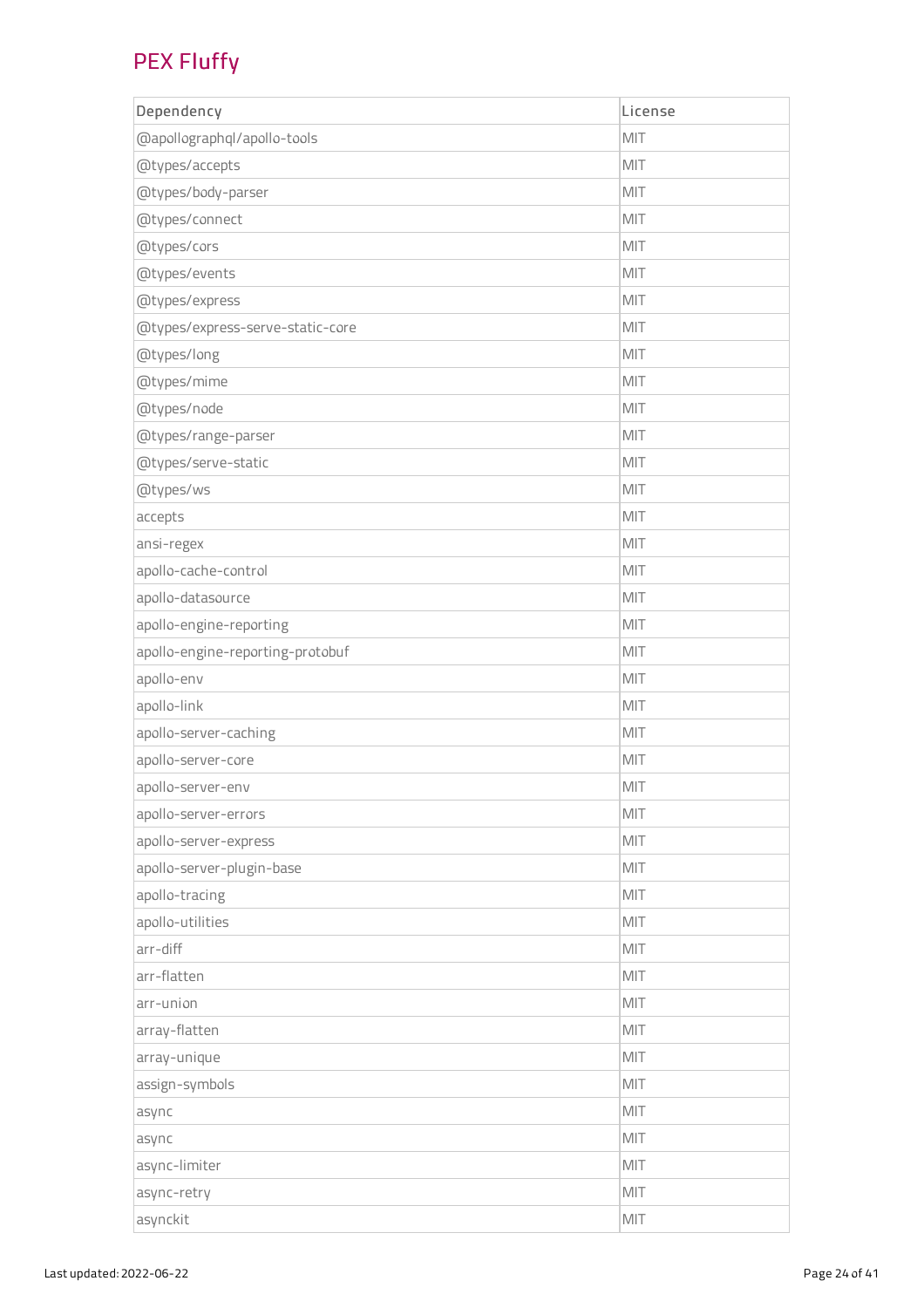| Dependency                      | License |
|---------------------------------|---------|
| babel-polyfill                  | MIT     |
| babel-runtime                   | MIT     |
| backo2                          | MIT     |
| base                            | MIT     |
| basic-auth                      | MIT     |
| body-parser                     | MIT     |
| braces                          | MIT     |
| busboy                          | MIT     |
| bytes                           | MIT     |
| cache-base                      | MIT     |
| camelcase                       | MIT     |
| camelize                        | MIT     |
| class-utils                     | MIT     |
| clone                           | MIT     |
| code-point-at                   | MIT     |
| collection-visit                | MIT     |
| combined-stream                 | MIT     |
| component-emitter               | MIT     |
| compressible                    | MIT     |
| compression                     | MIT     |
| console.table                   | MIT     |
| content-disposition             | MIT     |
| content-security-policy-builder | MIT     |
| content-type                    | MIT     |
| cookie                          | MIT     |
| cookie-signature                | MIT     |
| copy-descriptor                 | MIT     |
| core-js                         | MIT     |
| core-js                         | MIT     |
| core-util-is                    | MIT     |
| cors                            | MIT     |
| $C\Gamma C$                     | MIT     |
| dasherize                       | MIT     |
| debug                           | MIT     |
| debug                           | MIT     |
| debug                           | MIT     |
| decamelize                      | MIT     |
| decode-uri-component            | MIT     |
| defaults                        | MIT     |
| define-properties               | MIT     |
| define-property                 | MIT     |
| define-property                 | MIT     |
| define-property                 | MIT     |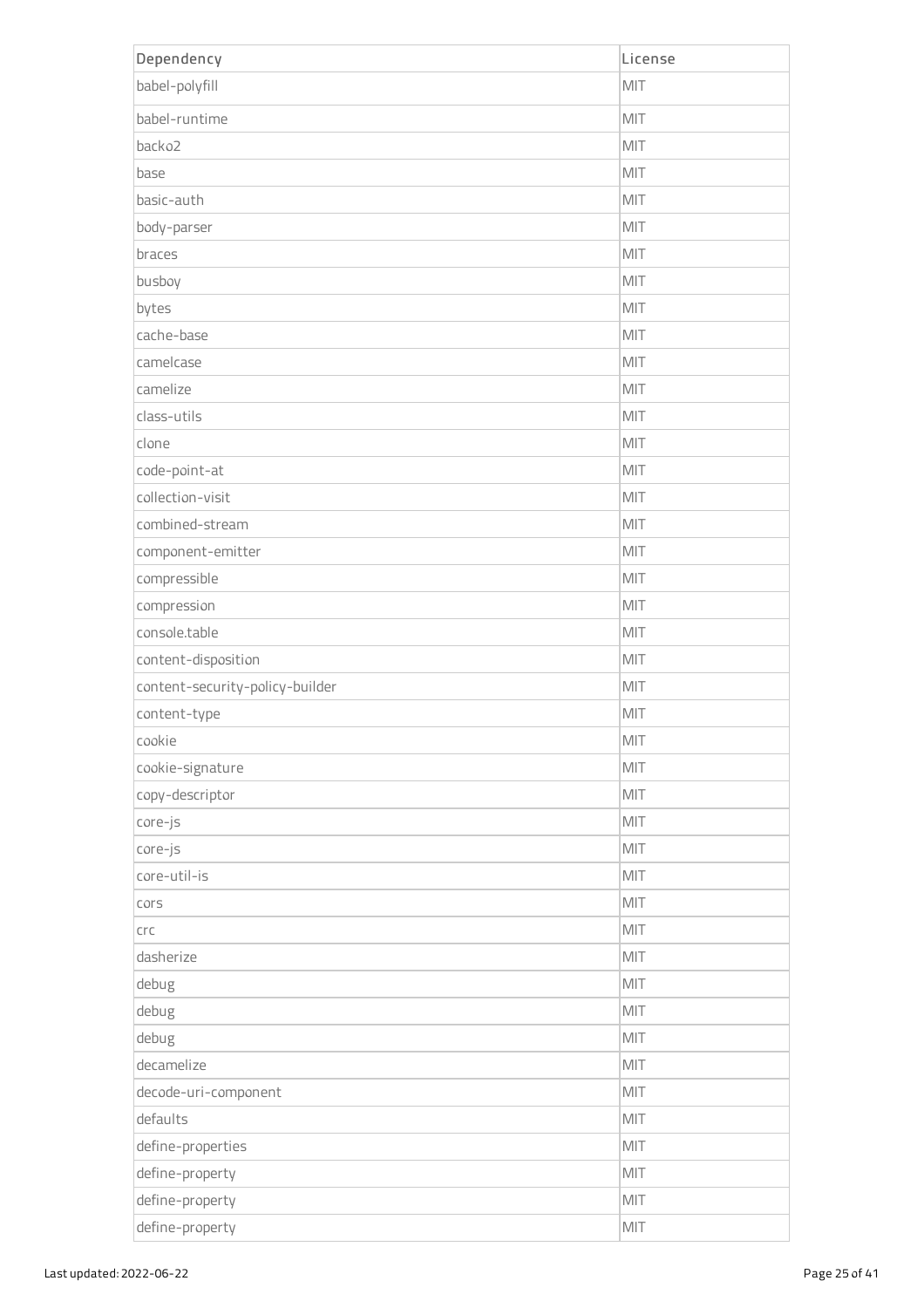| Dependency                 | License |
|----------------------------|---------|
| delayed-stream             | MIT     |
| depd                       | MIT     |
| deprecated-decorator       | MIT     |
| destroy                    | MIT     |
| dicer                      | MIT     |
| dns-prefetch-control       | MIT     |
| dont-sniff-mimetype        | MIT     |
| easy-table                 | MIT     |
| ee-first                   | MIT     |
| encodeurl                  | MIT     |
| es-abstract                | MIT     |
| es-to-primitive            | MIT     |
| escape-html                | MIT     |
| etag                       | MIT     |
| eventemitter3              | MIT     |
| expand-brackets            | MIT     |
| expect-ct                  | MIT     |
| express                    | MIT     |
| express-session            | MIT     |
| express-sslify             | MIT     |
| extend-shallow             | MIT     |
| extend-shallow             | MIT     |
| extglob                    | MIT     |
| faker                      | MIT     |
| fast-json-stable-stringify | MIT     |
| feature-policy             | MIT     |
| fill-range                 | MIT     |
| finalhandler               | MIT     |
| follow-redirects           | MIT     |
| for-in                     | MIT     |
| form-data                  | MIT     |
| forwarded                  | MIT     |
| fragment-cache             | MIT     |
| frameguard                 | MIT     |
| fresh                      | MIT     |
| fs-capacitor               | MIT     |
| function-bind              | MIT     |
| gelf-pro                   | MIT     |
| get-value                  | MIT     |
| graphql                    | MIT     |
| graphql-extensions         | MIT     |
| graphql-extensions         | MIT     |
| graphql-subscriptions      | MIT     |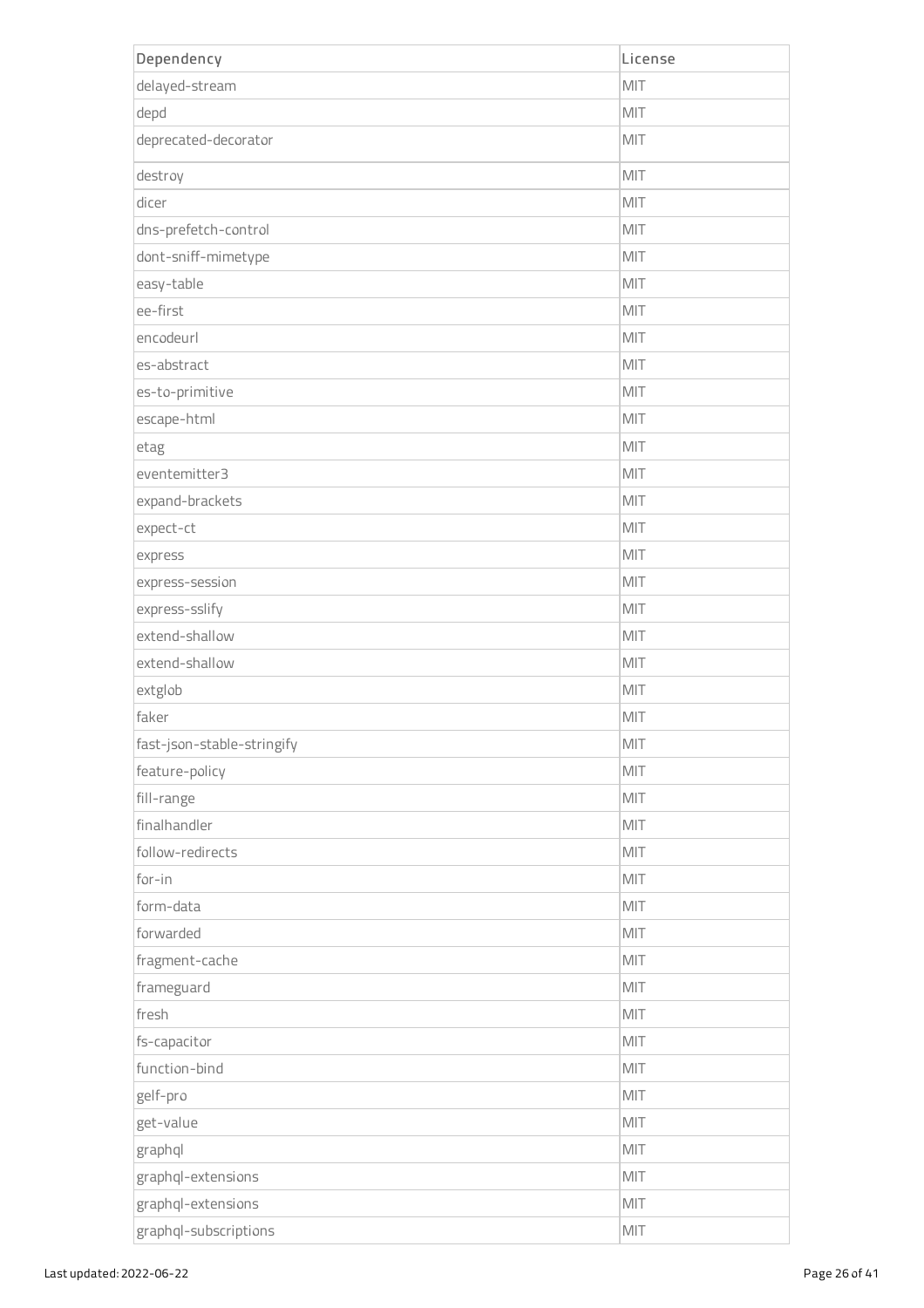| Dependency              | License |
|-------------------------|---------|
| graphql-tag             | MIT     |
| graphql-tools           | MIT     |
| graphql-type-json       | MIT     |
| graphql-upload          | MIT     |
| has                     | MIT     |
| has-symbols             | MIT     |
| has-value               | MIT     |
| has-value               | MIT     |
| has-values              | MIT     |
| has-values              | MIT     |
| helmet                  | MIT     |
| helmet-crossdomain      | MIT     |
| helmet-csp              | MIT     |
| hide-powered-by         | MIT     |
| hpkp                    | MIT     |
| hsts                    | MIT     |
| http-errors             | MIT     |
| http-errors             | MIT     |
| http-proxy              | MIT     |
| http-proxy-middleware   | MIT     |
| iconv-lite              | MIT     |
| ienoopen                | MIT     |
| invert-kv               | MIT     |
| ipaddr.js               | MIT     |
| is-accessor-descriptor  | MIT     |
| is-accessor-descriptor  | MIT     |
| is-buffer               | MIT     |
| is-callable             | MIT     |
| is-data-descriptor      | MIT     |
| is-data-descriptor      | MIT     |
| is-date-object          | MIT     |
| is-descriptor           | MIT     |
| is-descriptor           | MIT     |
| is-extendable           | MIT     |
| is-extendable           | MIT     |
| is-extglob              | MIT     |
| is-fullwidth-code-point | MIT     |
| is-glob                 | MIT     |
| is-number               | MIT     |
| is-plain-object         | MIT     |
| is-regex                | MIT     |
| is-symbol               | MIT     |
| is-windows              | MIT     |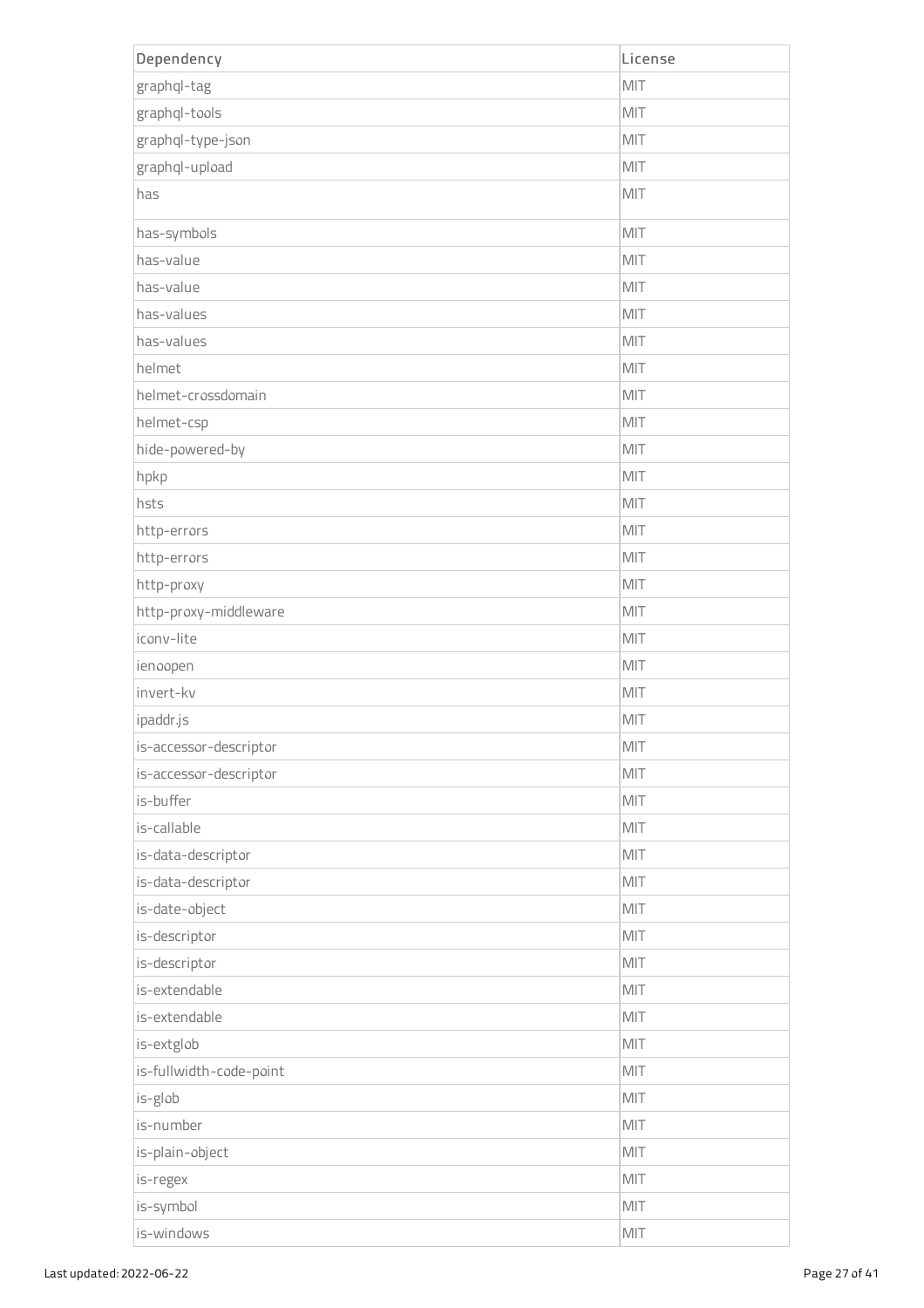| Dependency            | License |
|-----------------------|---------|
| isarray               | MIT     |
| isarray               | MIT     |
| isobject              | MIT     |
| isobject              | MIT     |
| iterall               | MIT     |
| js-tokens             | MIT     |
| json-stable-stringify | MIT     |
| jsonwebtoken          | MIT     |
| jwa                   | MIT     |
| jws                   | MIT     |
| kind-of               | MIT     |
| kind-of               | MIT     |
| kind-of               | MIT     |
| kind-of               | MIT     |
| Icid                  | MIT     |
| lodash                | MIT     |
| lodash                | MIT     |
| lodash.includes       | MIT     |
| lodash.isboolean      | MIT     |
| lodash.isinteger      | MIT     |
| lodash.isnumber       | MIT     |
| lodash.isplainobject  | MIT     |
| lodash.isstring       | MIT     |
| lodash.once           | MIT     |
| loose-envify          | MIT     |
| map-cache             | MIT     |
| map-visit             | MIT     |
| media-typer           | MIT     |
| merge-descriptors     | MIT     |
| methods               | MIT     |
| micromatch            | MIT     |
| mime                  | MIT     |
| mime-db               | MIT     |
| mime-types            | MIT     |
| mixin-deep            | MIT     |
| moment                | MIT     |
| morgan                | MIT     |
| ms                    | MIT     |
| ms                    | MIT     |
| nanomatch             | MIT     |
| nconf                 | MIT     |
| negotiator            | MIT     |
| nocache               | MIT     |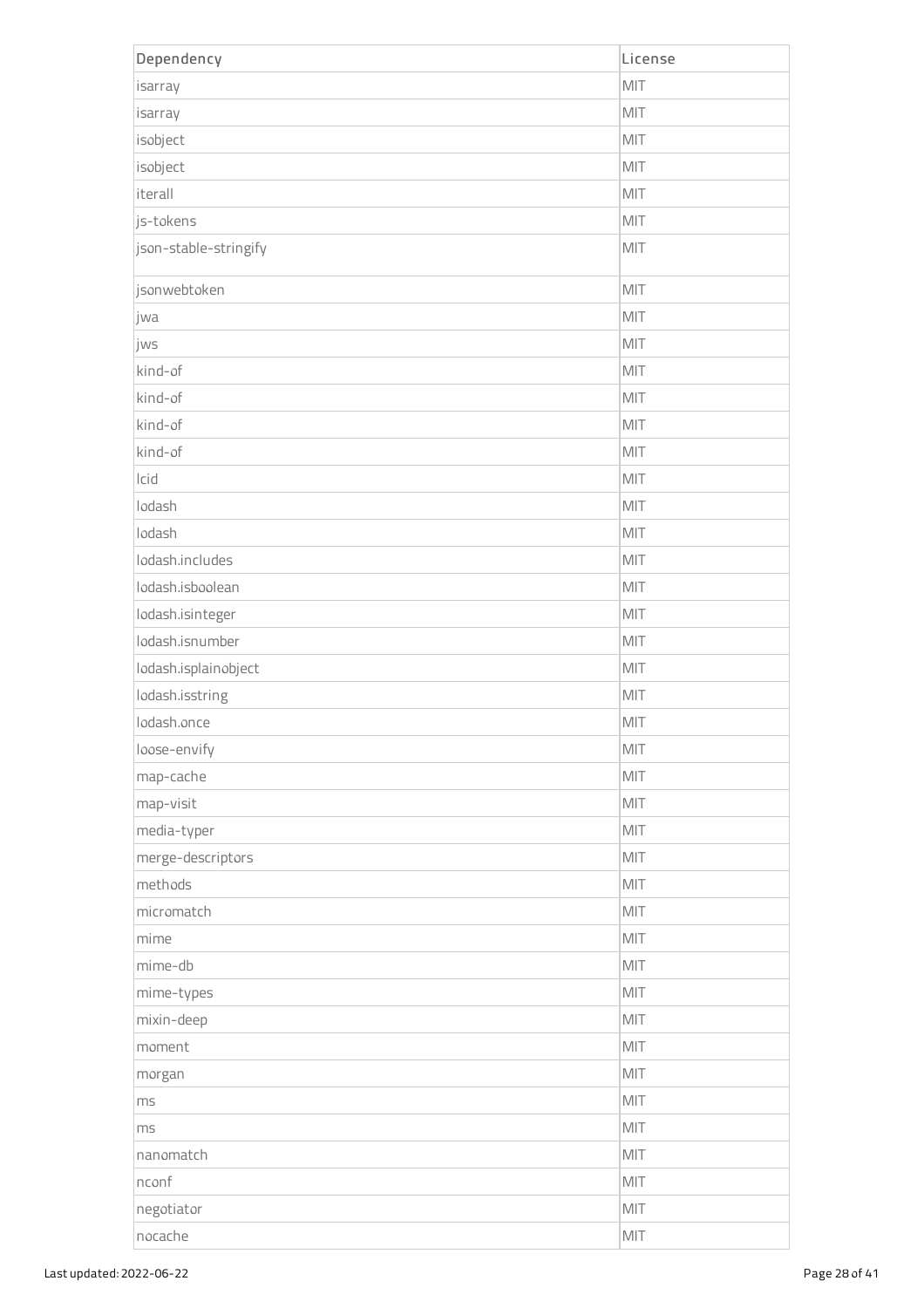| Dependency                       | License |
|----------------------------------|---------|
| node-fetch                       | MIT     |
| node-fetch                       | MIT     |
| number-is-nan                    | MIT     |
| object-assign                    | MIT     |
| object-copy                      | MIT     |
| object-keys                      | MIT     |
| object-path                      | MIT     |
| object-visit                     | MIT     |
| object.getownpropertydescriptors | MIT     |
| object.pick                      | MIT     |
| on-finished                      | MIT     |
| on-headers                       | MIT     |
| os-locale                        | MIT     |
| parseurl                         | MIT     |
| pascalcase                       | MIT     |
| path-to-regexp                   | MIT     |
| platform                         | MIT     |
| posix-character-classes          | MIT     |
| prop-types                       | MIT     |
| proxy-addr                       | MIT     |
| random-bytes                     | MIT     |
| range-parser                     | MIT     |
| raw-body                         | MIT     |
| react                            | MIT     |
| react-dom                        | MIT     |
| readable-stream                  | MIT     |
| referrer-policy                  | MIT     |
| regenerator-runtime              | MIT     |
| regenerator-runtime              | MIT     |
| regex-not                        | MIT     |
| repeat-element                   | MIT     |
| repeat-string                    | MIT     |
| requires-port                    | MIT     |
| resolve-url                      | MIT     |
| ret                              | MIT     |
| retry                            | MIT     |
| safe-buffer                      | MIT     |
| safe-regex                       | MIT     |
| safer-buffer                     | MIT     |
| scheduler                        | MIT     |
| secure-keys                      | MIT     |
| send                             | MIT     |
| serve-static                     | MIT     |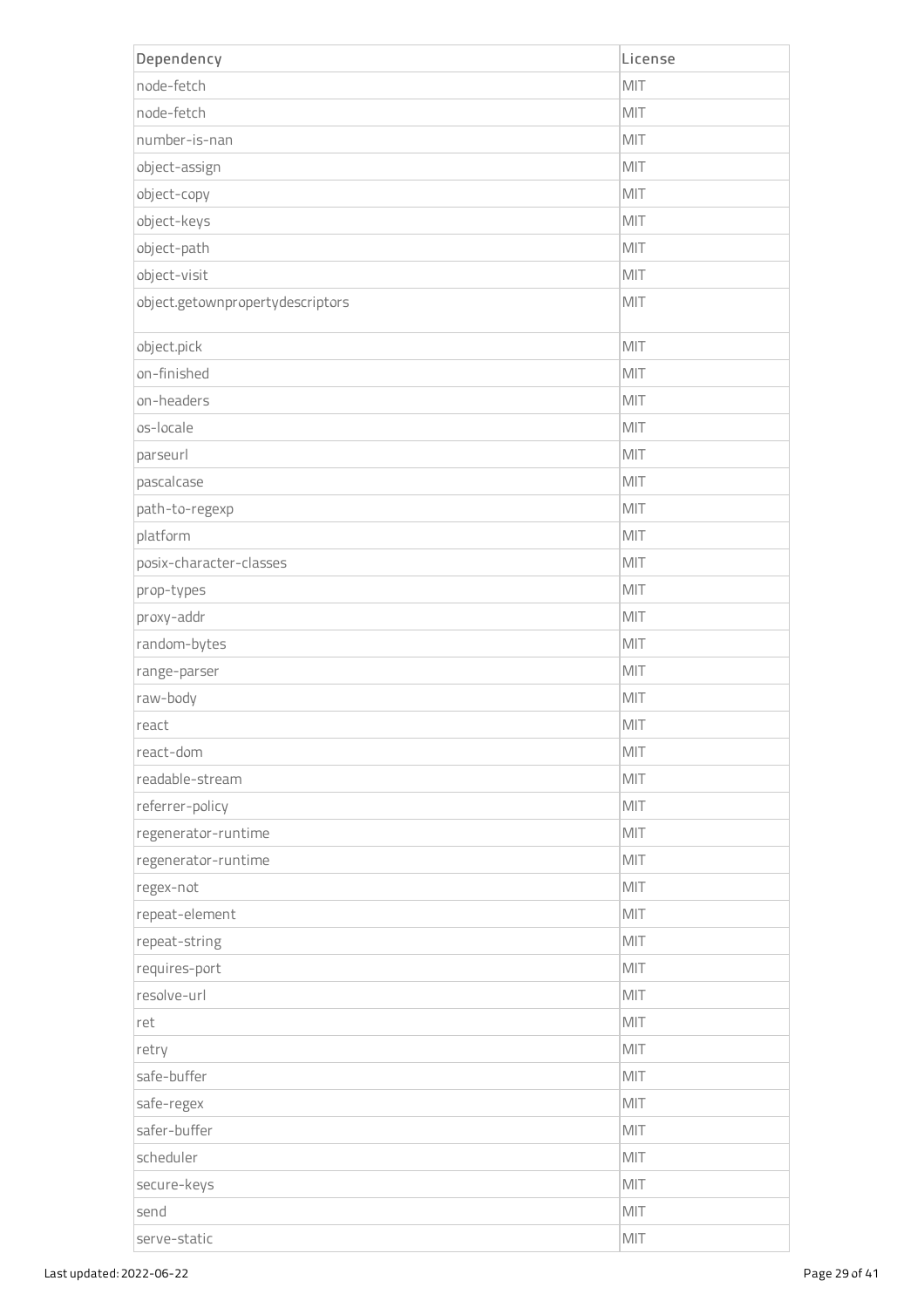| Dependency                 | License |
|----------------------------|---------|
| set-value                  | MIT     |
| set-value                  | MIT     |
| snapdragon                 | MIT     |
| snapdragon-node            | MIT     |
| snapdragon-util            | MIT     |
| source-map-resolve         | MIT     |
| source-map-url             | MIT     |
| split-string               | MIT     |
| stack-trace                | MIT     |
| static-extend              | MIT     |
| statuses                   | MIT     |
| statuses                   | MIT     |
| streamsearch               | MIT     |
| string_decoder             | MIT     |
| string-width               | MIT     |
| strip-ansi                 | MIT     |
| subscriptions-transport-ws | MIT     |
| symbol-observable          | MIT     |
| timed-out                  | MIT     |
| to-object-path             | MIT     |
| to-regex                   | MIT     |
| to-regex-range             | MIT     |
| toidentifier               | MIT     |
| type-is                    | MIT     |
| uid-safe                   | MIT     |
| union-value                | MIT     |
| unpipe                     | MIT     |
| unset-value                | MIT     |
| urix                       | MIT     |
| use                        | MIT     |
| util.promisify             | MIT     |
| utils-merge                | MIT     |
| luuid                      | MIT     |
| vary                       | MIT     |
| wcwidth                    | MIT     |
| window-size                | MIT     |
| wrap-ansi                  | MIT     |
| <b>WS</b>                  | MIT     |
| <b>WS</b>                  | MIT     |
| x-xss-protection           | MIT     |
| yargs                      | MIT     |
| zen-observable             | MIT     |
| zen-observable-ts          | MIT     |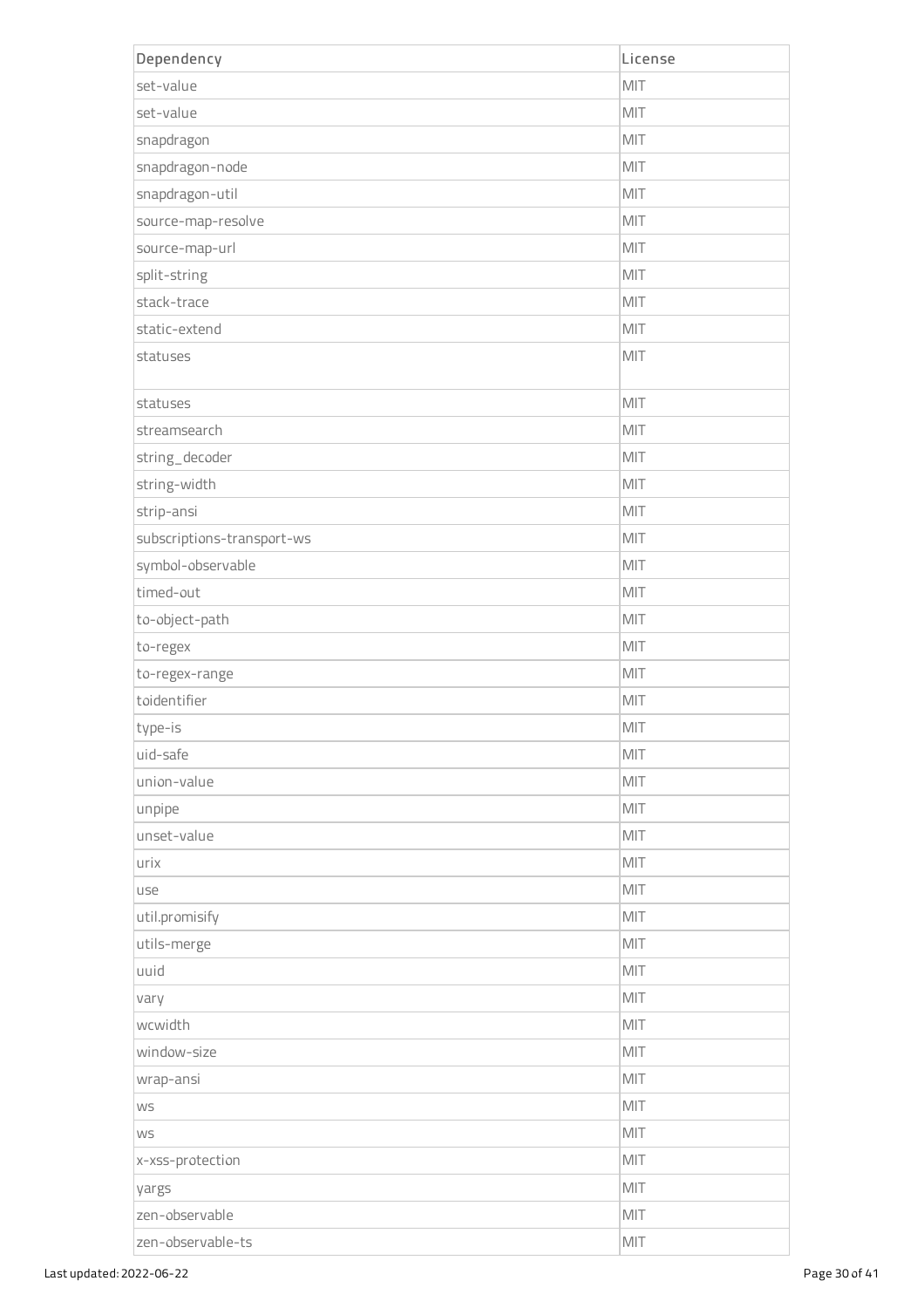| Dependency                             | License       |
|----------------------------------------|---------------|
| @apollographql/graphql-playground-html | MIT           |
| @protobufjs/aspromise                  | BSD-3-Clause  |
| @protobufjs/base64                     | BSD-3-Clause  |
| @protobufjs/codegen                    | BSD-3-Clause  |
| @protobufjs/eventemitter               | BSD-3-Clause  |
| @protobufjs/fetch                      | BSD-3-Clause  |
| @protobufjs/float                      | BSD-3-Clause  |
| @protobufjs/inquire                    | BSD-3-Clause  |
| @protobufjs/path                       | BSD-3-Clause  |
| @protobufjs/pool                       | BSD-3-Clause  |
| @protobufjs/utf8                       | BSD-3-Clause  |
| buffer-equal-constant-time             | BSD-3-Clause  |
| charenc                                | BSD-3-Clause  |
| crypt                                  | BSD-3-Clause  |
| md5                                    | BSD-3-Clause  |
| protobufjs                             | BSD-3-Clause  |
| qs                                     | BSD-3-Clause  |
| source-map                             | BSD-3-Clause  |
| atob                                   | MIT           |
| atob                                   | Apache-2.0    |
| cliui                                  | <b>ISC</b>    |
| inherits                               | <b>ISC</b>    |
| ini                                    | <b>ISC</b>    |
| Iru-cache                              | <b>ISC</b>    |
| setprototypeof                         | <b>ISC</b>    |
| y18n                                   | <b>ISC</b>    |
| yallist                                | <b>ISC</b>    |
| ecdsa-sig-formatter                    | Apache-2.0    |
| long                                   | Apache-2.0    |
| jsonify                                | Public Domain |
| raven                                  | BSD-2-Clause  |
| ua-parser-js                           | MIT           |

# PEX GraphQL Types

| $\sim$ |  |
|--------|--|
|--------|--|

# PEX Router

| Dependency                                               | License                                     |
|----------------------------------------------------------|---------------------------------------------|
| javax.inject.javax.inject                                | The Apache Software License, Version<br>2.0 |
| com.fasterxml.jackson.dataformat.jackson-dataformat-yaml | The Apache Software License, Version<br>2.0 |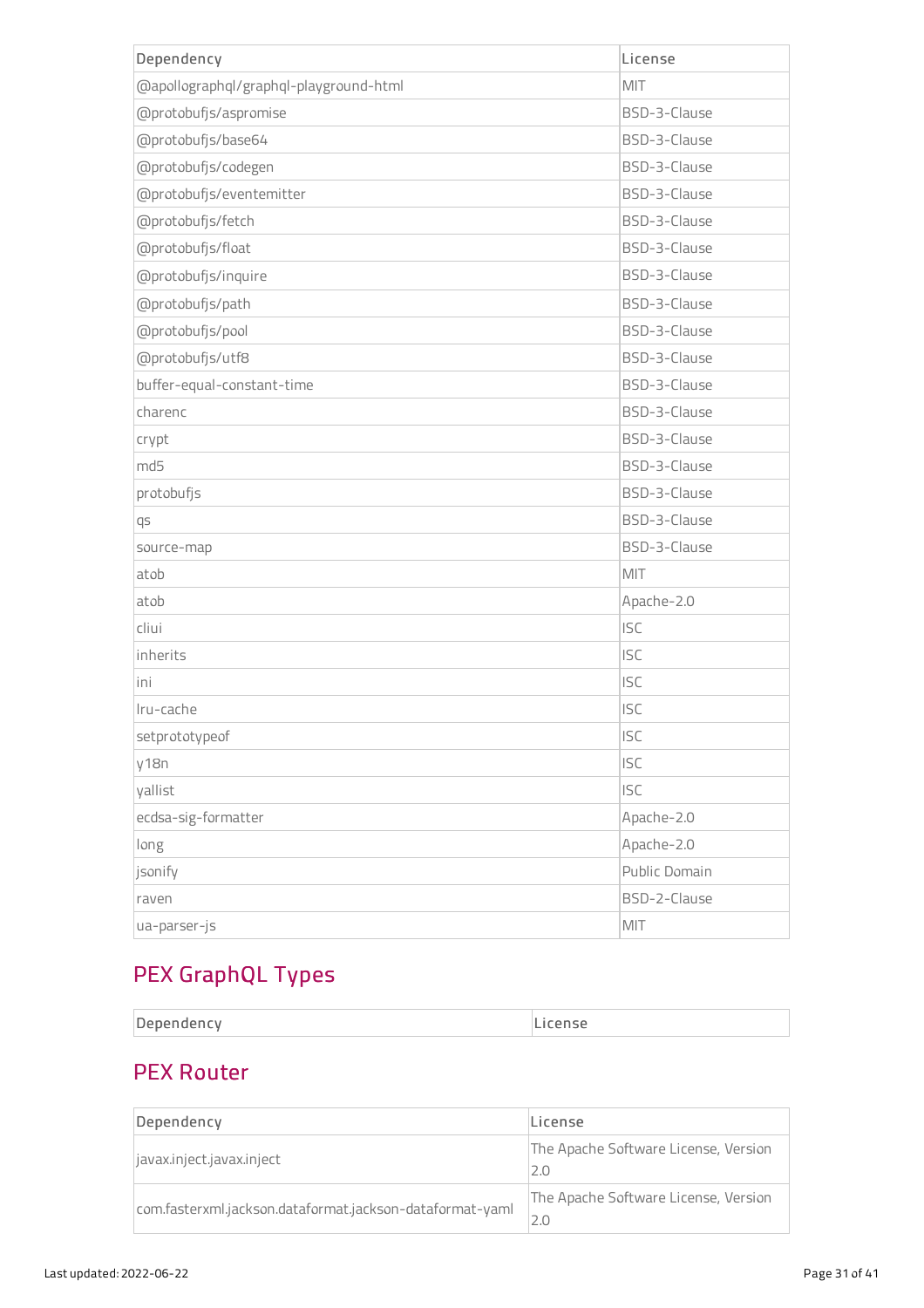| Dependency                                                      | License                                     |
|-----------------------------------------------------------------|---------------------------------------------|
| com.fasterxml.jackson.module.jackson-module-jaxb-               | The Apache Software License, Version        |
| annotations                                                     | 2.0                                         |
| net.minidev.accessors-smart                                     | The Apache Software License, Version<br>2.0 |
| org.hamcrest.hamcrest-core                                      | <b>BSD</b>                                  |
| org.springframework.spring-aop                                  | The Apache Software License, Version<br>2.0 |
| io.netty.netty-handler-proxy                                    | The Apache Software License, Version<br>2.0 |
| junit.junit                                                     | Eclipse Public License                      |
| org.springframework.spring-core                                 | The Apache Software License, Version<br>2.0 |
| org.springframework.spring-test                                 | The Apache Software License, Version<br>2.0 |
| org.junit.jupiter.junit-jupiter-api                             | Eclipse Public License v2.0                 |
| jo.fabric8.kubernetes-client                                    | The Apache Software License, Version<br>2.0 |
| io.netty.netty-codec                                            | The Apache Software License, Version<br>2.0 |
| org.jetbrains.annotations                                       | The Apache Software License, Version<br>2.0 |
| io.netty.netty-codec-http                                       | The Apache Software License, Version<br>2.0 |
| org.springframework.boot.spring-boot                            | The Apache Software License, Version<br>2.0 |
| org.jetbrains.kotlin.kotlin-stdlib-jdk7                         | The Apache Software License, Version<br>2.0 |
| io.sentry.sentry                                                | <b>BSD New</b>                              |
| ch.qos.logback.logback-core                                     | Eclipse Public License                      |
| io.netty.netty-buffer                                           | The Apache Software License, Version<br>2.0 |
| io.netty.netty-handler                                          | The Apache Software License, Version<br>2.0 |
| org.reactivestreams.reactive-streams                            | CC <sub>O</sub>                             |
| org.springframework.cloud.spring-cloud-context                  | The Apache Software License, Version<br>2.0 |
| org.hamcrest.hamcrest-library                                   | <b>BSD</b>                                  |
| com.squareup.okhttp3.mockwebserver                              | The Apache Software License, Version<br>2.0 |
| org.slf4j.slf4j-api                                             | <b>MIT License</b>                          |
| org.jetbrains.kotlin.kotlin-stdlib                              | The Apache Software License, Version<br>2.0 |
| io.netty.netty-codec-socks                                      | The Apache Software License, Version<br>2.0 |
| com.fasterxml.jackson.module.jackson-module-parameter-<br>names | The Apache Software License, Version<br>2.0 |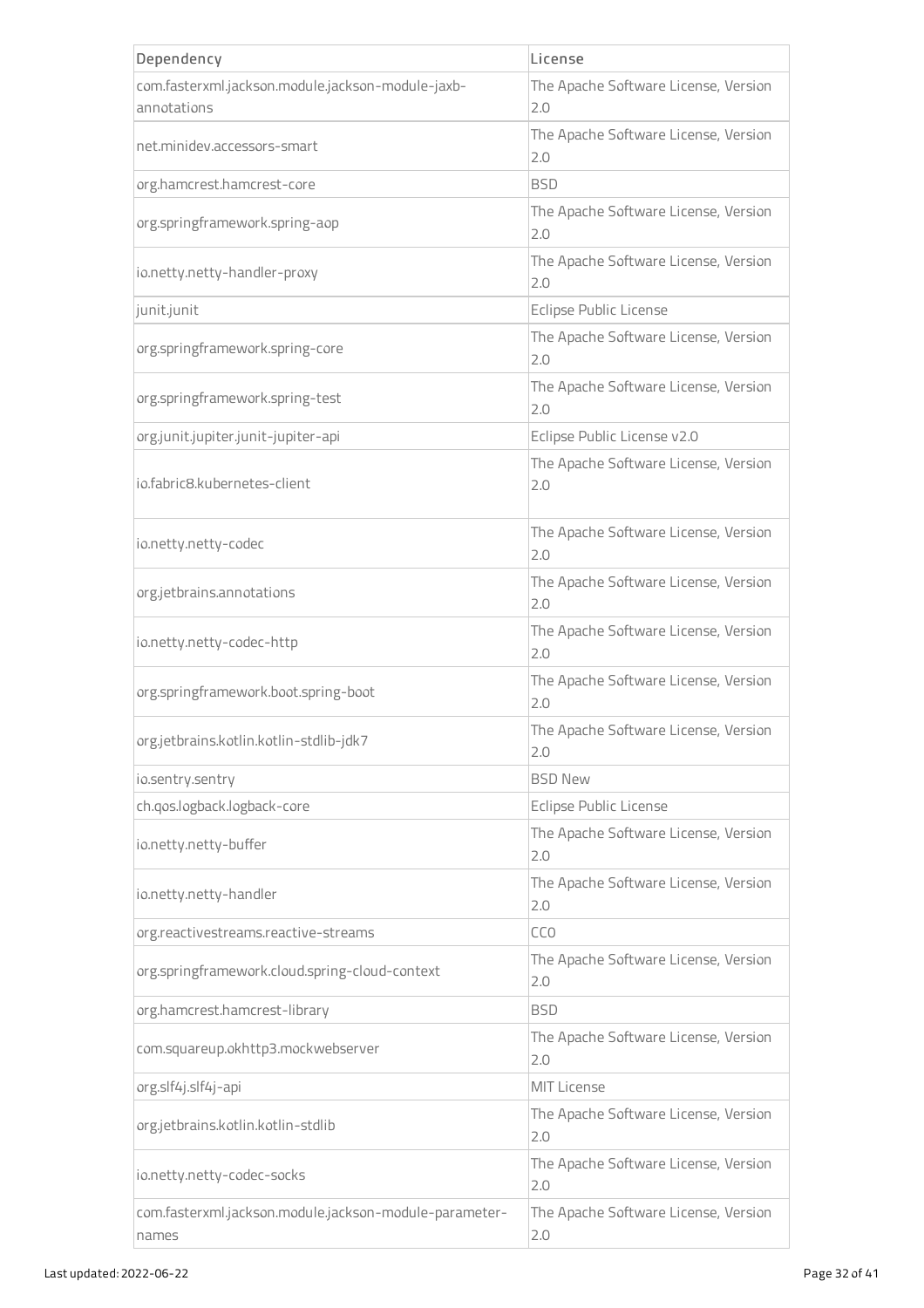| Dependency                                                 | License                                     |
|------------------------------------------------------------|---------------------------------------------|
| com.fasterxml.jackson.core.jackson-annotations             | The Apache Software License, Version<br>2.0 |
| org.springframework.cloud.spring-cloud-gateway-core        | The Apache Software License, Version<br>2.0 |
| com.vaadin.external.google.android-json                    | The Apache Software License, Version<br>2.0 |
| com.squareup.okhttp3.okhttp                                | The Apache Software License, Version<br>2.0 |
| org.springframework.cloud.spring-cloud-starter             | The Apache Software License, Version<br>2.0 |
| javax.annotation.javax.annotation-api                      | CDDL + GPLv2 with classpath exception       |
| biz.paluch.logging.logstash-gelf                           | <b>MIT License</b>                          |
| jo.micrometer.micrometer-core                              | The Apache Software License, Version<br>2.0 |
| io.projectreactor.reactor-core                             | The Apache Software License, Version<br>2.0 |
| io.netty.netty-transport                                   | The Apache Software License, Version<br>2.0 |
| net.minidev.json-smart                                     | The Apache Software License, Version<br>2.0 |
| org.ow2.asm.asm                                            | BSD                                         |
| org.apiguardian.apiguardian-api                            | The Apache Software License, Version<br>2.0 |
| org.junit.jupiter.junit-jupiter-engine                     | Eclipse Public License v2.0                 |
| com.fasterxml.jackson.module.jackson-module-kotlin         | The Apache Software License, Version<br>2.0 |
| org.springframework.spring-tx                              | The Apache Software License, Version<br>2.0 |
| com.auth0.java-jwt                                         | <b>MIT License</b>                          |
| io.netty.netty-common                                      | The Apache Software License, Version<br>2.0 |
| javax.validation.validation-api                            | The Apache Software License, Version<br>2.0 |
| org.springframework.spring-context                         | The Apache Software License, Version<br>2.0 |
| com.nhaarman.mockitokotlin2.mockito-kotlin                 | <b>MIT License</b>                          |
| org.objenesis.objenesis                                    | The Apache Software License, Version<br>2.0 |
| org.springframework.security.spring-security-crypto        | The Apache Software License, Version<br>2.0 |
| org.springframework.boot.spring-boot-starter-reactor-netty | The Apache Software License, Version<br>2.0 |
| io.fabric8.kubernetes-model                                | The Apache Software License, Version<br>2.0 |
| com.jayway.jsonpath.json-path                              | The Apache Software License, Version<br>2.0 |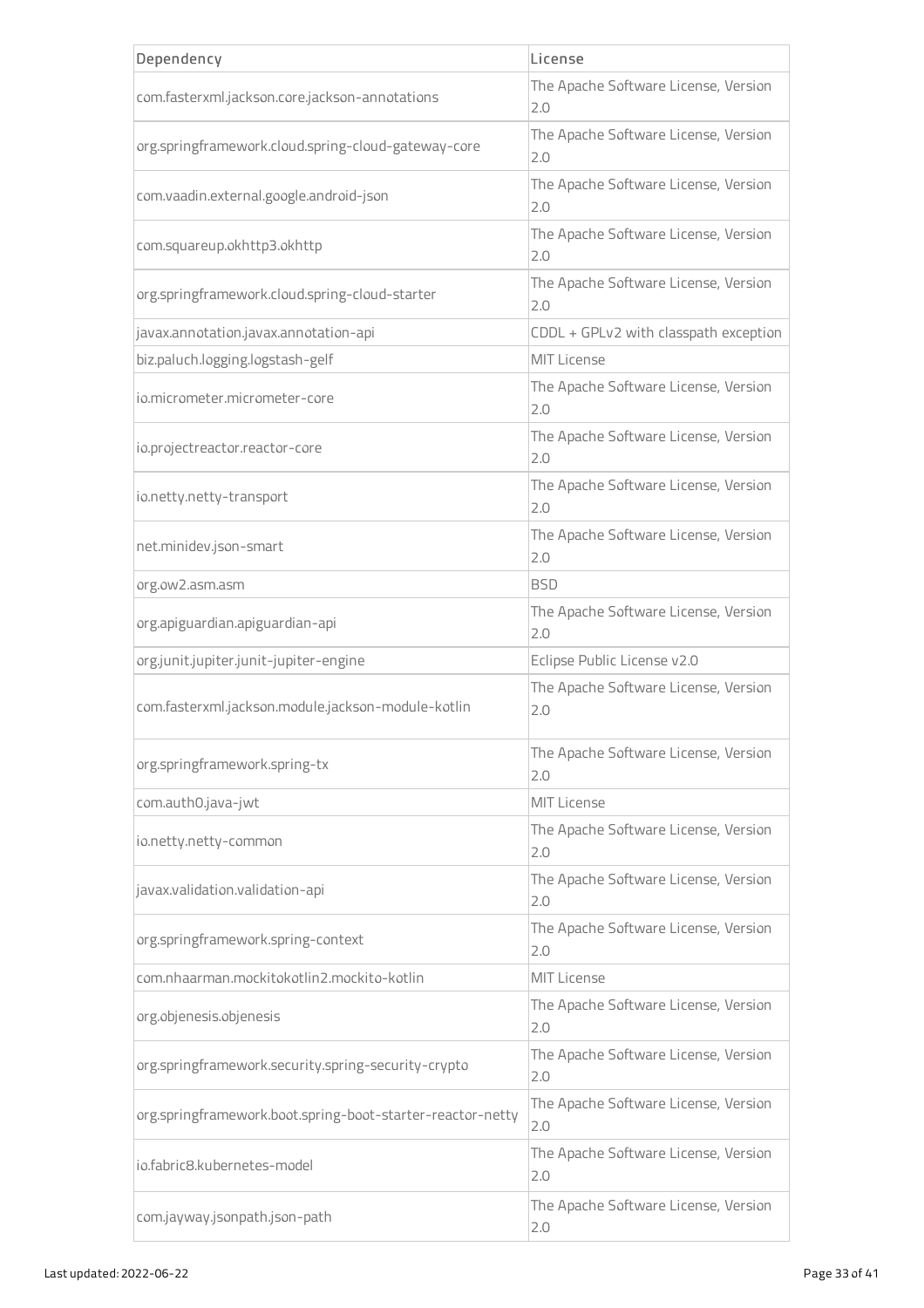| Dependency                                              | License                                     |
|---------------------------------------------------------|---------------------------------------------|
| com.fasterxml.jackson.core.jackson-databind             | The Apache Software License, Version<br>2.0 |
| org.springframework.spring-expression                   | The Apache Software License, Version<br>2.0 |
| org.mockito.mockito-core                                | <b>MIT License</b>                          |
| com.squareup.okio.okio                                  | The Apache Software License, Version<br>2.0 |
| org.slf4j.jul-to-slf4j                                  | <b>MIT License</b>                          |
| ch.qos.logback.logback-classic                          | <b>Eclipse Public License</b>               |
| org.springframework.cloud.spring-cloud-starter-gateway  | The Apache Software License, Version<br>2.0 |
| io.projectreactor.addons.reactor-extra                  | The Apache Software License, Version<br>2.0 |
| org.springframework.spring-web                          | The Apache Software License, Version<br>2.0 |
| org.springframework.boot.spring-boot-starter-webflux    | The Apache Software License, Version<br>2.0 |
| org.springframework.boot.spring-boot-test-autoconfigure | The Apache Software License, Version<br>2.0 |
| org.assertj.assertj-core                                | The Apache Software License, Version<br>2.0 |
| org.synchronoss.cloud.nio-multipart-parser              | The Apache Software License, Version<br>2.0 |
| org.latencyutils.LatencyUtils                           | Public Domain, per Creative Commons<br>CCO  |
| com.fasterxml.jackson.datatype.jackson-datatype-jsr310  | The Apache Software License, Version<br>2.0 |
| org.jetbrains.kotlin.kotlin-stdlib-jdk8                 | The Apache Software License, Version<br>2.0 |
| io.netty.netty-resolver                                 | The Apache Software License, Version<br>2.0 |
| com.fasterxml.jackson.datatype.jackson-datatype-jdk8    | The Apache Software License, Version<br>2.0 |
| com.squareup.okhttp3.logging-interceptor                | The Apache Software License, Version<br>2.0 |
| net.bytebuddy.byte-buddy                                | The Apache Software License, Version<br>2.0 |
| io.sentry.sentry-logback                                | <b>BSD New</b>                              |
| org.bouncycastle.bcprov-jdk15on                         | <b>Bouncy Castle Licence</b>                |
| org.springframework.spring-jdbc                         | The Apache Software License, Version<br>2.0 |
| commons-codec.commons-codec                             | The Apache Software License, Version<br>2.0 |
| org.hibernate.validator.hibernate-validator             | The Apache Software License, Version<br>2.0 |
| io.fabric8.zjsonpatch                                   | The Apache Software License, Version<br>2.0 |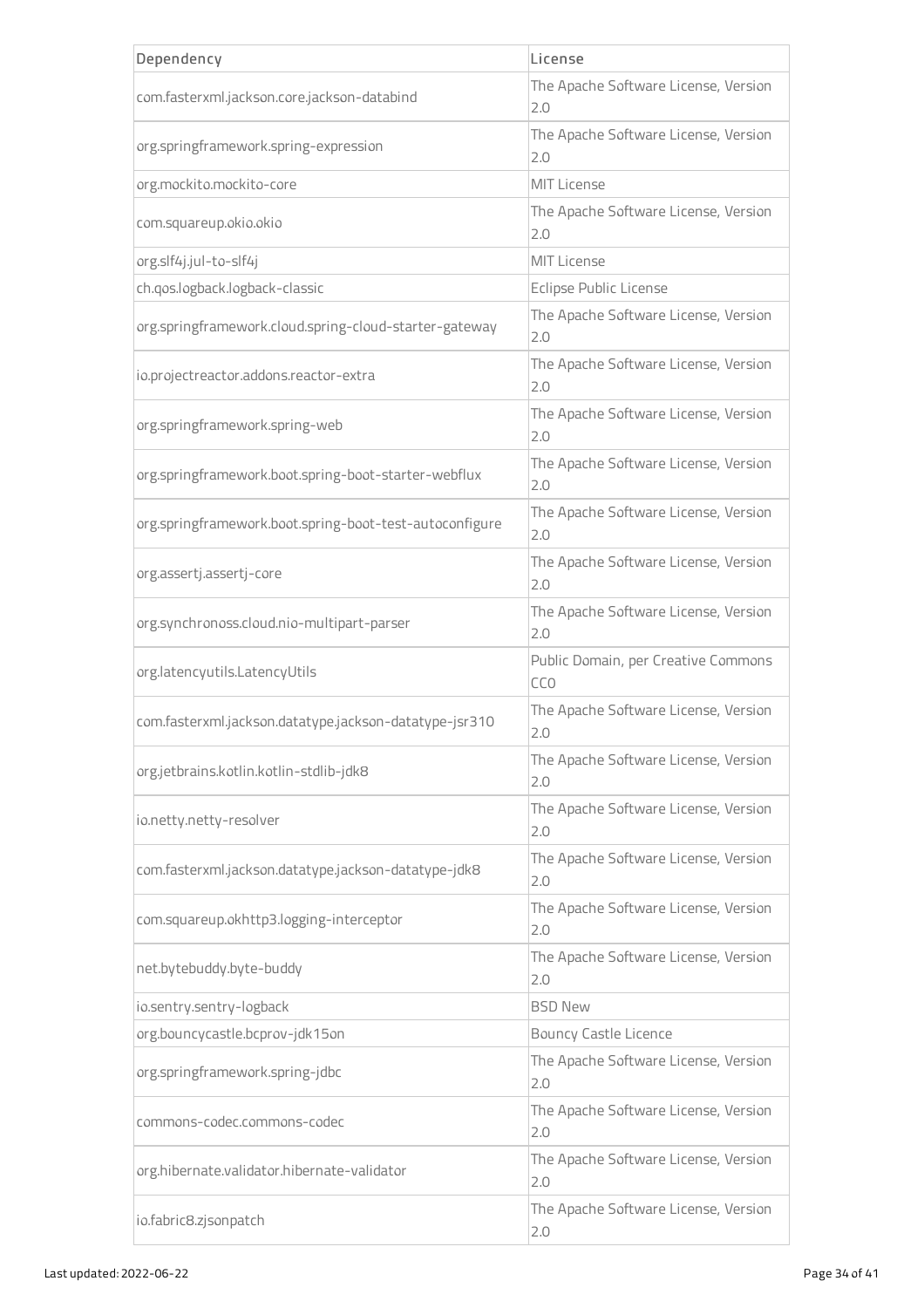| Dependency                                                      | License                                     |
|-----------------------------------------------------------------|---------------------------------------------|
| org.opentest4j.opentest4j                                       | The Apache Software License, Version<br>2.0 |
| org.springframework.boot.spring-boot-actuator-<br>autoconfigure | The Apache Software License, Version<br>2.0 |
| org.springframework.boot.spring-boot-starter-actuator           | The Apache Software License, Version<br>2.0 |
| org.skyscreamer.jsonassert                                      | The Apache Software License, Version<br>2.0 |
| org.jetbrains.kotlin.kotlin-stdlib-common                       | The Apache Software License, Version<br>2.0 |
| org.jboss.logging.jboss-logging                                 | The Apache Software License, Version<br>2.0 |
| org.yaml.snakeyaml                                              | The Apache Software License, Version<br>2.0 |
| org.springframework.cloud.spring-cloud-commons                  | The Apache Software License, Version<br>2.0 |
| org.apache.logging.log4j.log4j-to-slf4j                         | The Apache Software License, Version<br>2.0 |
| io.netty.netty-transport-native-epoll                           | The Apache Software License, Version<br>2.0 |
| com.fasterxml.classmate                                         | The Apache Software License, Version<br>2.0 |
| org.junit.platform.junit-platform-commons                       | Eclipse Public License v2.0                 |
| org.jetbrains.kotlin.kotlin-reflect                             | The Apache Software License, Version<br>2.0 |
| org.hdrhistogram.HdrHistogram                                   | BSD-2-Clause                                |
| org.apache.logging.log4j.log4j-api                              | The Apache Software License, Version<br>2.0 |
| org.springframework.boot.spring-boot-actuator                   | The Apache Software License, Version<br>2.0 |
| com.fasterxml.jackson.core.jackson-core                         | The Apache Software License, Version<br>2.0 |
| org.springframework.spring-jcl                                  | The Apache Software License, Version<br>2.0 |
| org.bouncycastle.bcpkix-jdk15on                                 | <b>Bouncy Castle Licence</b>                |
| org.junit.platform.junit-platform-engine                        | Eclipse Public License v2.0                 |
| org.springframework.boot.spring-boot-starter                    | The Apache Software License, Version<br>2.0 |
| io.netty.netty-transport-native-unix-common                     | The Apache Software License, Version<br>2.0 |
| com.github.mifmif.generex                                       | The Apache Software License, Version<br>2.0 |
| org.springframework.boot.spring-boot-starter-logging            | The Apache Software License, Version<br>2.0 |
| org.springframework.boot.spring-boot-autoconfigure              | The Apache Software License, Version<br>2.0 |
| dk.brics.automaton.automaton                                    | <b>BSD</b>                                  |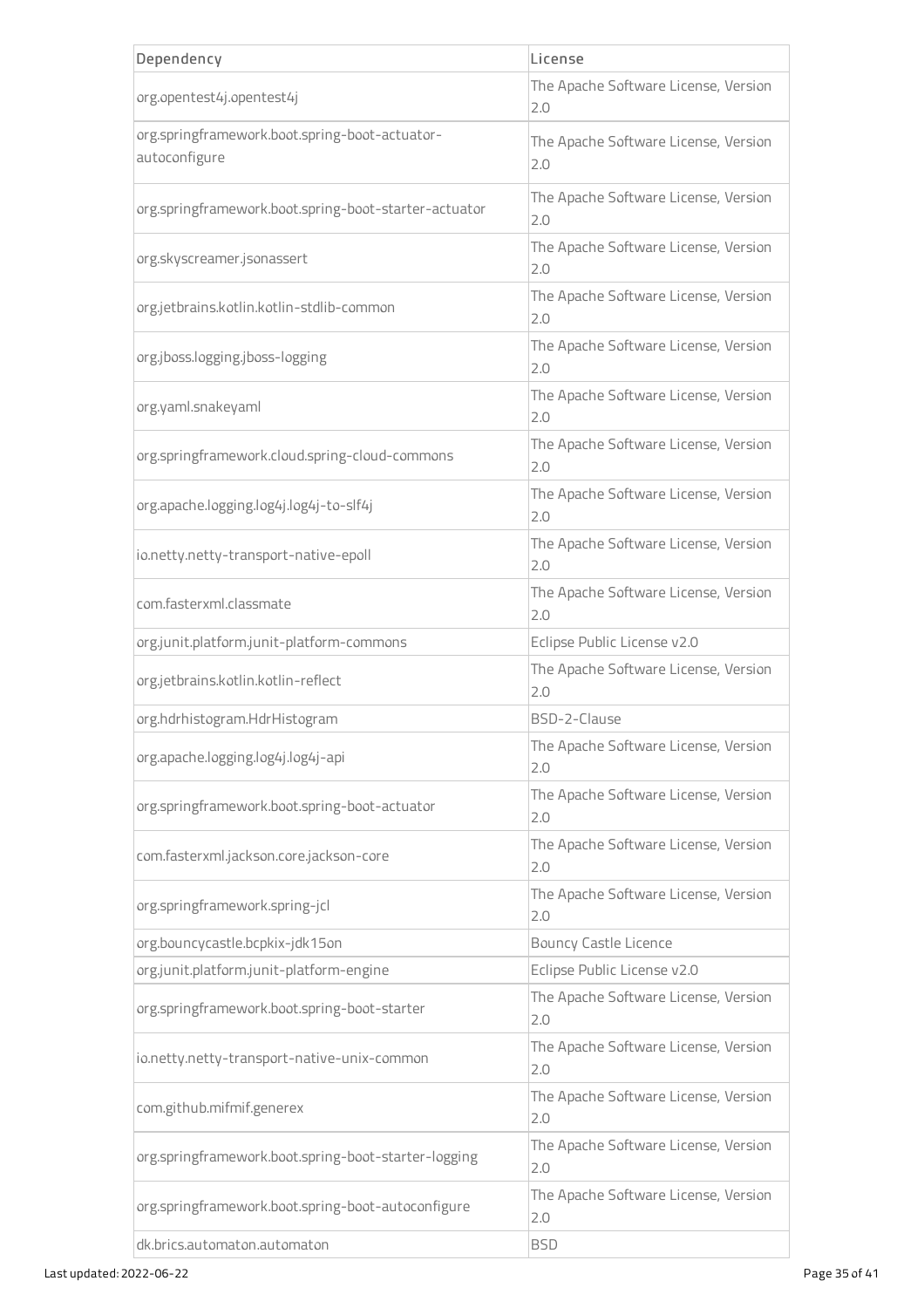| Dependency                                        | License                                     |
|---------------------------------------------------|---------------------------------------------|
| net.bytebuddy.byte-buddy-agent                    | The Apache Software License, Version<br>2.0 |
| io.projectreactor.ipc.reactor-netty               | The Apache Software License, Version<br>2.0 |
| org.springframework.boot.spring-boot-starter-json | The Apache Software License, Version<br>2.0 |
| org.springframework.boot.spring-boot-test         | The Apache Software License, Version<br>2.0 |
| org.springframework.boot.spring-boot-starter-test | The Apache Software License, Version<br>2.0 |
| org.synchronoss.cloud.nio-stream-storage          | The Apache Software License, Version<br>2.0 |
| org.springframework.spring-beans                  | The Apache Software License, Version<br>2.0 |
| org.springframework.spring-webflux                | The Apache Software License, Version<br>2.0 |

# PEX SAP Connector

| Dependency                                                   | License                                  |
|--------------------------------------------------------------|------------------------------------------|
| aopalliance.aopalliance                                      | Public Domain                            |
| ch.qos.logback.logback-classic                               | Eclipse Public License - v 1.0           |
| ch.gos.logback.logback-core                                  | Eclipse Public License - v 1.0           |
| com.amazonaws.aws-java-sdk-core                              | Apache License, Version 2.0              |
| com.amazonaws.aws-java-sdk-kms                               | Apache License, Version 2.0              |
| com.amazonaws.aws-java-sdk-s3                                | Apache License, Version 2.0              |
| com.amazonaws.jmespath-java                                  | Apache License, Version 2.0              |
| com.fasterxml.classmate                                      | The Apache Software License, Version 2.0 |
| com.fasterxml.jackson.core.jackson-annotations               | The Apache Software License, Version 2.0 |
| com.fasterxml.jackson.core.jackson-core                      | The Apache Software License, Version 2.0 |
| com.fasterxml.jackson.core.jackson-databind                  | The Apache Software License, Version 2.0 |
| com.fasterxml.jackson.dataformat.jackson-<br>dataformat-chor | The Apache Software License, Version 2.0 |
| com.fasterxml.jackson.dataformat.jackson-<br>dataformat-yaml | The Apache Software License, Version 2.0 |
| com.fasterxml.woodstox.woodstox-core                         | The Apache License, Version 2.0          |
| com.github.stephenc.jcip.jcip-annotations                    | Apache License, Version 2.0              |
| com.google.code.findbugs.jsr305                              | The Apache Software License, Version 2.0 |
| com.google.code.gson.gson                                    | The Apache Software License, Version 2.0 |
| com.google.errorprone.error_prone_annotations Apache 2.0     |                                          |
| com.google.guava.guava                                       | The Apache Software License, Version 2.0 |
| com.google.inject.guice                                      | Apache License, Version 2.0              |
| com.google.inject.extensions.guice-<br>assistedinject        | Apache License, Version 2.0              |
| com.google.j2objc.j2objc-annotations                         | The Apache Software License, Version 2.0 |
| com.google.re2j.re2j                                         | The Go license                           |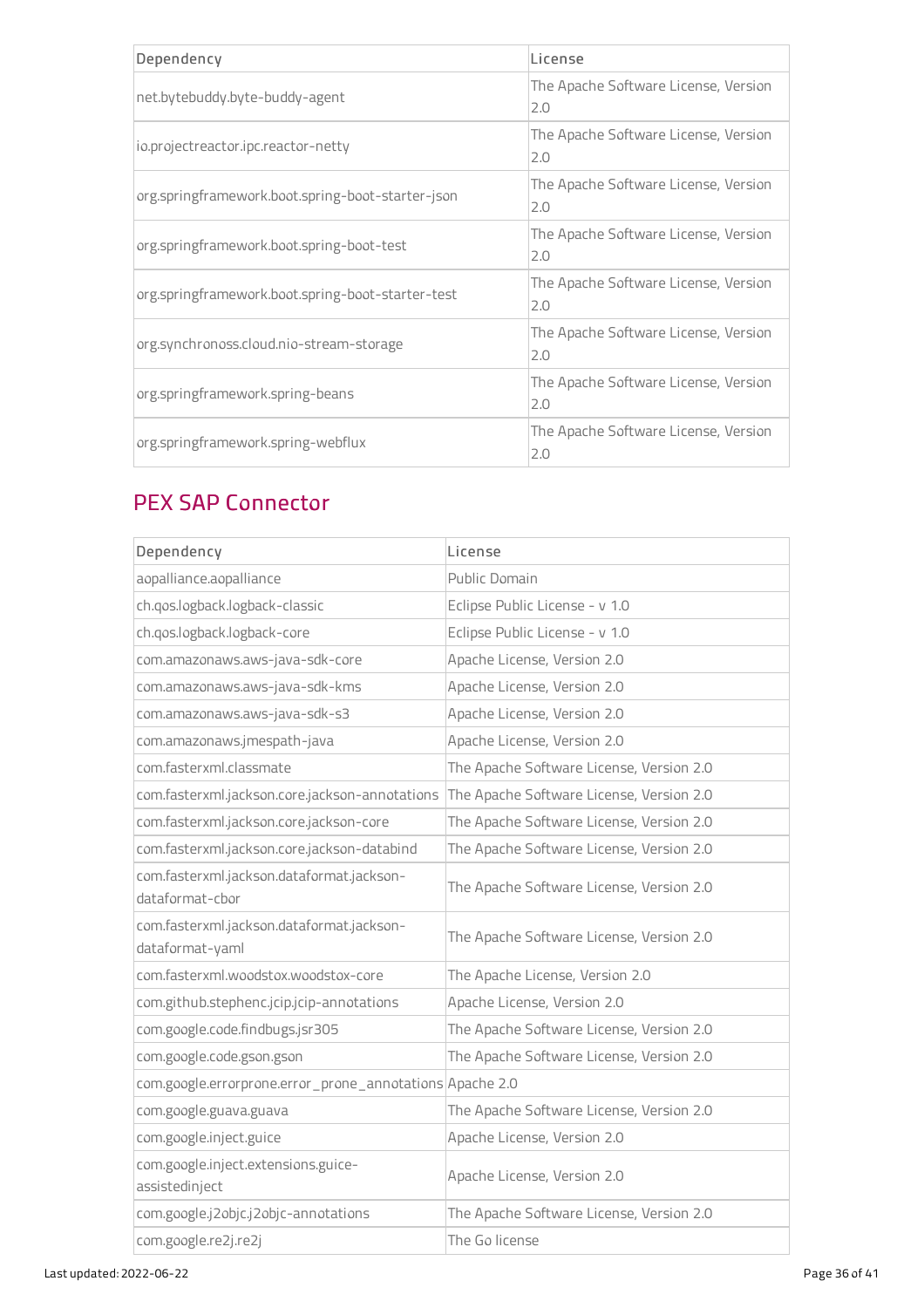| Dependency                                | License                                  |
|-------------------------------------------|------------------------------------------|
| com.jcraft.jsch                           | Revised BSD                              |
| com.mashape.unirest.unirest-java          | <b>MIT</b>                               |
| com.microsoft.sqlserver.mssql-jdbc        | MIT License                              |
| com.nimbusds.nimbus-jose-jwt              | The Apache Software License, Version 2.0 |
| com.thoughtworks.paranamer.paranamer      | <b>BSD</b>                               |
| commons-beanutils.commons-beanutils       | Apache License, Version 2.0              |
| commons-cli.commons-cli                   | Apache License, Version 2.0              |
| commons-codec.commons-codec               | Apache License, Version 2.0              |
| commons-collections.commons-collections   | Apache License, Version 2.0              |
| commons-io.commons-io                     | Apache License, Version 2.0              |
| commons-logging.commons-logging           | Apache License, Version 2.0              |
| commons-net.commons-net                   | Apache License, Version 2.0              |
| commons-pool.commons-pool                 | Apache License, Version 2.0              |
| dnsjava.dnsjava                           | <b>BSD 2-Clause license</b>              |
| it.unimi.dsi.fastutil                     | Apache License, Version 2.0              |
| javax.el.javax.el-api                     | CDDL + GPLv2 with classpath exception    |
| javax.inject.javax.inject                 | The Apache Software License, Version 2.0 |
| javax.servlet.javax.servlet-api           | CDDL + GPLv2 with classpath exception    |
| javax.validation.validation-api           | Apache License 2.0                       |
| joda-time.joda-time                       | Apache 2                                 |
| net.minidev.accessors-smart               | The Apache Software License, Version 2.0 |
| net.minidev.json-smart                    | The Apache Software License, Version 2.0 |
| org.apache.avro.avro                      | Apache License, Version 2.0              |
| org.apache.commons.commons-compress       | Apache License, Version 2.0              |
| org.apache.commons.commons-configuration2 | Apache License, Version 2.0              |
| org.apache.commons.commons-lang3          | Apache License, Version 2.0              |
| org.apache.commons.commons-math3          | Apache License, Version 2.0              |
| org.apache.commons.commons-text           | Apache License, Version 2.0              |
| org.apache.hadoop.hadoop-annotations      | Apache License, Version 2.0              |
| org.apache.hadoop.hadoop-auth             | Apache License, Version 2.0              |
| org.apache.hadoop.hadoop-common           | Apache License, Version 2.0              |
| org.apache.htrace.htrace-core4            | Apache License, Version 2.0              |
| org.apache.httpcomponents.httpasyncclient | Apache License, Version 2.0              |
| org.apache.httpcomponents.httpclient      | Apache License, Version 2.0              |
| org.apache.httpcomponents.httpcore        | Apache License, Version 2.0              |
| org.apache.httpcomponents.httpcore-nio    | Apache License, Version 2.0              |
| org.apache.httpcomponents.httpmime        | Apache License, Version 2.0              |
| org.apache.parquet.parquet-avro           | Apache License, Version 2.0              |
| org.apache.parquet.parquet-column         | Apache License, Version 2.0              |
| org.apache.parquet.parquet-common         | Apache License, Version 2.0              |
| org.apache.parquet.parquet-encoding       | Apache License, Version 2.0              |
| org.apache.parquet.parquet-format         | Apache License, Version 2.0              |
| org.apache.parquet.parquet-hadoop         | Apache License, Version 2.0              |
| org.apache.parquet.parquet-jackson        | Apache License, Version 2.0              |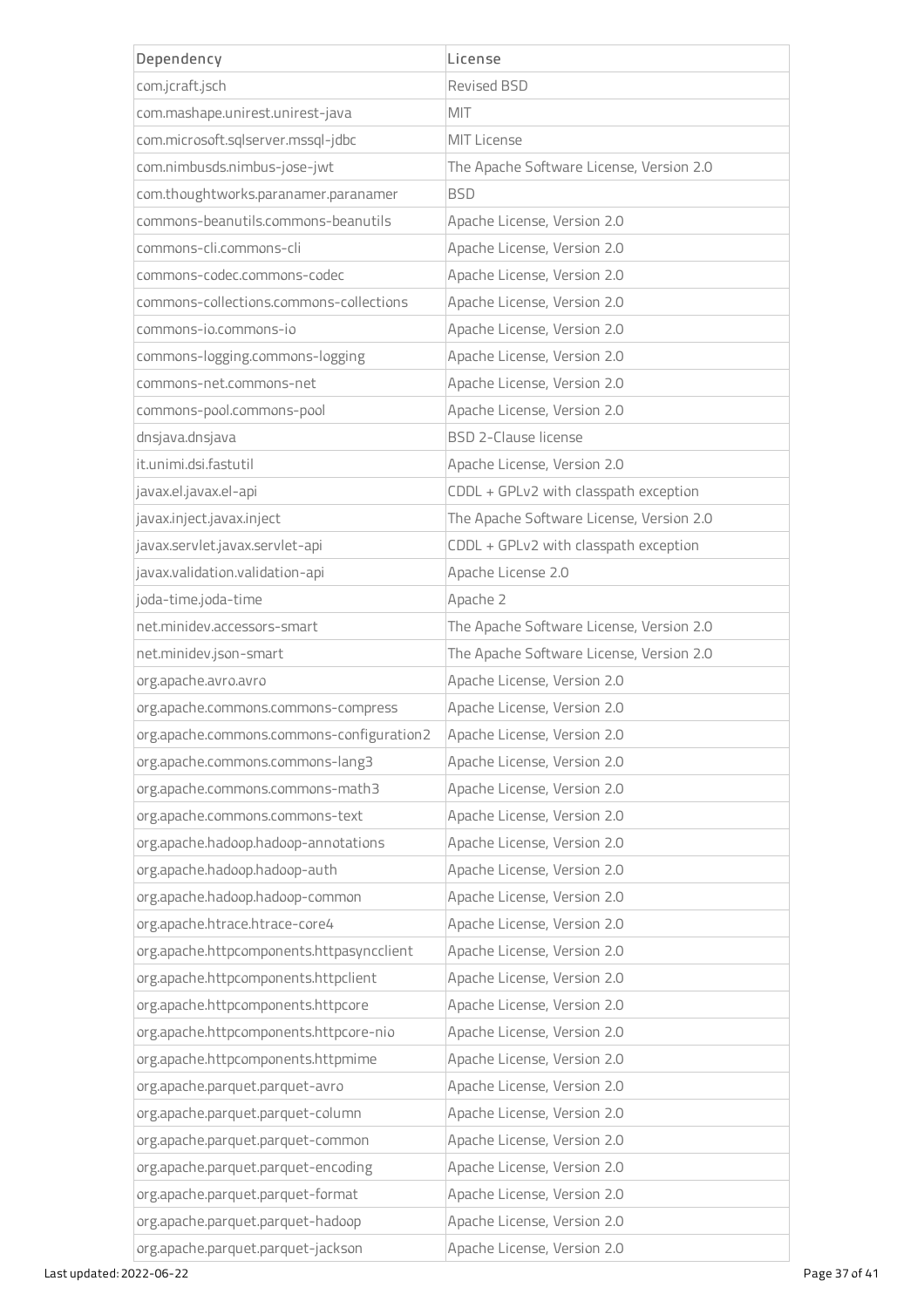| Dependency                                                           | License                                                                       |
|----------------------------------------------------------------------|-------------------------------------------------------------------------------|
| org.checkerframework.checker-compat-qual                             | GNU General Public License, version 2 (GPL2), with<br>the classpath exception |
| org.codehaus.jackson.jackson-core-asl                                | The Apache Software License, Version 2.0                                      |
| org.codehaus.jackson.jackson-mapper-asl                              | The Apache Software License, Version 2.0                                      |
| org.codehaus.mojo.animal-sniffer-annotations                         | MIT license                                                                   |
| org.codehaus.woodstox.stax2-api                                      | The BSD License                                                               |
| org.eclipse.jetty.jetty-http                                         | Apache Software License - Version 2.0                                         |
| org.eclipse.jetty.jetty-io                                           | Apache Software License - Version 2.0                                         |
| org.eclipse.jetty.jetty-security                                     | Apache Software License - Version 2.0                                         |
| org.eclipse.jetty.jetty-server                                       | Apache Software License - Version 2.0                                         |
| org.eclipse.jetty.jetty-servlet                                      | Apache Software License - Version 2.0                                         |
| org.eclipse.jetty.jetty-util                                         | Apache Software License - Version 2.0                                         |
| org.eclipse.jetty.jetty-webapp                                       | Apache Software License - Version 2.0                                         |
| org.eclipse.jetty.jetty-xml                                          | Apache Software License - Version 2.0                                         |
| org.glassfish.web.javax.el                                           | CDDL + GPLv2 with classpath exception                                         |
| org.hibernate.validator.hibernate-validator                          | Apache License 2.0                                                            |
| org.hibernate.validator.hibernate-validator-<br>annotation-processor | Apache License 2.0                                                            |
| org.jboss.logging.jboss-logging                                      | Apache License, Version 2.0                                                   |
| org.json.json                                                        | The JSON License                                                              |
| org.ow2.asm.asm                                                      | <b>BSD</b>                                                                    |
| org.slf4j.slf4j-api                                                  | <b>MIT License</b>                                                            |
| org.tukaani.xz                                                       | Public Domain                                                                 |
| org.xerial.sqlite-jdbc                                               | Apache License, Version 2.0                                                   |
| org.xerial.snappy.snappy-java                                        | The Apache Software License, Version 2.0                                      |
| org.yaml.snakeyaml                                                   | Apache License, Version 2.0                                                   |
| software.amazon.ion.ion-java                                         | The Apache License, Version 2.0                                               |

# PEX Swagster

| Dependency          | License |
|---------------------|---------|
| @types/node         | MIT     |
| @types/semver       | MIT     |
| ansi-regex          | MIT     |
| ansi-styles         | MIT     |
| balanced-match      | MIT     |
| boxen               | MIT     |
| brace-expansion     | MIT     |
| camelcase           | MIT     |
| capture-stack-trace | MIT     |
| chalk               | MIT     |
| ci-info             | MIT     |
| cli                 | MIT     |
| cli-boxes           | MIT     |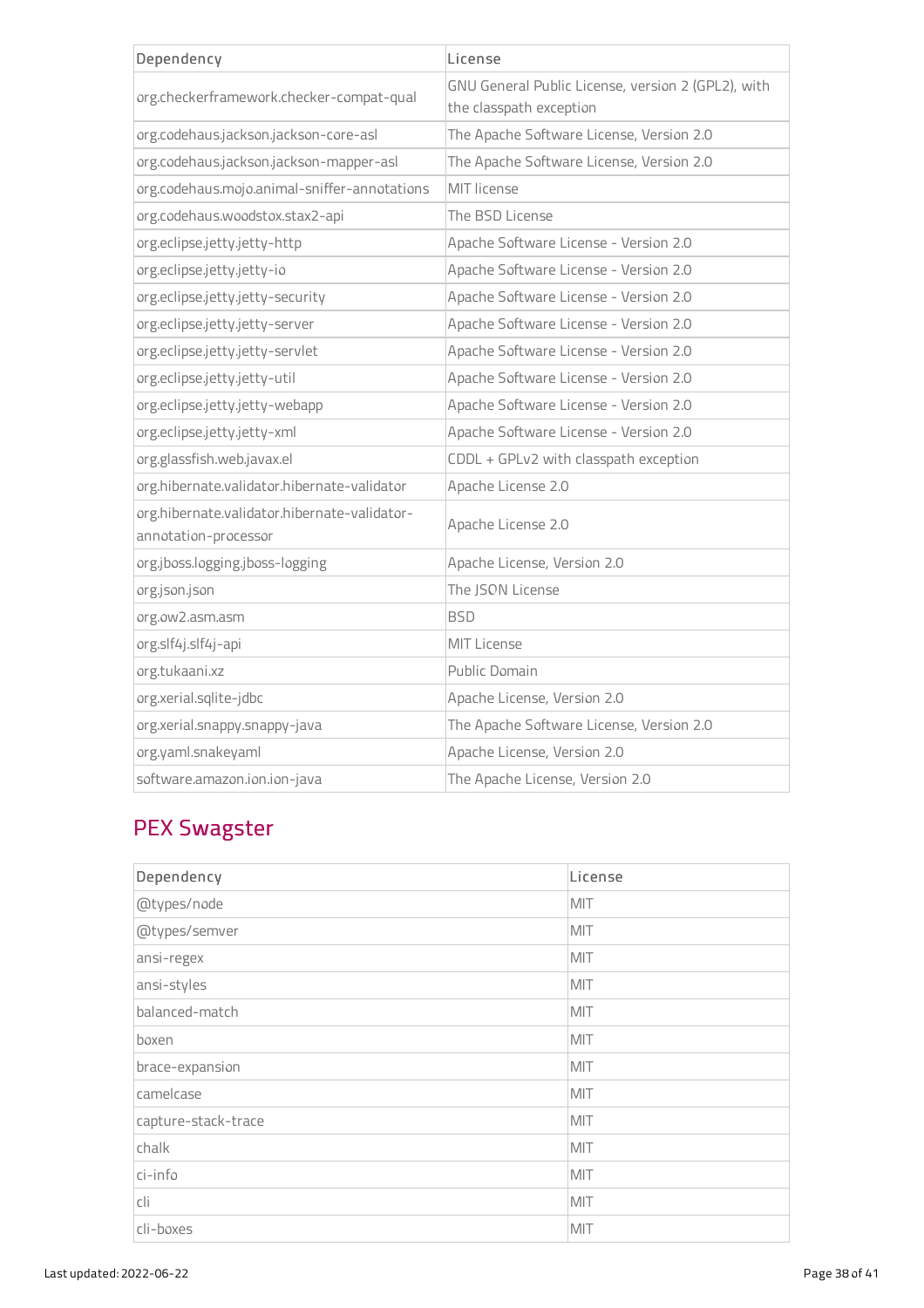| Dependency              | License        |
|-------------------------|----------------|
| color-convert           | MIT            |
| color-name              | MIT            |
| commander               | MIT            |
| concat-map              | MIT            |
| config-chain            | MIT            |
| console-browserify      | MIT            |
| core-util-is            | MIT            |
| create-error-class      | MIT            |
| cross-spawn             | MIT            |
| crypto-random-string    | MIT            |
| date-now                | MIT            |
| deep-extend             | MIT            |
| dom-serializer          | MIT            |
| dot-prop                | MIT            |
| editorconfig            | MIT            |
| escape-string-regexp    | MIT            |
| execa                   | MIT            |
| exit                    | MIT            |
| get-stream              | MIT            |
| global-dirs             | MIT            |
| got                     | MIT            |
| has-flag                | MIT            |
| htmlparser2             | MIT            |
| import-lazy             | MIT            |
| imurmurhash             | $\mathsf{MIT}$ |
| is-ci                   | MIT            |
| is-fullwidth-code-point | MIT            |
| is-installed-globally   | MIT            |
| is-npm                  | MIT            |
| is-obj                  | MIT            |
| is-path-inside          | MIT            |
| is-redirect             | MIT            |
| is-retry-allowed        | MIT            |
| is-stream               | MIT            |
| isarray                 | MIT            |
| js-beautify             | MIT            |
| latest-version          | MIT            |
| lodash                  | MIT            |
| lowercase-keys          | MIT            |
| make-dir                | MIT            |
| minimist                | MIT            |
| minimist                | MIT            |
| mkdirp                  | MIT            |
| mustache                | MIT            |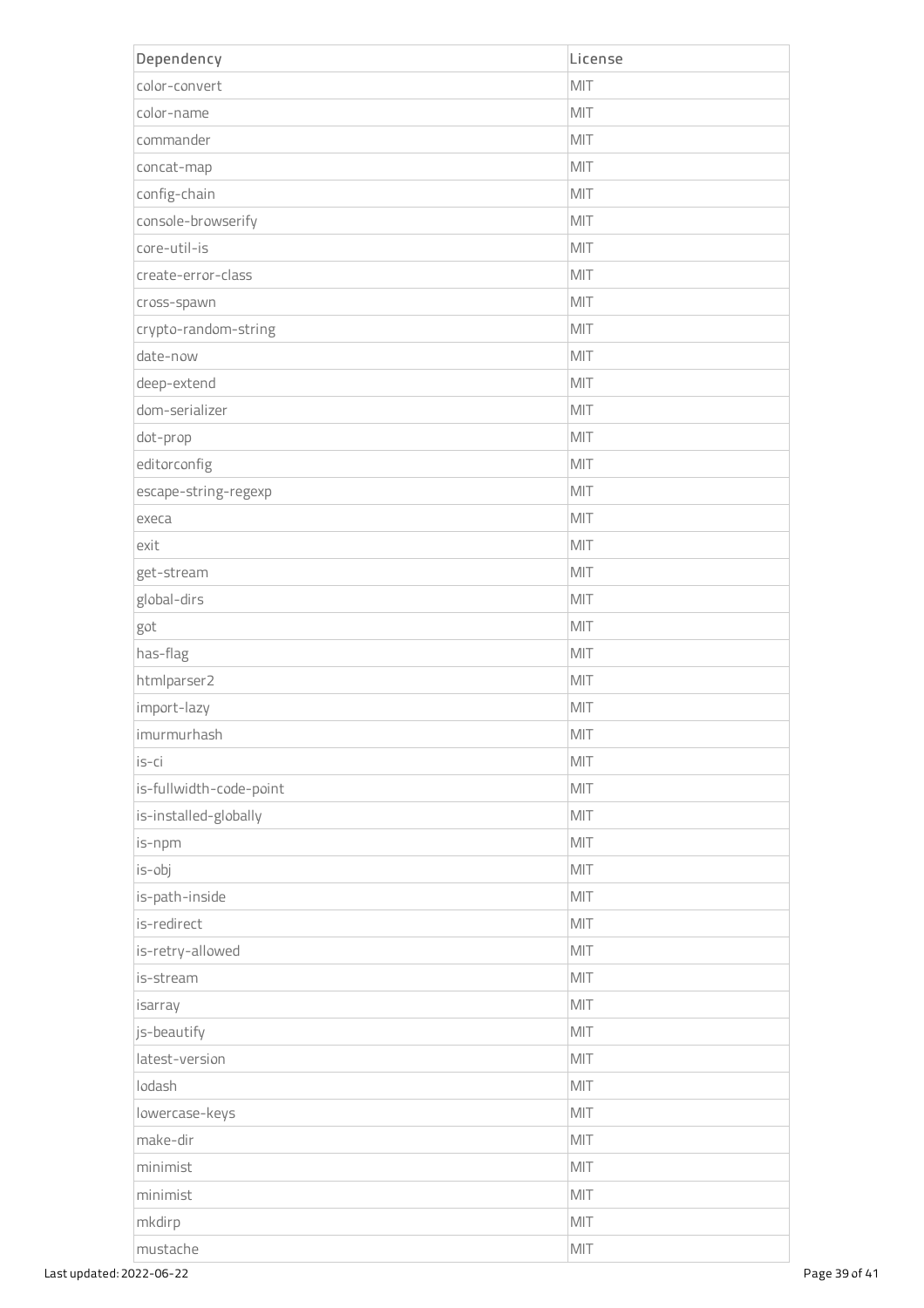| Dependency          | License        |
|---------------------|----------------|
| npm-run-path        | MIT            |
| os-homedir          | MIT            |
| os-tmpdir           | MIT            |
| p-finally           | MIT            |
| package-json        | MIT            |
| path-is-absolute    | MIT            |
| path-key            | MIT            |
| pify                | MIT            |
| prepend-http        | MIT            |
| readable-stream     | MIT            |
| registry-auth-token | MIT            |
| registry-url        | MIT            |
| safe-buffer         | MIT            |
| semver-diff         | MIT            |
| shebang-command     | MIT            |
| shebang-regex       | MIT            |
| string_decoder      | MIT            |
| string-width        | MIT            |
| strip-ansi          | MIT            |
| strip-eof           | MIT            |
| strip-json-comments | MIT            |
| strip-json-comments | MIT            |
| supports-color      | MIT            |
| term-size           | MIT            |
| timed-out           | MIT            |
| unique-string       | MIT            |
| unzip-response      | MIT            |
| url-parse-lax       | MIT            |
| widest-line         | MIT            |
| xdg-basedir         | $\mathsf{MIT}$ |
| abbrev              | <b>ISC</b>     |
| ansi-align          | <b>ISC</b>     |
| fs.realpath         | <b>ISC</b>     |
| glob                | <b>ISC</b>     |
| graceful-fs         | <b>ISC</b>     |
| inflight            | <b>ISC</b>     |
| inherits            | <b>ISC</b>     |
| ini                 | <b>ISC</b>     |
| isexe               | <b>ISC</b>     |
| Iru-cache           | <b>ISC</b>     |
| minimatch           | <b>ISC</b>     |
| nopt                | <b>ISC</b>     |
| once                | <b>ISC</b>     |
| osenv               | <b>ISC</b>     |